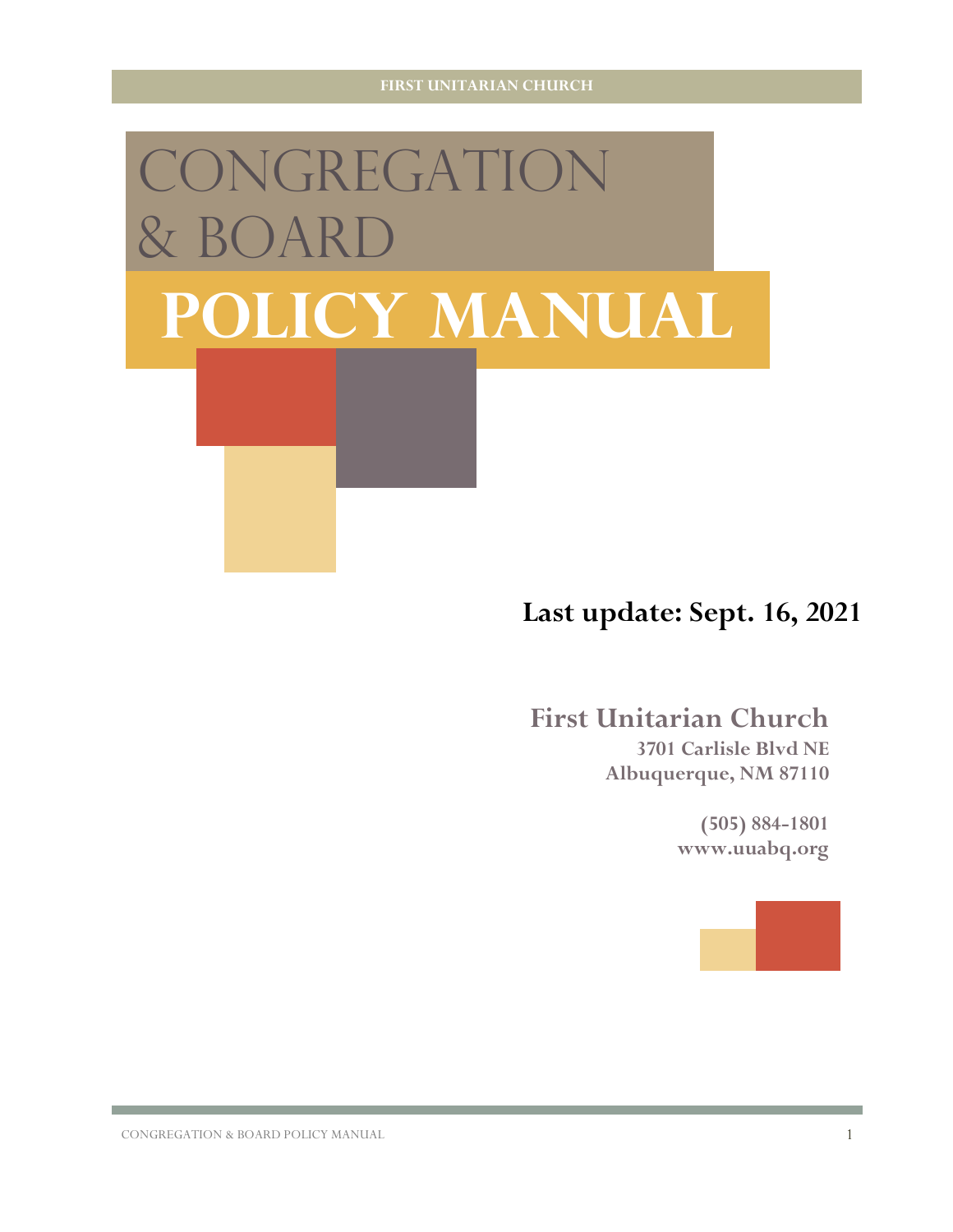## **TABLE OF CONTENTS**

| 1.0        |    |
|------------|----|
| 2.0        |    |
|            |    |
| 2.01       |    |
| 2.02       |    |
| 2.03       |    |
| 2.04       |    |
| 2.05       |    |
| 2.06       |    |
| 2.07       |    |
| 2.08       |    |
| 3.0        |    |
|            |    |
| 3.01       |    |
| 3.02       |    |
| 3.03       |    |
| 3.04       |    |
| 3.05       |    |
| 3.06       |    |
| 3.07       |    |
| 3.08       |    |
| 3.09       |    |
| 3.10       |    |
| 3.11       |    |
| 4.0        |    |
|            | 24 |
|            |    |
| <u>5.0</u> |    |
| 5.01       |    |
| 5.02       |    |
| 5.03       |    |
| 5.04       |    |
|            |    |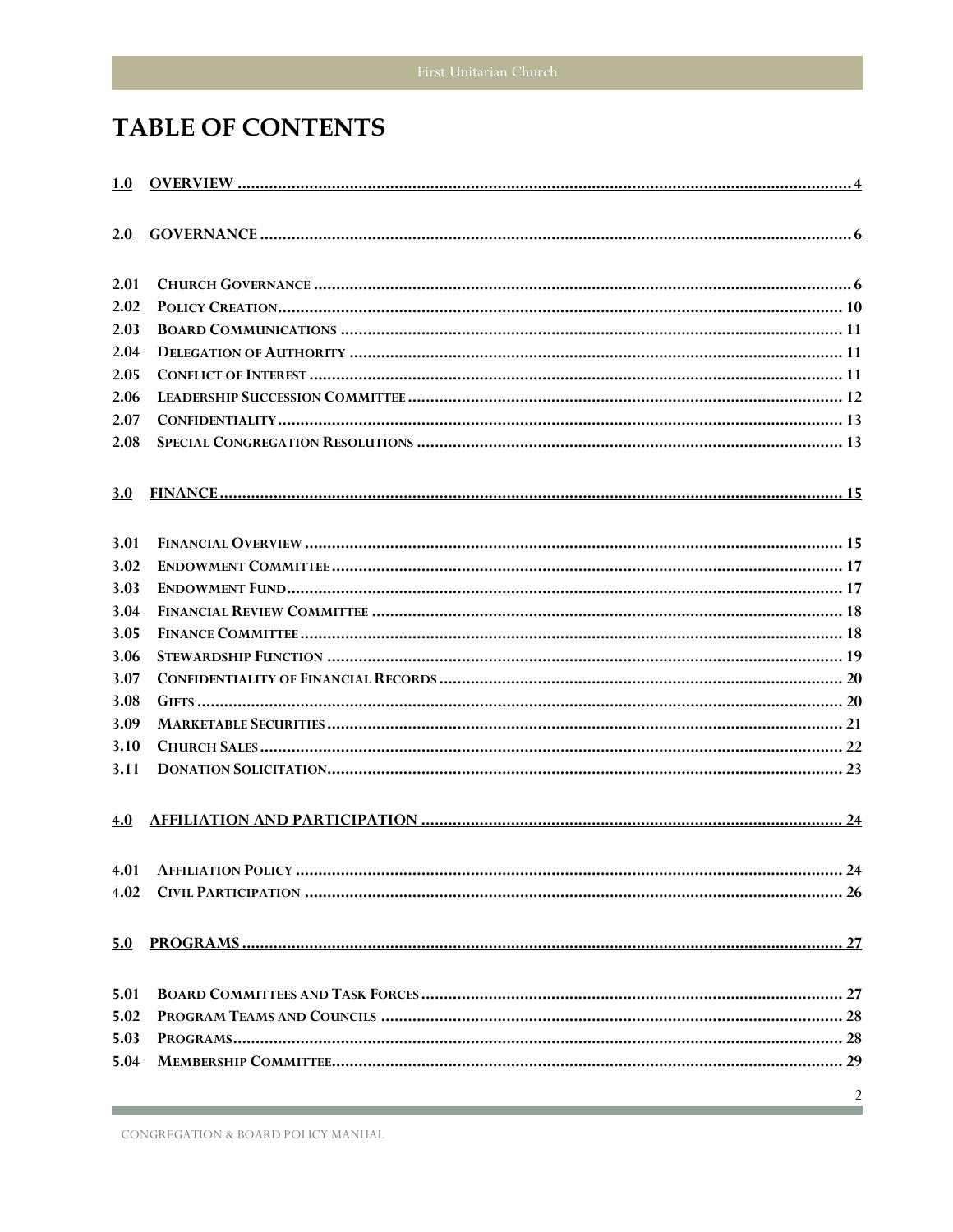the control of the control of the control of the control of the control of

| 5.05 |  |
|------|--|
| 5.06 |  |
| 6.0  |  |
| 6.01 |  |
| 6.02 |  |
| 6.03 |  |
| 6.04 |  |
| 7.0  |  |
| 7.01 |  |
| 7.02 |  |
| 7.03 |  |
| 7.04 |  |
| 7.05 |  |
| 7.06 |  |
| 7.07 |  |
| 8.0  |  |
| 8.01 |  |
| 8.02 |  |
| 8.03 |  |
| 8.04 |  |
| 8.05 |  |
| 8.06 |  |
| 8.07 |  |
| 8.08 |  |
|      |  |
|      |  |
|      |  |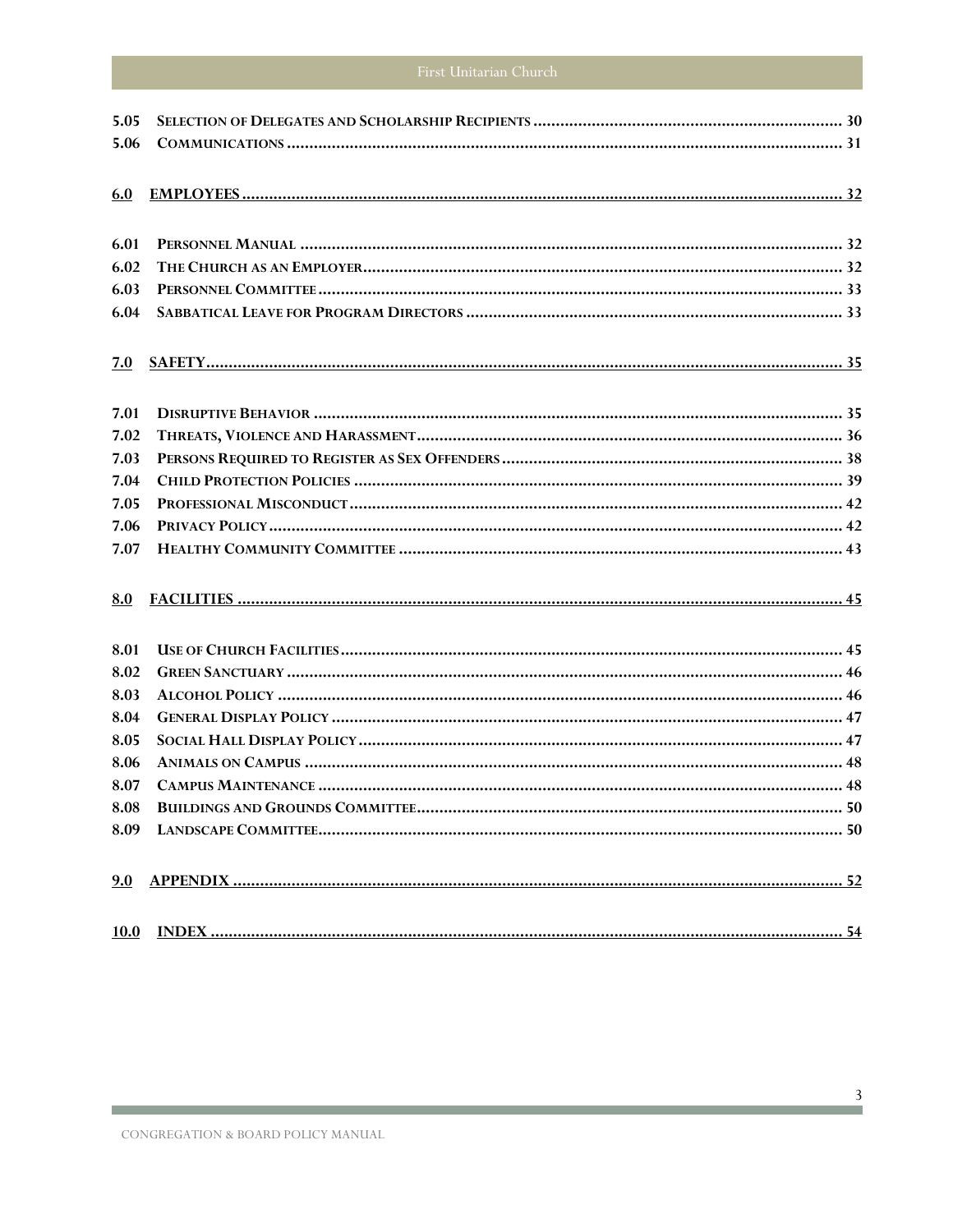## <span id="page-3-0"></span>**1.0 OVERVIEW**

Church policies define lines of authority, organizational accountability and the relationships between governance, programs and ministry. Governance is how we manage our affairs, set goals, identify priorities and oversee the day-to-day activities of the church. The church's programs, services and ministries are what we manage to fulfill the church's mission. Our policies delineate the authority and responsibilities of the congregation, the board, committees and staff.

### **Many policies are directly related to church bylaws and will include a reference to the specific bylaw (i.e., "Article 1, Section 1"). Church bylaws are located on the website.**

Each policy has an "owner," which is the entity or group that has the authority to make changes and create new policies. Policies are hierarchal in nature, as follows:

#### **Congregation**

Adopts bylaws and may make or change any church policy.

#### **Standing Committees**

Defined in bylaws includes the board, Endowment, Leadership Succession and Financial Review committees. Standing committees are responsible for developing own policies.

#### **Board**

Adopts policies made by the congregation lines of authority as well as roles and responsibilities for the board, ministers, staff and lay leaders. The board is subject to the congregational policies.

#### **Board Committees and Teams**

Adopts policies that help them carry out their work.

#### **Staff**

Adopts policies within their established areas of authority.

The *Congregation & Board Policy Manual* is divided into seven categories providing the framework for its organization. Individual policies are sections within a category. These categories are:

#### • **[1.0 Governance](#page-7-2)**

Establish roles and responsibilities for the board, ministers, staff and lay leaders. They also define the lines of authority among these groups.

#### • **[2.0 Finance](#page-16-0)**

Govern how we manage our financial resources.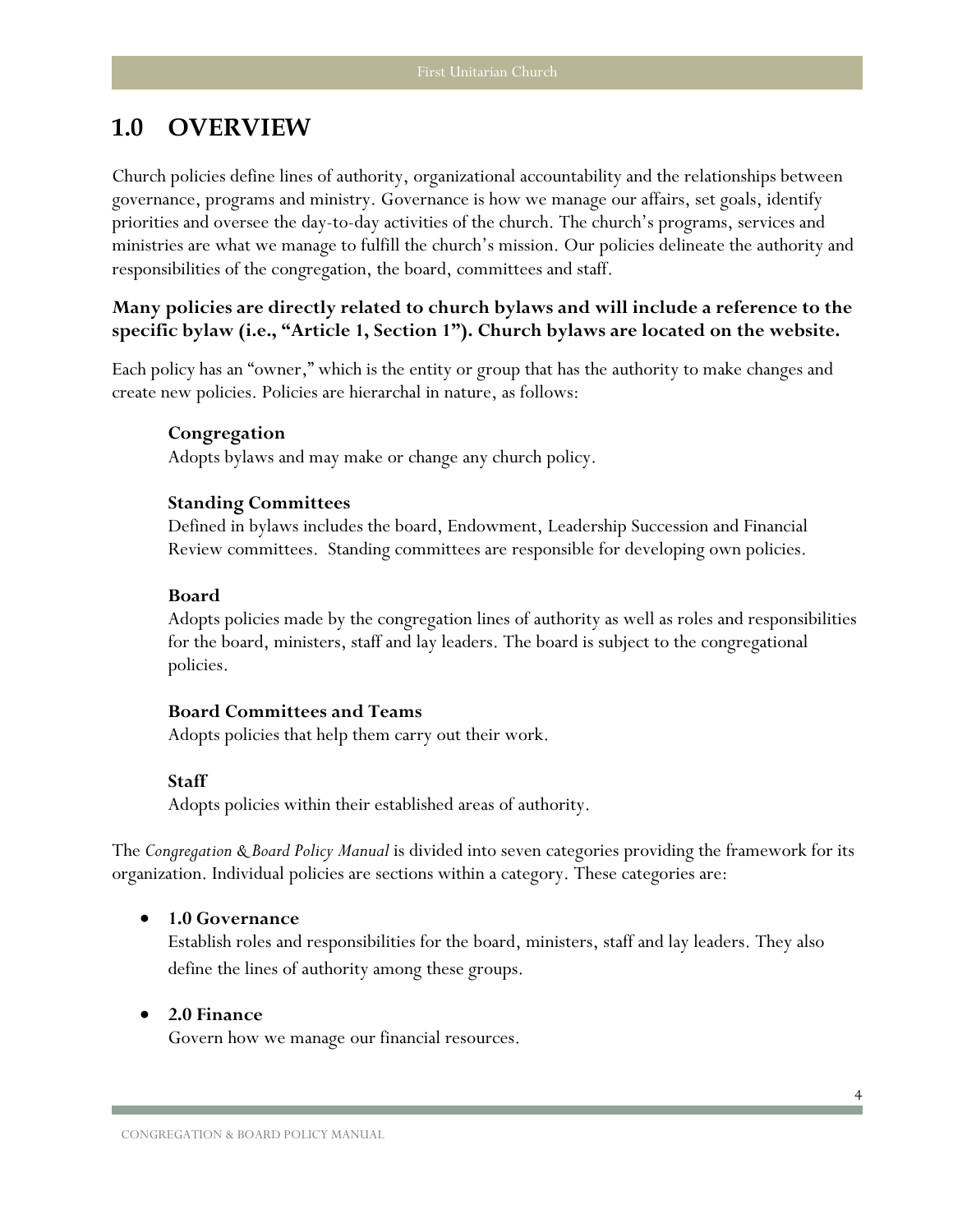#### • **[3.0 Affiliation and Participation](#page-25-0)**

Establish membership as well as behavioral expectations of all persons participating in our activities or using our property.

## <span id="page-4-0"></span>• **[4.0 Programs](#page-4-0)**

Establish frameworks for committees, councils, teams or task forces and programs.

#### • **5.0 Employees**

Set expectations for the management of paid staff.

#### • **[6.0 Safety](#page-36-0)**

Guide us in maintain a physically and emotionally safe campus.

#### • **[7.0 Facilities](#page-45-0)**

Guide us in managing our physical property.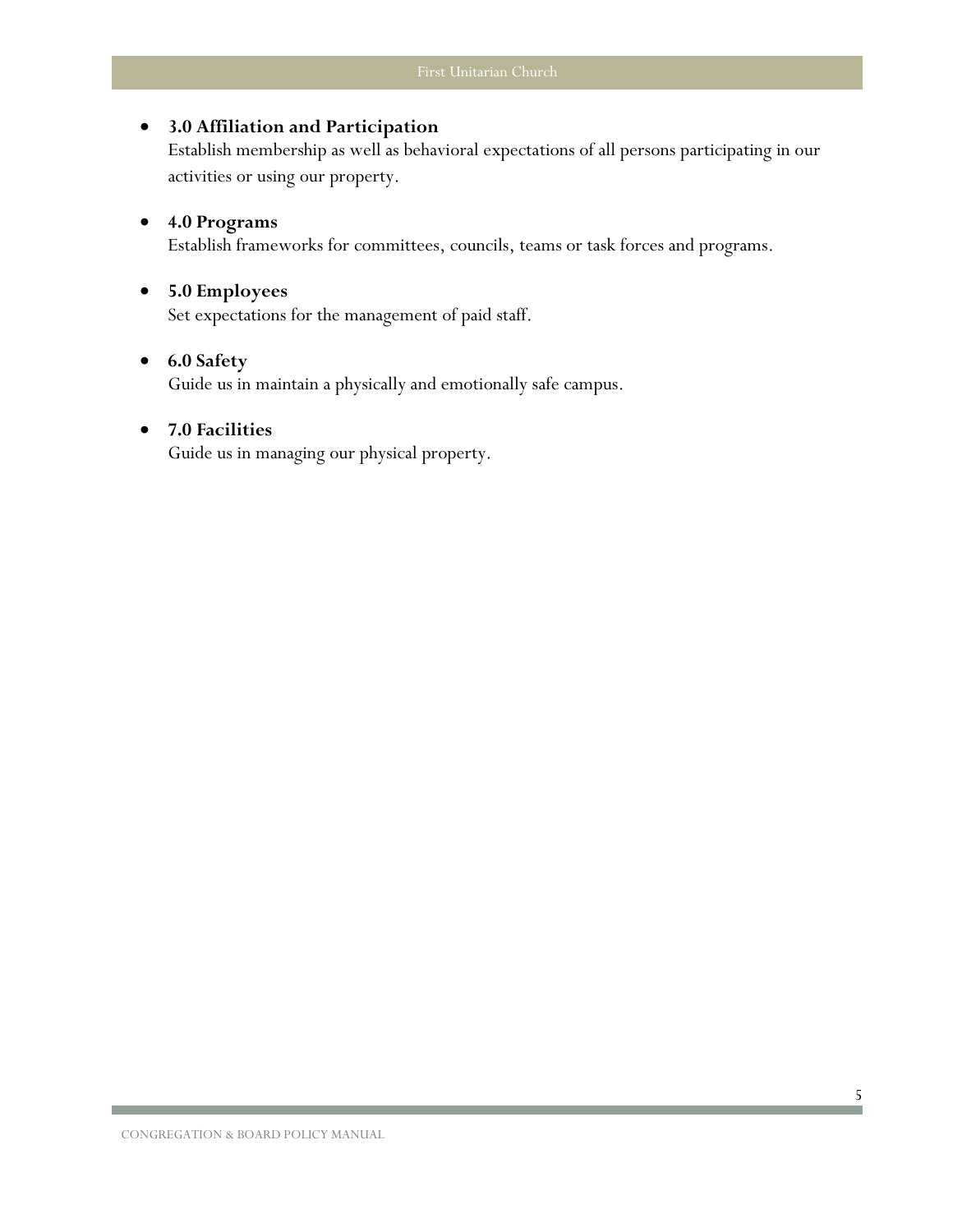## **Table 1: Policy Framework Matrix**

| 2.0<br><b>GOVERNANCE</b>                    | <b>3.0 FINANCE</b>                           | <b>4.0 AFFILIATION</b><br><b>AND</b><br><b>PARTICIPATION</b> | 5.0<br><b>PROGRAMS</b>                                          | 6.0<br><b>EMPLOYEES</b>                                     | <b>7.0 SAFETY</b>                                              | <b>8.0 FACILITIES</b>                          |
|---------------------------------------------|----------------------------------------------|--------------------------------------------------------------|-----------------------------------------------------------------|-------------------------------------------------------------|----------------------------------------------------------------|------------------------------------------------|
| 2.01 Church<br>Governance                   | 3.01 Financial<br>Overview                   | 4.01 Affiliation<br>Policy                                   | <b>5.01 Board</b><br>Committees and<br><b>Task Forces</b>       | 6.01 Personnel<br>Manual                                    | 7.01<br>Disruptive<br>Behavior                                 | <b>8.01 Use of</b><br><b>Church Facilities</b> |
| 2.02 Policy<br>Creation                     | 3.02 Endowment<br>Committee                  | 4.02 Civil<br>Participation                                  | 5.02 Program<br>Teams and<br>Councils                           | 6.02 The<br>Church as an<br>Employer                        | 7.02 Threats,<br>Violence and<br>Harassment                    | 8.02 Green<br>Sanctuary                        |
| 2.03 Board<br>Communications                | 3.03 Endowment<br>Fund                       |                                                              | 5.03 Programs                                                   | 6.03 Personnel<br>Committee                                 | 7.03 Persons<br>Required to<br>Register as<br>Sex<br>Offenders | 8.03 Alcohol<br>Policy                         |
| 2.04 Delegation<br>of Authority             | 3.04 Financial<br><b>Review Committee</b>    |                                                              | 5.04<br>Membership<br>Committee                                 | 6.04 Sabbatical<br>Leave for<br>Program<br><b>Directors</b> | 7.04 Child<br>Protection<br>Policies                           | 8.04 General<br>Display Policy                 |
| 2.05 Conflict of<br>Interest                | 3.05 Finance<br>Committee                    |                                                              | 5.05 Selection<br>of Delegates and<br>Scholarship<br>Recipients |                                                             | 7.05<br>Professional<br>Misconduct                             | 8.05 Social Hall<br>Display Policy             |
| 2.06 Leadership<br>Succession<br>Committee  | 3.06 Stewardship<br>Function                 |                                                              | 5.06<br>Communication                                           |                                                             | 7.06 Privacy<br>Policy                                         | 8.06 Animals on<br>Campus                      |
| 2.07<br>Confidentiality                     | 3.07 Confidentiality<br>of Financial Records |                                                              |                                                                 |                                                             | 7.07 Healthy<br>Community<br>Committee                         | 8.07 Campus<br>Maintenance                     |
| 2.08 Special<br>Congregation<br>Resolutions | $3.08$ Gifts                                 |                                                              |                                                                 |                                                             |                                                                | 8.08 Buildings<br>and Grounds<br>Committee     |
|                                             | 3.09 Marketable<br>Securities                |                                                              |                                                                 |                                                             |                                                                | 8.09 Landscape<br>Committee                    |
|                                             | 3.10 Church Sales                            |                                                              |                                                                 |                                                             |                                                                |                                                |
|                                             | 3.11 Donation<br>Solicitation                |                                                              |                                                                 |                                                             |                                                                |                                                |

This matrix can help readers quickly locate topics and where they are contained in this manual.

As the board approves policies, they are included in the manual and posted on the church website at [www.uuabq.org.](http://www.uuabq.org/) Go to the About tab, select Governance and organization from the drop down menu,

CONGREGATION & BOARD POLICY MANUAL 4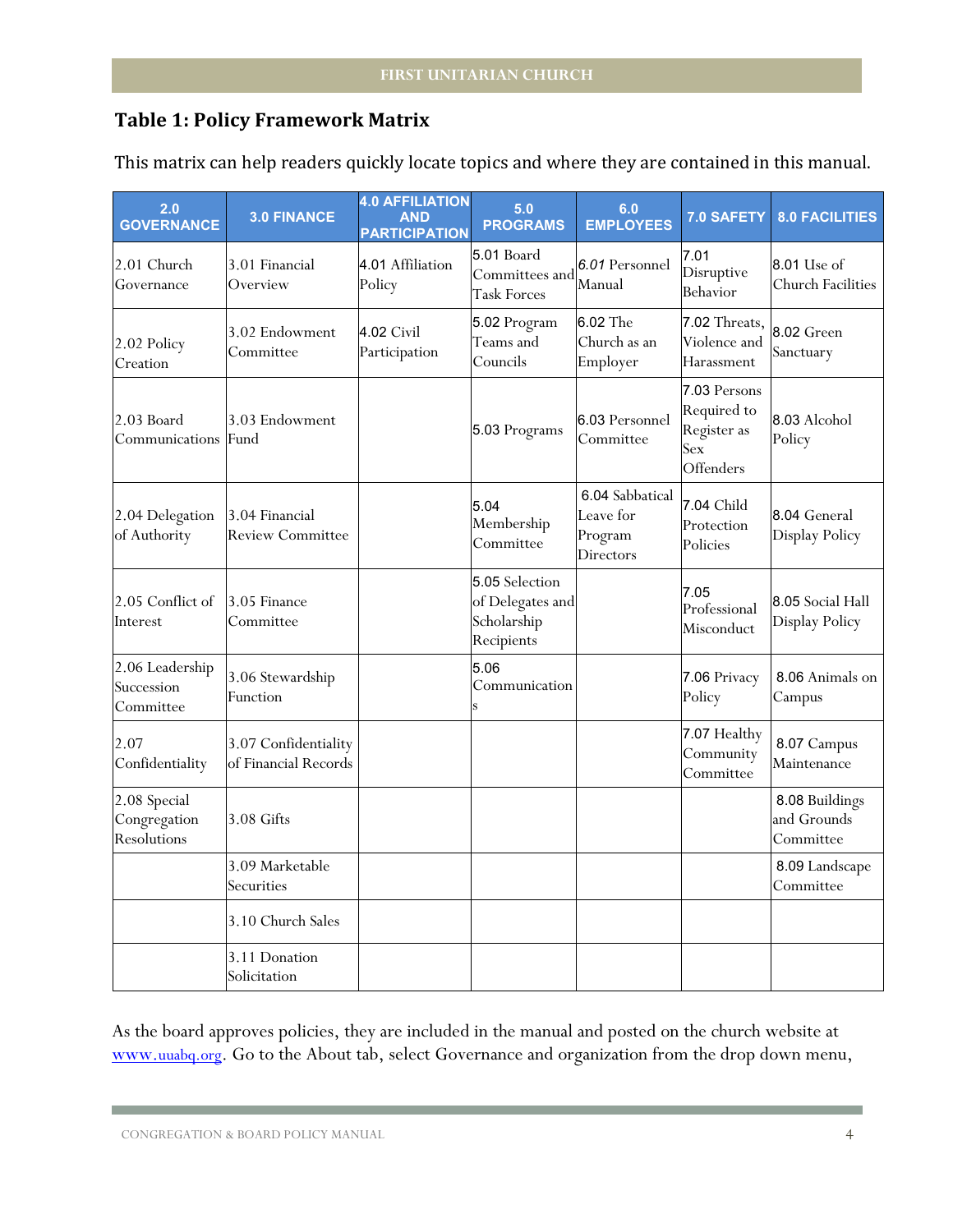selected Resources and Documents from the second drop down menu, then scroll down to Governance Documents and select Policy Manual.

**The Committee of the Committee**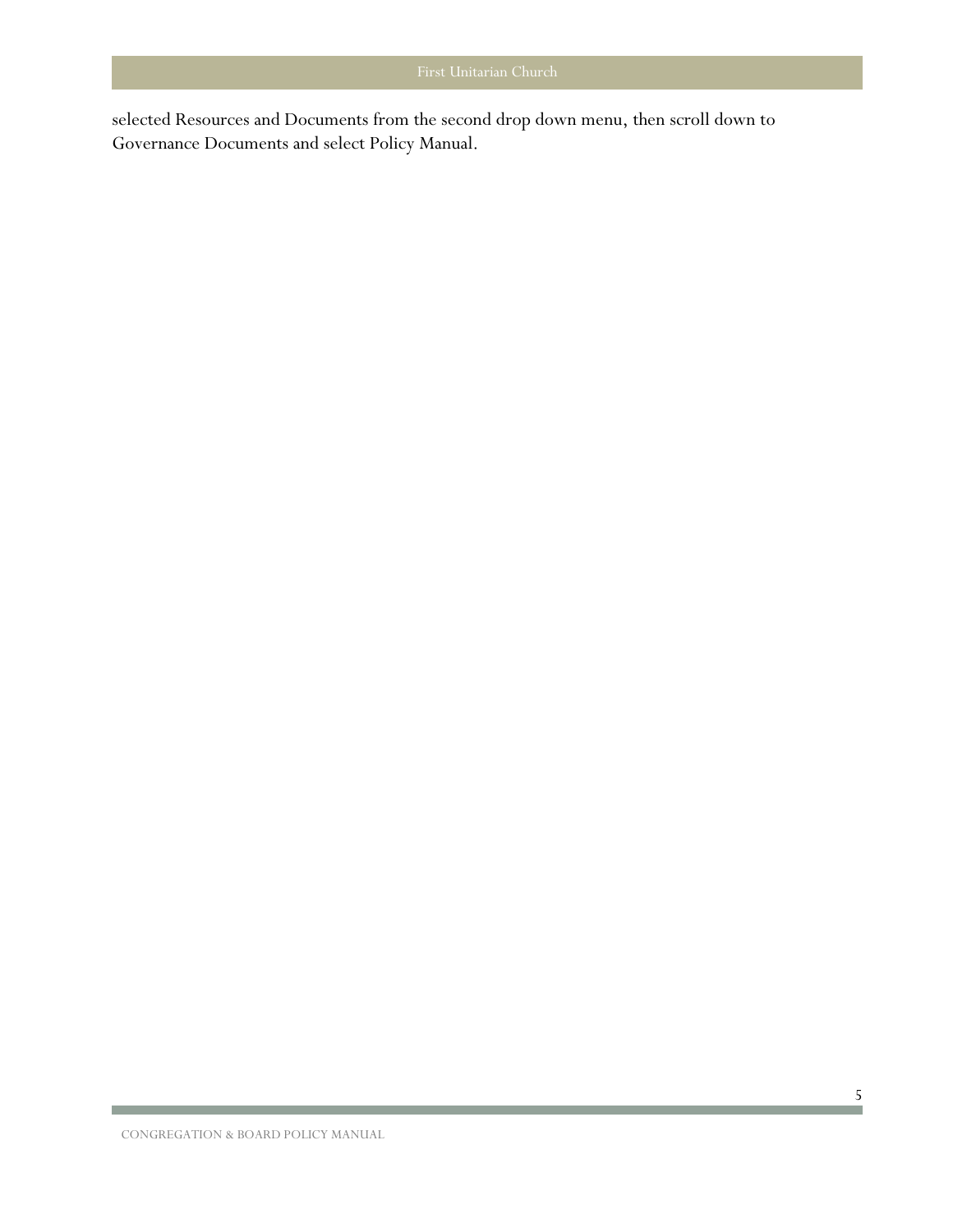## <span id="page-7-2"></span><span id="page-7-0"></span>**2.0 GOVERNANCE**

Approved by Board 8-18-2015; Last revision approved 5/21/2019

First Unitarian is a self-governing, democratic congregation. First Unitarian is governed by its elected board, including the senior minister as the head of staff, and is responsible for many specialized tasks delegated to various committees staffed by volunteers. The most important issues of governance are reserved for the congregation, including calling a minister, elections, approval of property purchases, construction or sale, borrowing money and amending bylaws. Standing committees of the congregation include the Leadership Succession, Finance Review and the Endowment committees. The board oversees these committees on behalf of the congregation subject to congregational approval.

## <span id="page-7-1"></span>**2.01 Church Governance**

Approved by Board 8-18-2015; Last revision approved 5/21/2019

#### **Overview**

- 1. At annual meetings, the congregation elects members of standing committees, as needed, to fill vacancies. The standing committees include the Board of Directors, Leadership Succession, Financial Review and Endowment. The board oversees the work of the other three standing committees on behalf of the congregation and subject to congregation approval.
- 2. The congregation elects a board to function as its governing body and calls the senior minister to serve as its spiritual, programmatic and administrative leader. The board governs with emphasis on vision, strategic leadership, open communication and information and diversity of perspectives. The board represents the membership by creating and adopting written policies, conducting longrange strategic planning, ensuring responsible stewardship of our resources, developing annual goals and monitoring performance. The board delegates authority to the senior minister as head of staff for the operations of the church.
- 3. For help with specialized functions, the board may form long-term committees or short-term task forces. The board provides a charge to each committee or task force, which consists of board and non-board members. Committees provide expertise to the board in specific areas, such as finance, stewardship, personnel and healthy community relationships.
- 4. Program teams and councils manage activities, which enrich the lives of the church's constituents and its community. They include: community caring, religious education (RE), social justice and worship. Church staff is responsible for supporting the effectiveness of program teams and councils.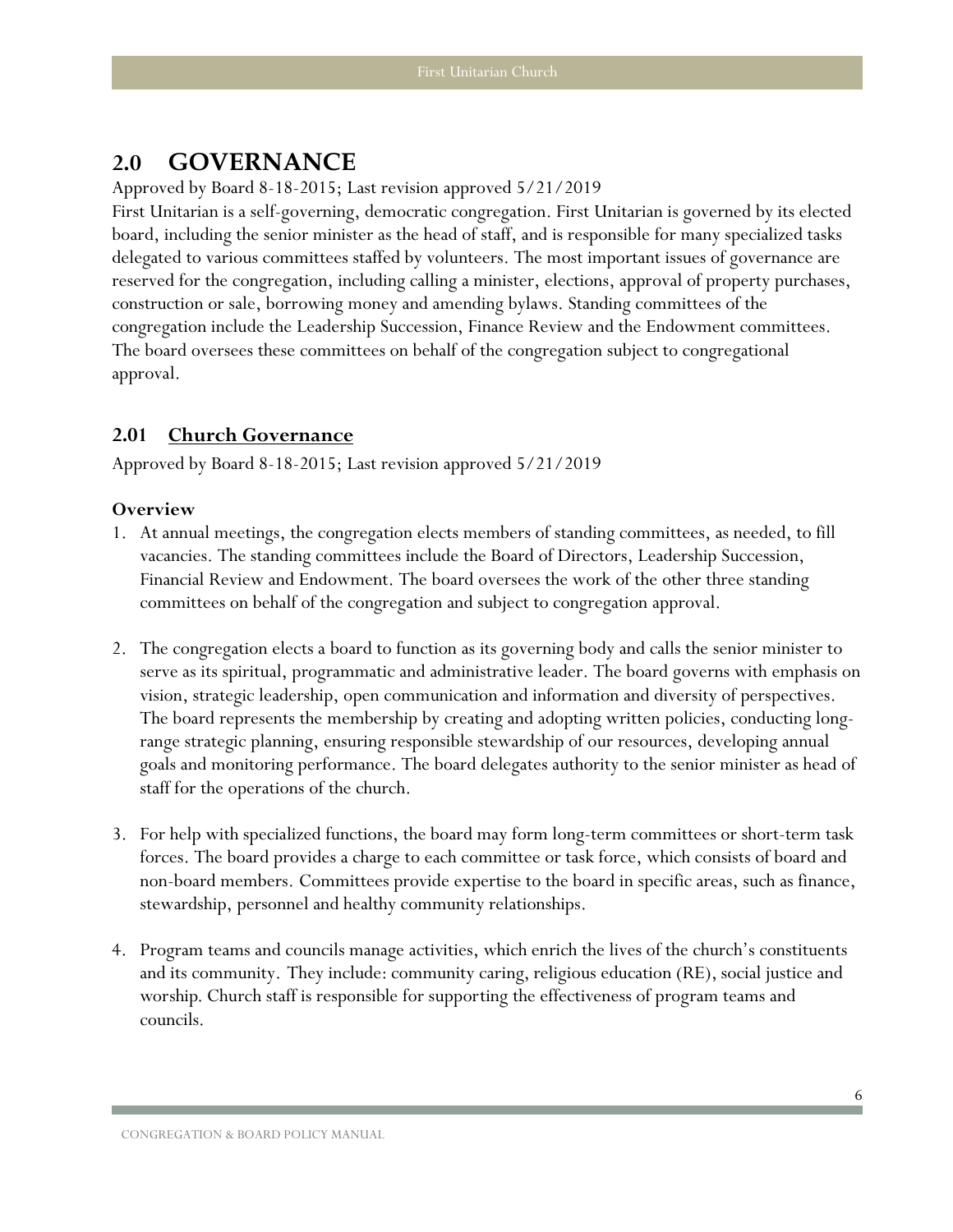- 5. Councils are formed when multiple teams in crucial areas of the church's ministry (such as RE and social justice) need an umbrella structure for sharing information, leadership and administrative tasks. Church members run the programs of the church, such as worship, social justice, community building, and care of persons with management help from the staff. RE is staffed with assistance from volunteers. The staff also runs some programs directly.
- 6. The management of the church is shared between the board and staff with the senior minister serving as head of staff. Areas of responsibility may change from time to time by mutual agreement. The division of management and program responsibilities between the board and staff is detailed in the policy manual. The board will update policies as needed.
- 7. Table 2 shows the responsibilities of the congregation, board and staff under the shared governance policy model.

| Owner        | Responsibilities                                                                                                                                         |  |  |
|--------------|----------------------------------------------------------------------------------------------------------------------------------------------------------|--|--|
| Congregation | Budget, elections, authorizing indebtedness,<br>bylaw amendments, calling a minister, ordaining<br>Unitarian Universalist Association (UUA)<br>ministers |  |  |
|              | Asset protection                                                                                                                                         |  |  |
|              | Budget approval                                                                                                                                          |  |  |
|              | Capital campaign                                                                                                                                         |  |  |
| <b>Board</b> | Endowment fund                                                                                                                                           |  |  |
|              | Financial condition and planning                                                                                                                         |  |  |
|              | Healthy community                                                                                                                                        |  |  |
|              | Leadership succession                                                                                                                                    |  |  |
|              | Property improvement                                                                                                                                     |  |  |
|              | Stewardship campaign                                                                                                                                     |  |  |
|              | Strategic planning                                                                                                                                       |  |  |
|              | <b>Budget preparation</b>                                                                                                                                |  |  |
|              | Coordination of ministry                                                                                                                                 |  |  |
| <b>Staff</b> | Facilities management                                                                                                                                    |  |  |
| Management   | Program team                                                                                                                                             |  |  |
|              | Rental management                                                                                                                                        |  |  |
|              | Staff management                                                                                                                                         |  |  |

#### **Table 2**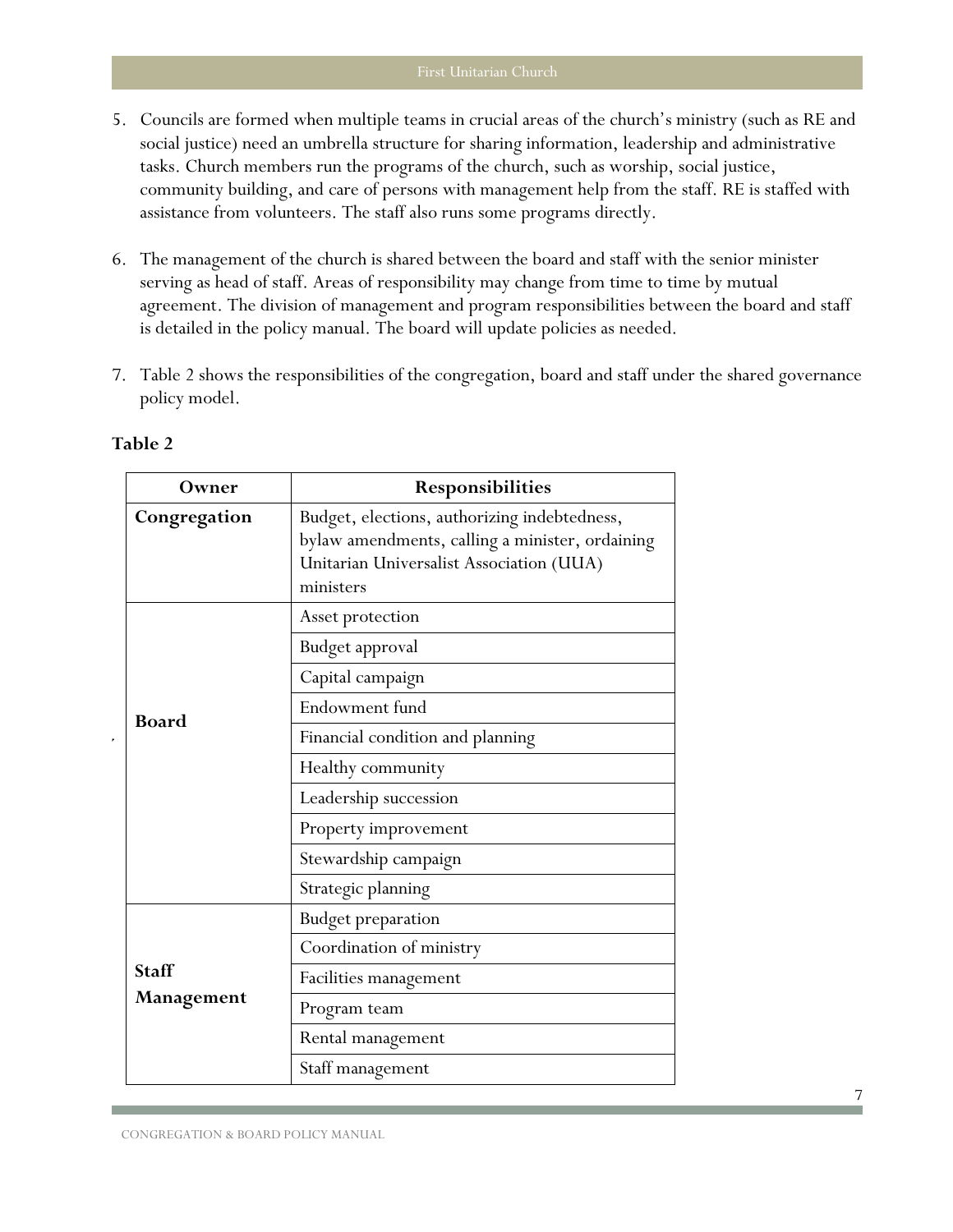#### **Senior Minister Management Responsibilities**

1. The senior minister leads and directs the spiritual, programmatic, administrative and caring work of the church as of head of staff. The board delegates to the senior minister the authority and responsibility to make all operational decisions, adopt administrative policies and allocate congregational resources, except as specifically limited by the bylaws or policies.

The senior minister shall protect the nonprofit and tax-exempt status of the church and will not cause or allow any practice, activity, decision or organizational circumstance that is unlawful or in violation of commonly accepted business and professional ethics. The senior minister, as head of staff, is authorized to establish additional policies, make decisions, take actions and develop activities using a reasonable interpretation of the manual and bylaws. New policies as established by the senior minister shall be written and incorporated into the manual.

2. As head of staff, the senior minister has three major areas of responsibility: people, staff and resources.

#### *Care for people*

- **a. Child protection.** Because of our special responsibility for children and youth in the congregation's care, the head of staff will establish clear, written procedures for the selection, training and supervision of all paid staff and volunteers who work with persons age eighteen and younger.
- **b. Health and safety.** All facilities will be maintained in a safe, sanitary and secure condition, assuring that required licenses and inspections are kept up-to-date and that problems are corrected promptly.
- **c. Volunteers.** Volunteers are an important resource for this church. Volunteers provide important services and an important message about our mission to the larger community. Volunteers will be recruited, trained, supervised and recognized for their contributions and shown appreciation. When necessary, they will be terminated in a professional and caring manner.
- **d. Sexual harassment.** Employees, volunteers and members are prohibited from acts of sexual harassment against any member or participant in congregational activities or any employee or applicant for employment. In response to violations of this policy, the head of staff will take disciplinary action, which may include termination of employment, of membership, or exclusion from congregation property and activities or a recommendation to the board to have their membership revoked. (See Article 3, Section 01 (6)). When necessary, the board or healthy community team will be consulted.
- **e. Non-discrimination.** No one acting for the congregation will discriminate because of race, color, age, sex, marital status, sexual orientation, disability, national origin or ancestry, economic status, union membership or political affiliation. Employment will be based solely on merit and qualification. Religious opinions and affiliation may be considered only in the case of paid staff or volunteers that include religious teaching or worship leadership.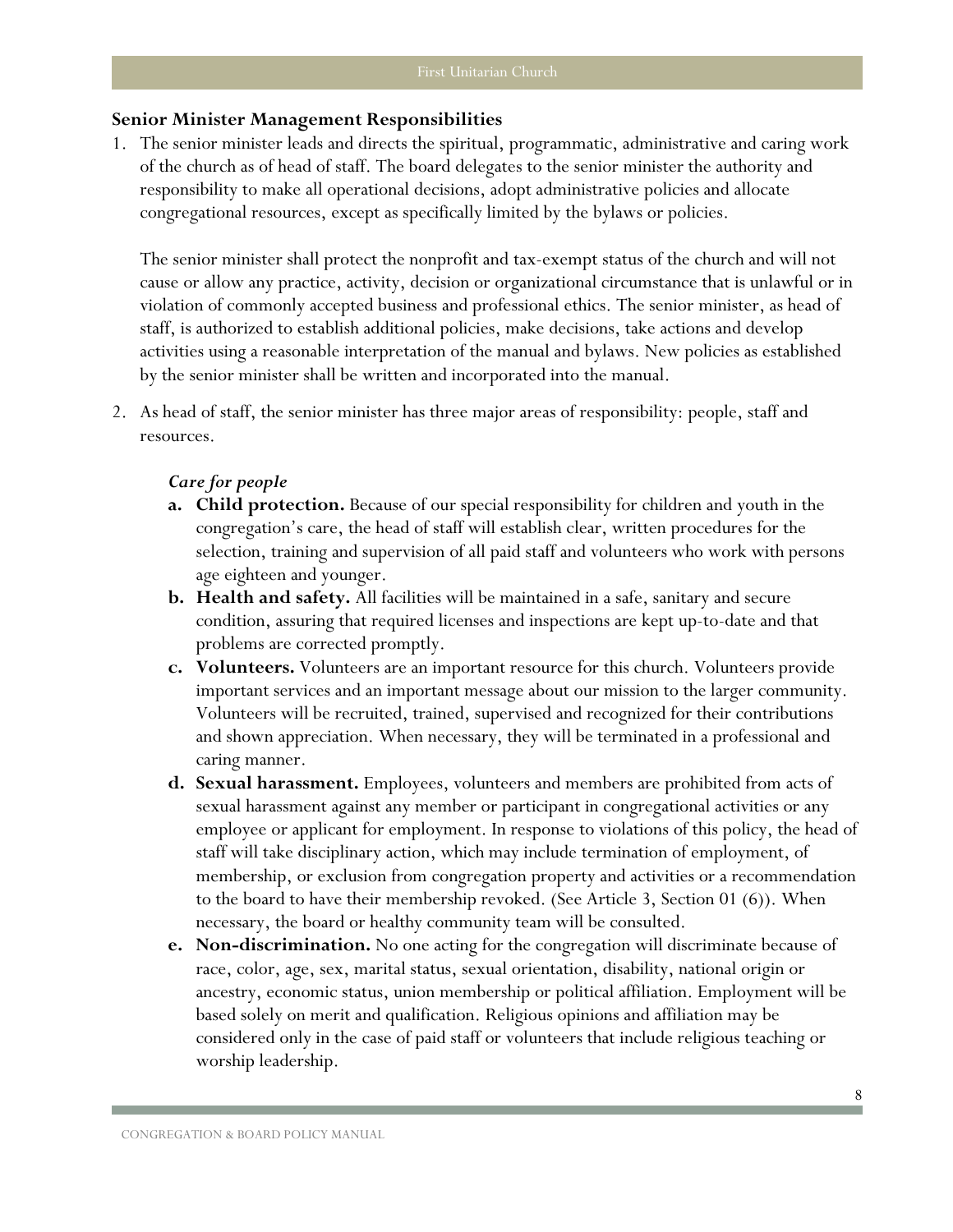**f. Universal access.** The congregation intends to make its premises and activities accessible to persons with disabilities and special needs.

#### *Care for staff*

- **a. Staff:** The senior minister is responsible for maintaining a productive and effective staff, ensuring that its efforts are directed toward fulfilling the congregation's mission and vision of ministry, and compliance with all bylaws and board policies. Performance reviews of each employee will be conducted annually.
- **b. Staff compensation and benefits.** The congregation's goal is fair and just compensation. Staff salaries will be set with consideration of UUA guidelines. All staff members working more than 20 hours per week will receive a uniform benefits package. See the Personnel Policy Manual for details.
- **c. Personnel manual***.* The senior minister is responsible for maintaining an up-to-date personnel manual covering matters not specifically addressed in these board policies. The personnel policies cover areas required to ensure that the church complies with legal requirements and denominational norms for employment practices.

#### *Care for resources*

- a. **Financial Performance.** The senior minister, as administrative leader, is accountable for the organization's financial performance and condition and for the planning, budgeting and management of the church's financial and capital resources. These responsibilities will be carried out in a professional and prudent manner and in ways consistent with our mission statement, bylaws and board policies.
- b. **Financial Management.** Written procedures will govern the handling of receipts, access to cash and bank balances, approval of expenditures, payment of invoices and other obligations and management of invested funds. The congregation's financial accounts will follow generally accepted accounting principles, known as GAAP, for those practices that are generally followed by congregations of our size.
- c. **Asset Protection.** The church's financial and physical assets shall be protected, adequately maintained and not unnecessarily risked. The following measures will guide this work:
	- i. Utilize reasonable financial controls sufficient to meet generally accepted standards to receive, process and disburse funds.
	- ii. Insure buildings and other physical assets against property losses and liability for injuries to others.
	- iii. Do not unreasonably expose the church, its board or staff to claims of liability and insure against corporate liability and personal liability of board members and staff.
	- iv. Create a rolling church maintenance plan estimating the time and cost of adequate routine maintenance and the repairing or replacement of all church-owned property, including buildings and capital equipment.
	- v. Protect intellectual property, information and files from loss, significant damage or breach of confidentiality or privacy.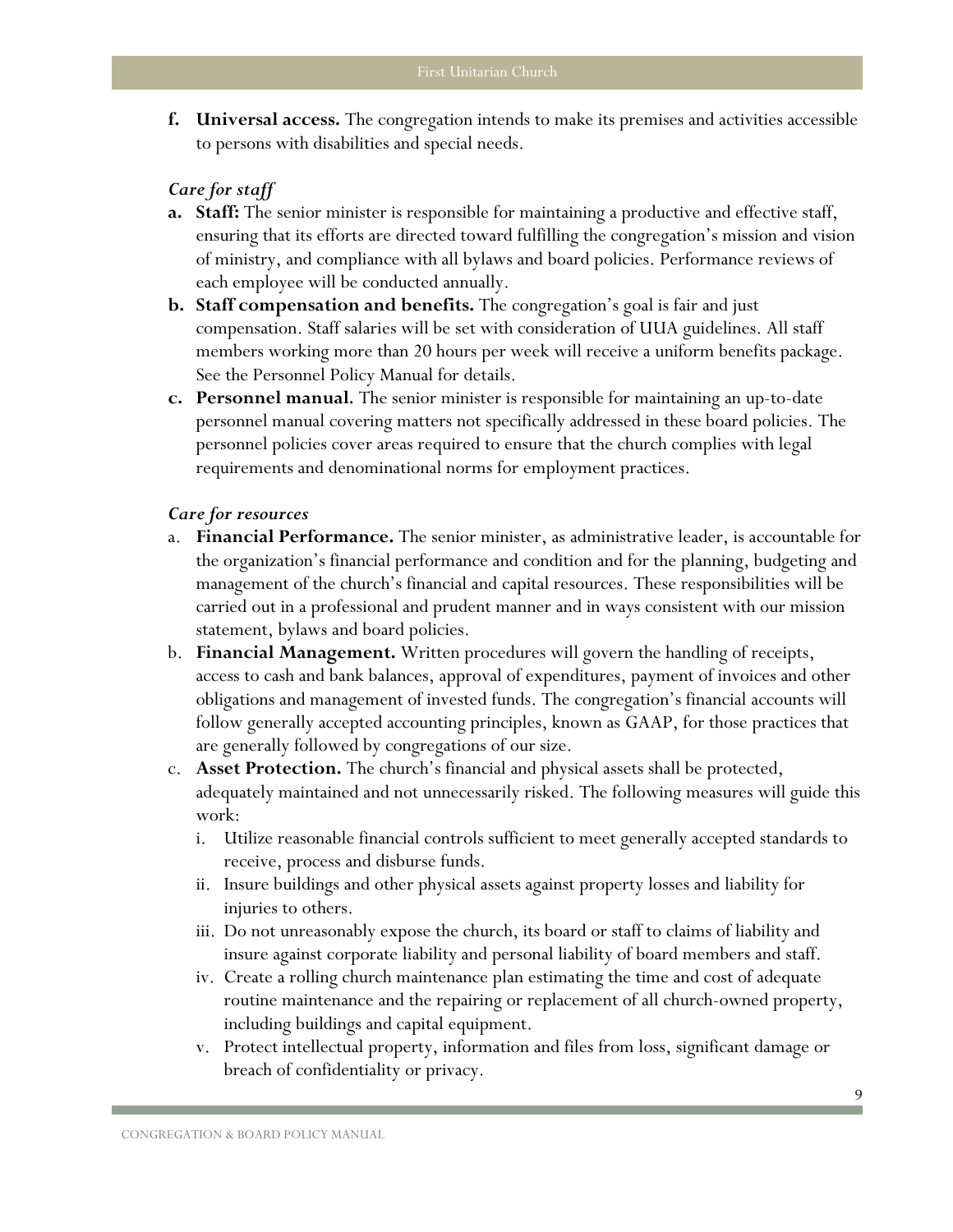- d. **Procurement.** Procurement of services and equipment must adhere to prudent expenditure of the church's financial resources. The execution of contracts and grants agreements must be within the scope of the church's missions, goals, budget and annual plans.
- e. **Records.** The church will maintain records as required by good business practices and the Internal Revenue Service. Transparency will be promoted by the timely posting of church documents of general interest to members or the public on the church's website.

## <span id="page-11-0"></span>**2.02 Policy Creation**

Approved by the board 8-18-2015; Last revision approved 10/15/2019 *This policy governs the creation of church policies.*

## **Congregation Level**

- 1. The congregation-level policies regarding governance are in the bylaws.
- 2. The congregation may develop new policies that do not rise to the level of the bylaws by an affirmative vote at a duly called congregational meeting.
- 3. Members of the congregation may recommend to the relevant level (board, committees, teams or staff) development of a specific policy.

- 1. Board policies are those which the board has passed at one of its meetings and properly posted.
- 2. The board may delegate development of policy, as it deems necessary.
- 3. All policies have an "owner," the entity which has the authority to create and change them.
	- a. Congregational policies include the bylaws and resolutions passed at congregational meetings.
	- b. Board policies are created and revised by the board.
	- c. Staff policies are created by the staff in their areas of authority.
	- d. Committee and team policies are created by committees and teams themselves to help them carry out their work.
- 4. Church policies are hierarchal in nature.
	- a. The congregation may change any church policy. (Bylaws must be changed in accordance with the bylaws themselves.)
- 5. The board may change the policies of staff, teams and committees, except only the congregation may change the policy of the standing committees. The board directs that staff, committees, teams and councils make and document relevant policies to their areas of responsibility.
- 6. All congregation and board policies must conform to the policy template and be included in the *Congregation & Board Policy Manual.*
- 7. The official version of the Congregation & Board Policy Manual is kept on the church website.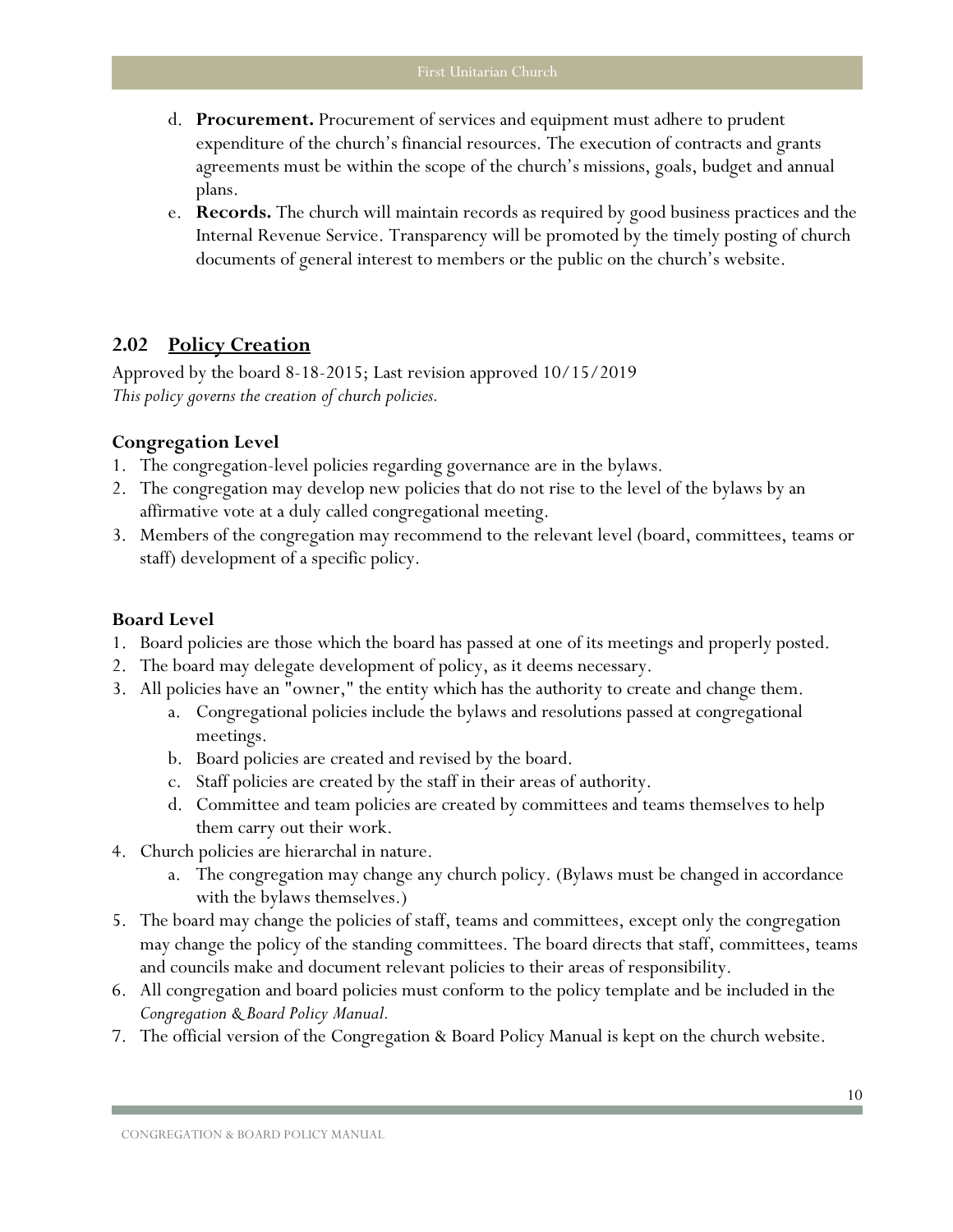## <span id="page-12-0"></span>**2.03 Board [Communications](#page-12-0)**

Board approved 8-18-2015; Last revision approved 12/18/2018 *This policy defines how the board will communicate with the congregation and the staff.*

#### **Board Level**

- 1. Board meeting minutes will be posted within 40 days of the meeting date.
- 2. The board will ensure that an annual report detailing the work accomplished by the church is produced and posted to the website. (due each January
- 3. Congregational meetings:
	- a. For complex matters and the budget, the board will hold hearings or town-hall gatherings prior to congregational meetings.
	- b. The board will ensure that an appropriate packet of information shall be available for congregational meetings and posted to the website.
- 4. The board will communicate to the staff through the head of staff.

## <span id="page-12-1"></span>**2.04 [Delegation of Authority](#page-46-2)**

Board approved 1-31-2015; Last revision approved 12/18/2018

#### **Board Level**

- 1. The senior minister, as head of staff, will lead and direct the spiritual, programmatic, administrative and caring ministry work of the church, and is delegated authority and responsibility to make operational decisions, adopt administrative policies and allocate congregational resources except as specifically limited by the bylaws or policies.
- 2. The senior minister serves as head of staff and is responsible for maintaining a productive and effective team, ensuring that efforts are directed toward fulfilling the congregation's mission and vision of ministry, and ensuring staff compliance with all bylaws and board policies.
- 3. The senior minister is authorized by the board to establish additional policies, make decisions, take actions and develop activities using a reasonable interpretation of the board's policies and directions. In the absence of the senior minister, the board will appoint and authorize a member of the ministerial staff to perform senior minister functions as appropriate.

## <span id="page-12-2"></span>**2.05 Conflict of Interest**

Approved by Board 8-18-2015; Last revision approved 12/18/2018 *This policy defines conflict of interest and action that must be taken to avoid a conflict of interest.*

#### **Board Level**

1. Conflict of interest exists when a church official or leader has a duty to more than one person or organization and cannot do justice to the actual or potentially adverse interests of both parties. This includes when an individual's (financial or other) interests or concerns are in conflict with the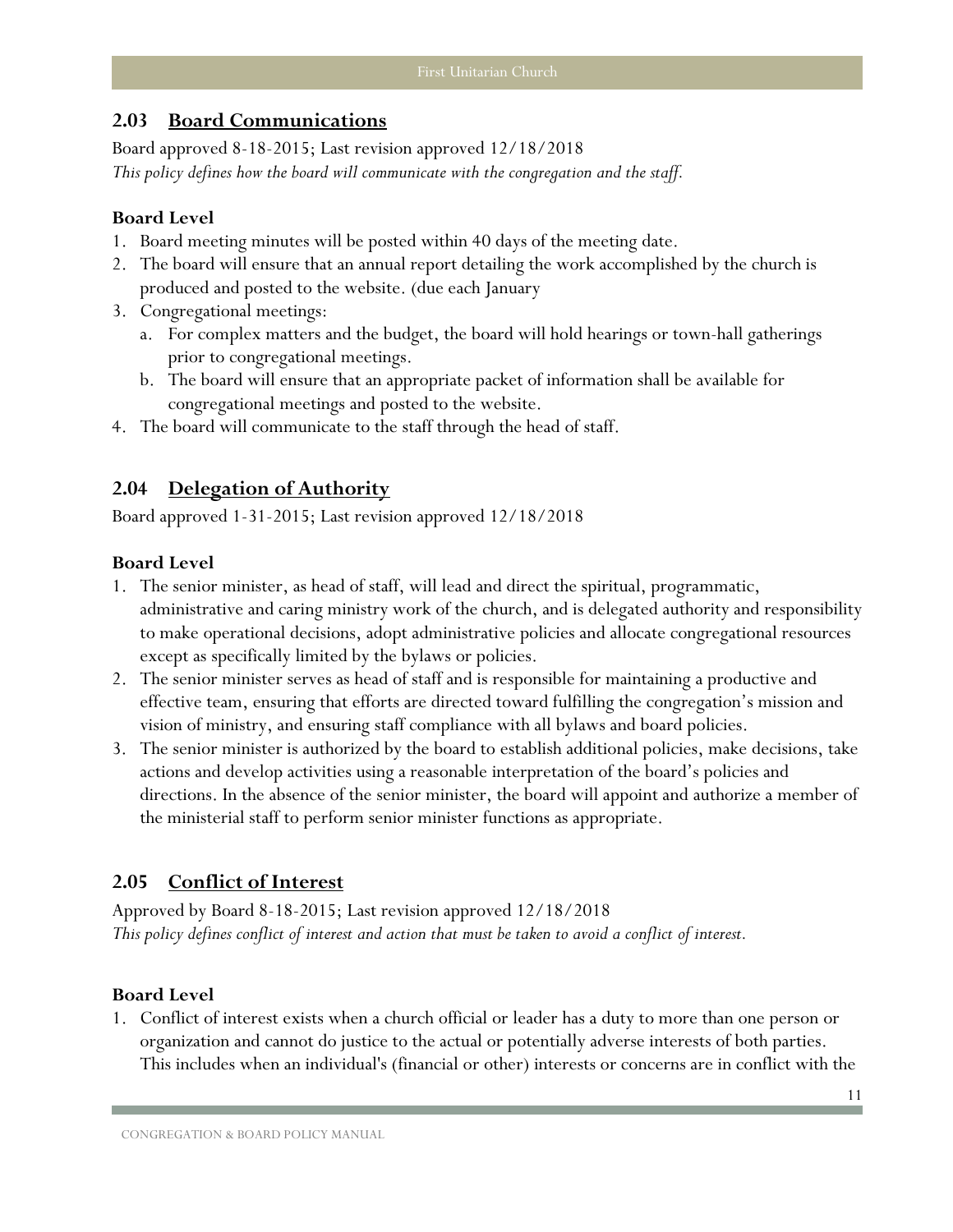best interests of the church, or when a leader's personal interests are contrary to his or her loyalty to the church.

2. A church official or leader must avoid even the appearance of conflict of interest. They must disclose potential conflicts of interest and potentially recuse himself or herself from decision making when a conflict may or may appear to exist. If another individual believes a conflict of interest exists, they should disclose the appearance of such a conflict to the appropriate leader.

### <span id="page-13-0"></span>**2.06 Leadership Succession Committee**

Approved by Board 8-18-15; Last revision approved 5/21/2019 *This policy details the roles and responsibilities of the Leadership Succession Committee.*

#### **Congregation Level**

- 1. The Leadership Succession Committee (LSC) consults with ministers and lay leadership concerning appropriate candidates for elected standing committee positions and provides a slate of nominations to the congregation whenever elections are held.
- 2. The LSC nominates candidates for the following leadership positions:
	- a. Standing committees:
		- i. Board of Directors nine members plus the president and treasurer
		- ii. Leadership Succession Committee shall consist of seven members
		- iii. Endowment Committee shall consist of five members
		- iv. Financial Review Committee shall consist of three members
	- b. Moderator –unlimited two-year terms
	- c. New Senior Minister Search Committee when needed
	- d. Social Justice Council members occasionally, the LSC may be requested to suggest replacement members.
- 3. The LSC will make recommendations to the board about any necessary interim appointments to standing committees.

#### **Leadership Succession Committee Level**

- 1. The goal of the LSC is to seek qualified candidates who offer a balance of skills, life experiences and involvement in First Unitarian to serve on the elected standing committees.
- 2. Annually, the LSC will recruit and accept applications for candidates for vacancies on the standing committees.
- 3. Prepare a list of candidates for all elective positions and obtain biographical sketches from each prior to the Annual Meeting of the Congregation. The slate of candidates and their biographies will appear in the *Messenger.*
- 4. Maintain list of qualified potential candidates for board-appointed leadership positions, including for reference by board for possible vacancy appointments.
- 5. Support the board and staff in assuring that the election is conducted consistent with bylaws, on schedule and in a secure and ethical manner.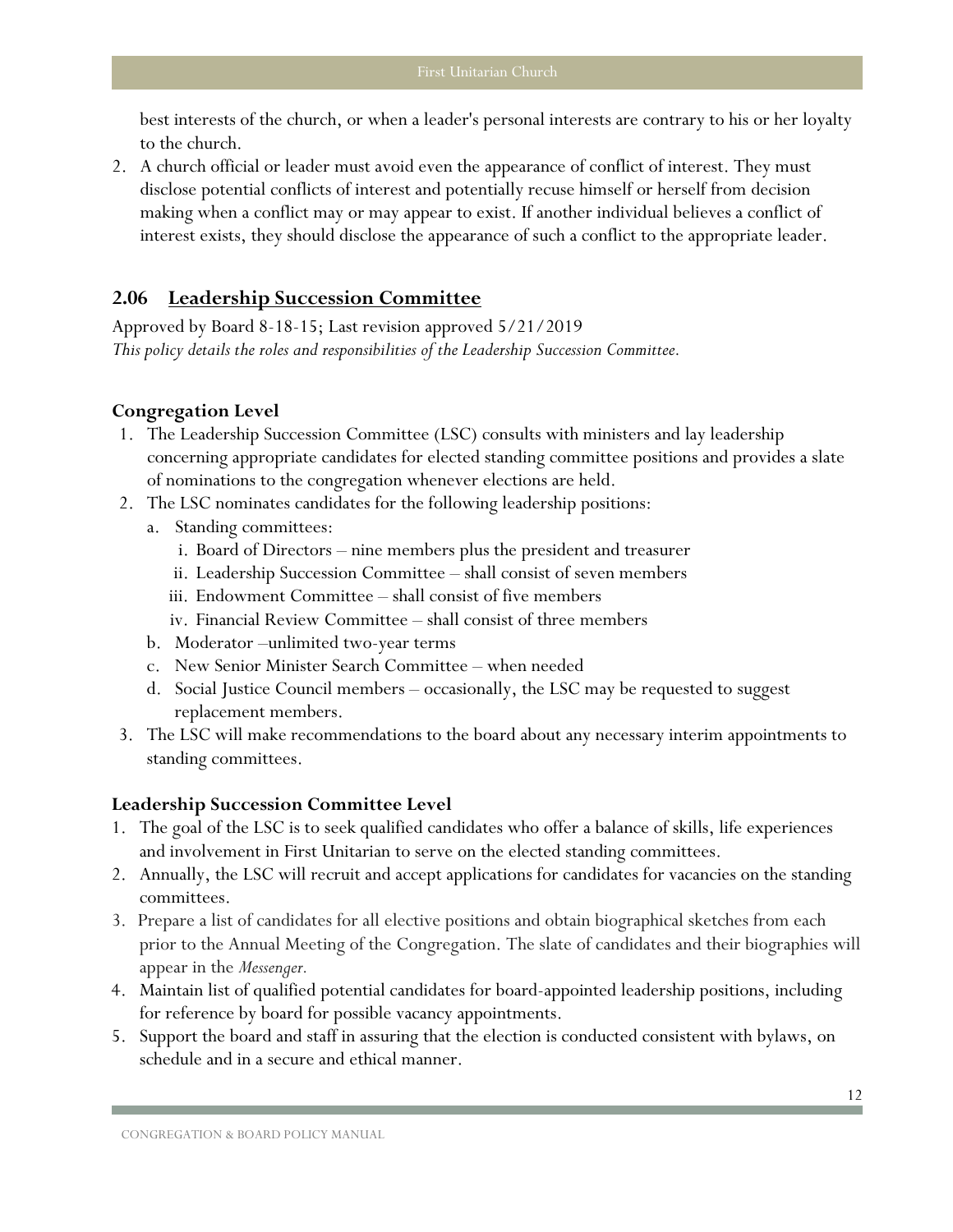- 6. When a vacancy on a standing committee occurs during the year, the LSC will seek to fill that position. When this occurs, the time served filling the vacancy will not be counted toward term limits.
- 7. Maintain an up-to-date *LSC Resource Book* to inform committee members of their roles and responsibilities and aid in fostering continuity from year-to-year in committee activities.

## <span id="page-14-0"></span>**2.07 Confidentiality**

Board approved 11-10-15; Last revision approved 12/18/2018

#### **Board Level**

- 1. All church volunteers and leaders will respect the confidentiality appropriate to issues of a sensitive nature.
- 2. The board instructs the staff to create and administer privacy policies about member and financial information.
- 3. The board instructs the head of staff to enforce the confidentiality policy in the *Church Personnel Manual.*
- 4. The church does not distribute, sell or rent personal information to other organizations, including other Unitarian Universalist organizations.
- 5. The church's Confidential Information Form will be distributed and signed by each board and Stewardship Committee member at the start of the member's term of service.

#### <span id="page-14-1"></span>**2.08 Special Congregation Resolutions**

Board approved 9-18-2018; Last revision approved 12/18/2018

#### **Congregation Level**

- 1. At least 14 days prior to any special congregational meeting, notice of the meeting will be mailed or emailed to each member in a special mailing or published in the official church newsletter. A special meeting may concern itself only with those agenda items included in the call for the special congregation meeting. (Article 1, Section 05 (b))
- 2. Following completion of the steps set forth in the policy on congregational resolutions included in the *Congregation & Board Policy Manual,* a congregational meeting will be called by the board for the purpose of considering a congregational stand on issues of social concern.
- 3. A quorum of 30 percent of the members in good standing must be present, and 80 percent of those members in attendance must approve the resolution.
- 4. So long as the requirements for notice and for a quorum are met, this meeting may be convened immediately following any annual or special meeting of the congregation. (Article 1, Section 05 (g))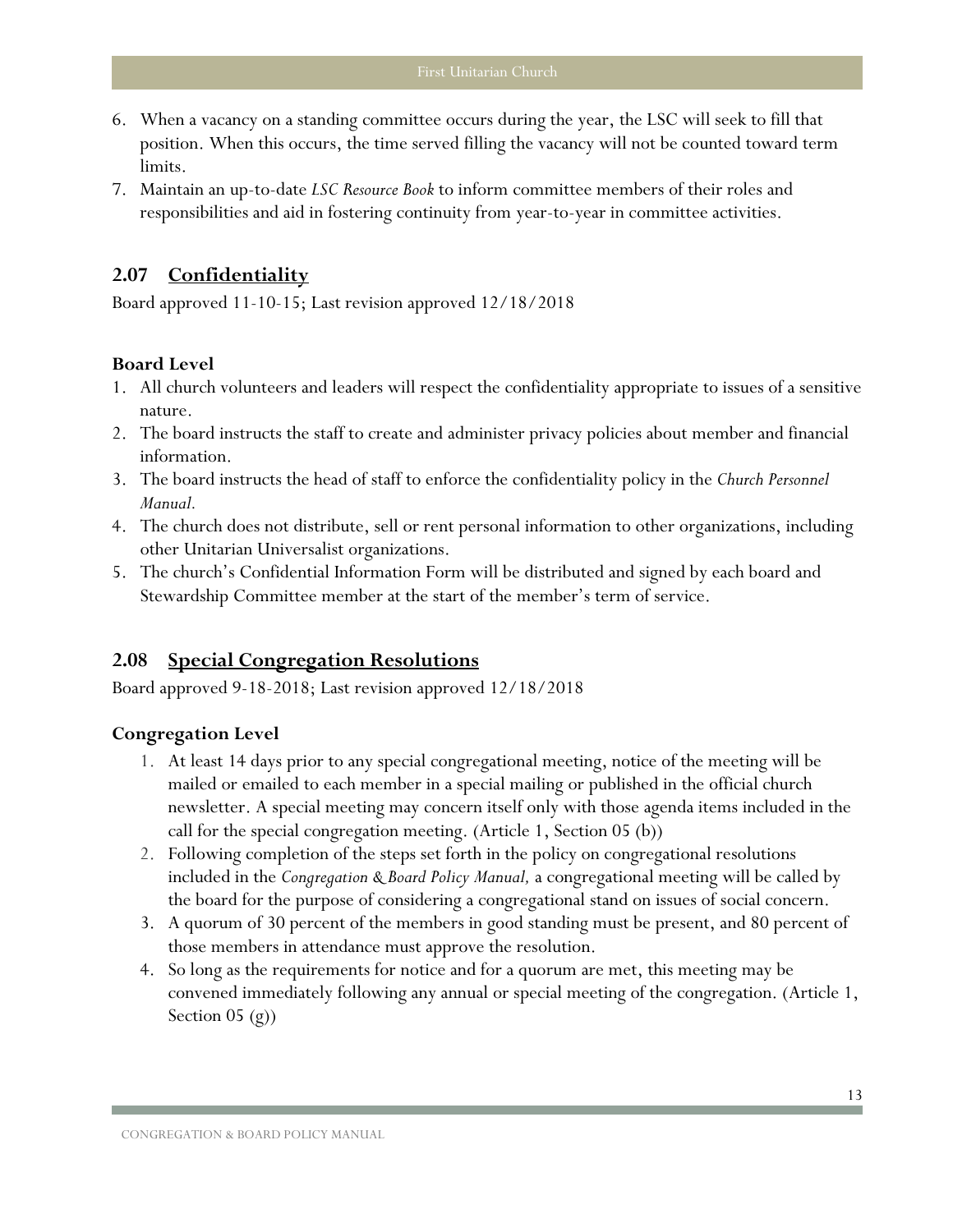#### **Board Level**

*In order to request the consideration of a congregation stand on issues of social concern, church members will take the following steps:*

- 1. Meet with the senior minister to discuss the process and the wording of the resolution.
- 2. A congregational resolution could be appropriate if it:
	- a. Is grounded in Unitarian Universalist principles.
	- b. Serves an articulated long-term goal. The process of passing a resolution should be viewed as an organizing tool, building support and momentum for action.
	- c. Includes a larger action plan with a set of actions and activities that will be undertaken before the resolution is put on a congregational meeting agenda.
	- d. Is supported by a team willing to commit to a multi-month process of education and open discussion.
	- e. Demonstrates grounding, history and identity of the congregation with the issue that makes passage likely.
- 3. Publicize and hold at least two congregation-wide meetings to help the congregation understand the activities involved and possible results, then refine the resolution wording if needed. Assess the level of support and commitment of the congregation to the resolution as well as a sense of the likelihood of the resolution's passage.
- *4.* Based on the outcome of the congregation-wide meetings, meet with the board to request calling a special congregational meeting to act on the resolution.

*In considering requests, the board will adhere to the following:*

- 1. No more than two resolutions may be in process at any one time.
- 2. The board may waive any parts of this policy if the matter is of immediate urgency and there is clear reason to move more quickly (because many Albuquerque churches are taking a similar stand, for instance).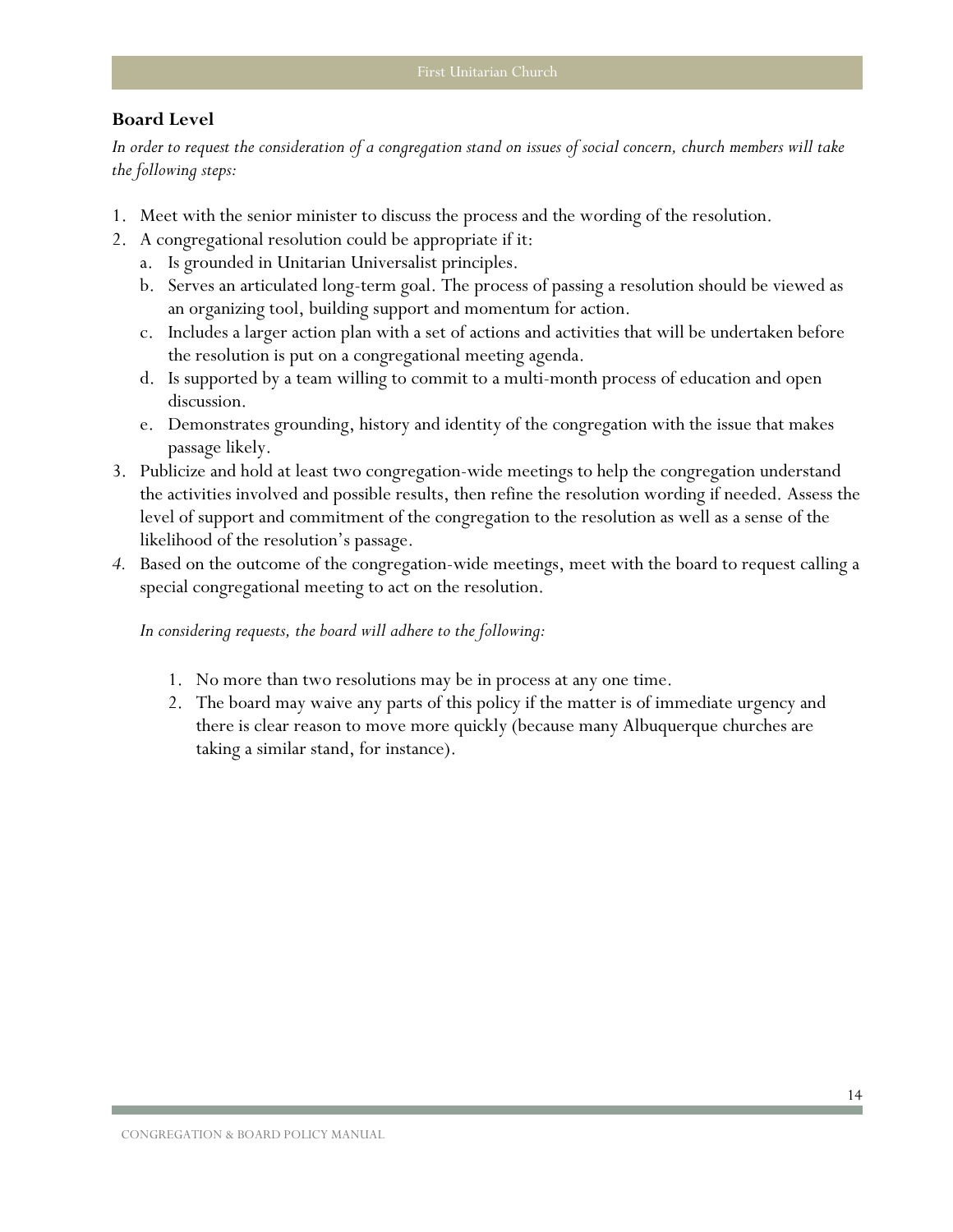## <span id="page-16-0"></span>**3.0 FINANCE**

First Unitarian must provide and manage the financial resources needed to pursue its core mission. The congregation entrusts the financial management of its affairs to the board, the senior minister, as head of staff, and the Endowment and Financial Review committees. The approval of the annual operating budget, the purchase, construction or sale of property and incurrence of debt are reserved to the congregation.

## <span id="page-16-1"></span>**3.01 Financial Overview**

Board approved 12-14-2015; Last revision approved 12/18/2018 *These policies detail the accounting and financial principles used in the church's operations.*

## **Congregational Level**

- 1. The business, property and affairs of the church are managed by the board acting collectively on behalf of and for the benefit of the congregation. The board has a fiduciary responsibility to the congregation to exercise due diligence for the safety and good stewardship of the congregation's financial resources (Article 2, Section 04 (b)).
- 2. The treasurer is responsible for the regular review of financial transactions and reports and communicates financial information, questions and decisions among the staff, board, congregation and other church bodies concerned with finance. The treasurer has signatory authority for checking and other financial accounts and serves as an ex-officio member on the Finance Committee (Article 2 Section02 (d)).
- 3. The Endowment Committee is charged with recommending and overseeing distributions from the Endowment Fund and ensuring appropriate checks and balances for the long-term maintenance of the fund. It shall promote the growth of the Endowment Fund, encourage and accept gifts to the fund and ensure that all gifts are acknowledged, honored and properly recorded for posterity in accordance with church policies (Article 1, Section 04 (c)).
- 4. The Finance Review Committee may conduct a full review of the church's financial health and procedures or may select one portion of the financial area to review, in accordance with its policies found in the *Congregation & Board Policy Manual (*Article 1, Section 04 (b)).
- 5. Members in good standing shall receive and vote upon the annual operating budget of the church for the ensuing fiscal year (Article 1, Section 05 (e)(ii)).
- 6. The board will ensure that the church adequately protects its financial health in the case of property damage or loss, malfeasance or the mishandling of funds, or liability claim, including liability claims against staff and volunteers performing their functions or duties (Article 2, Section  $04$  (d)).
- 7. The annual budget is established on the basis of a fiscal year as designated by the Board of Directors (Article 2, Section  $06$  (a)).
- 8. The president or vice president may execute a legal document on behalf of the church, and the board secretary may affix the seal of the church where a contract, conveyance or other legal document approved by the board does not specify the executing official (Article 2, Section 07 (a)).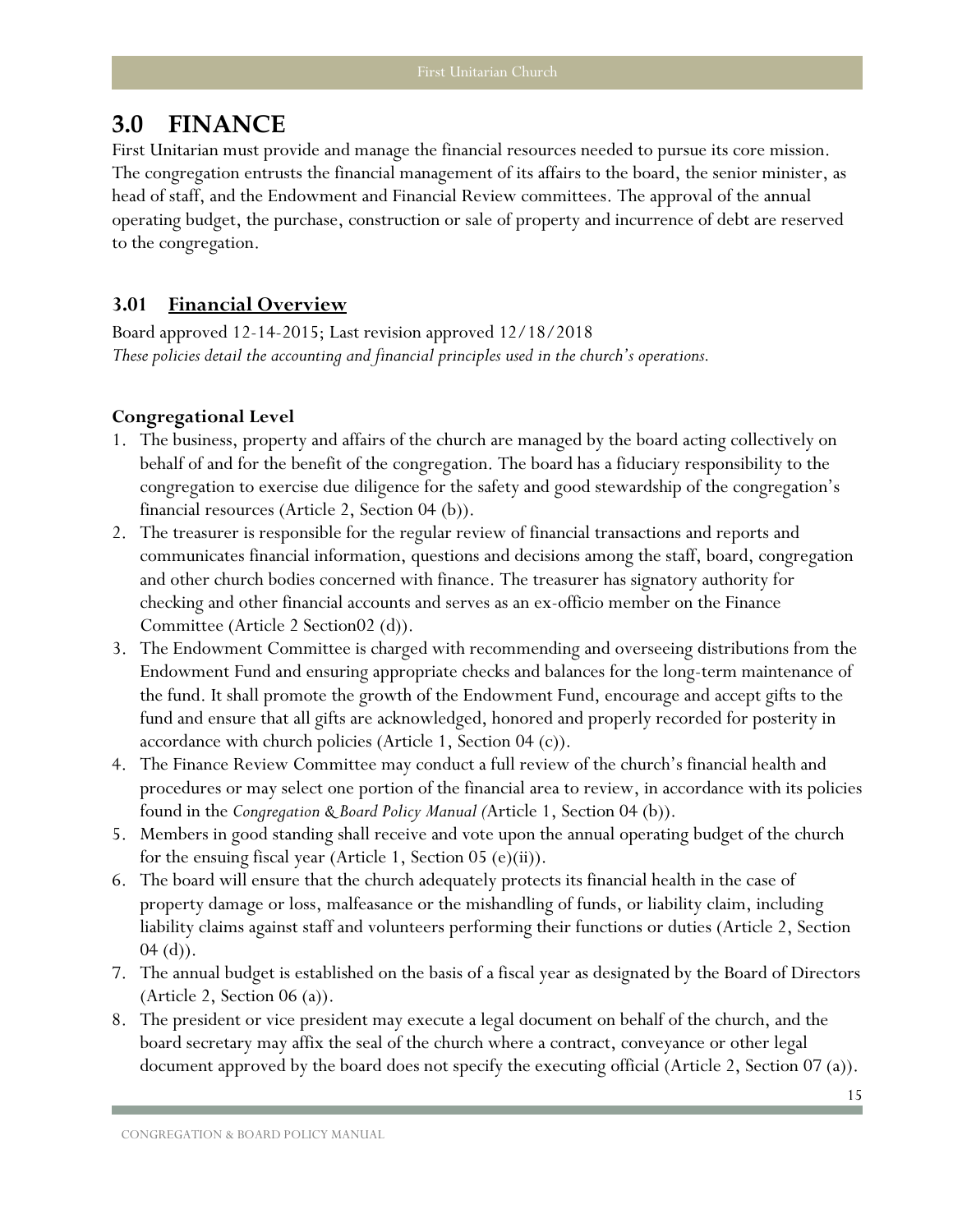#### **Board Level**

*The board will perform the following duties in its role to provide financial management and direction.*

- 1. Delegate to the senior minister, as head of staff, responsibility for the organization's financial performance and condition, as well as planning, budgeting and management of the church's financial and capital resources.
- 2. Maintain adequate current and fixed assets to support the church's mission-related activities and a revenue stream adequate to cover necessary expenses incurred in undertaking those activities.
- 3. Approve financial policies and delegate the administration of financial policies through the senior minister, who will hire and manage staff to ensure that finances are managed prudently, in keeping with generally accepted accounting principles for nonprofit institutions. This includes the responsibility to develop and maintain appropriate systems, procedures and practices, including recording the value of, and depreciation for, fixed assets.
- 4. Establish budget priorities, recommend the operating budget for the upcoming year to the congregation, set parameters for staff discretion in the budget management and review financial reports.
- 5. Conduct an annual stewardship campaign of the church's members and friends to secure pledges to fund the operations of the church.
- 6. Set the church fiscal year, which is currently Jan. 1st to Dec. 31st.
- 7. Ensure that the church adequately protects its financial health in the case of property damage or loss, including items of value on loan to the church to advance its mission.
- 8. Establish signing authority for checks and contracts.
- 9. Authorize use of unexpended operating allocations remaining at the close of the church fiscal year. Current practice is to divide these allocations equally between the Operating Fund and the Capital Reserve Account.
- 10. Competitive bids or proposals must be solicited and evaluated for projects exceeding \$25,000.
- 11. Maintain a Capital Reserve Account, to be used for the repair, renovation and renewal of church property.
- 12. Arrange for audits of church operations as deemed necessary.
- 13. Set the compensation package for the senior minister.
- 14. Set housing allowances for all ministry staff according to IRS guidelines.

#### **Head of Staff**

- 1. Appoint staff to manage church financial affairs and delegate appropriate responsibilities and authority over all persons, staff and volunteer, who handle or expend funds.
- 2. Provide oversight of staff and be accountable to the board.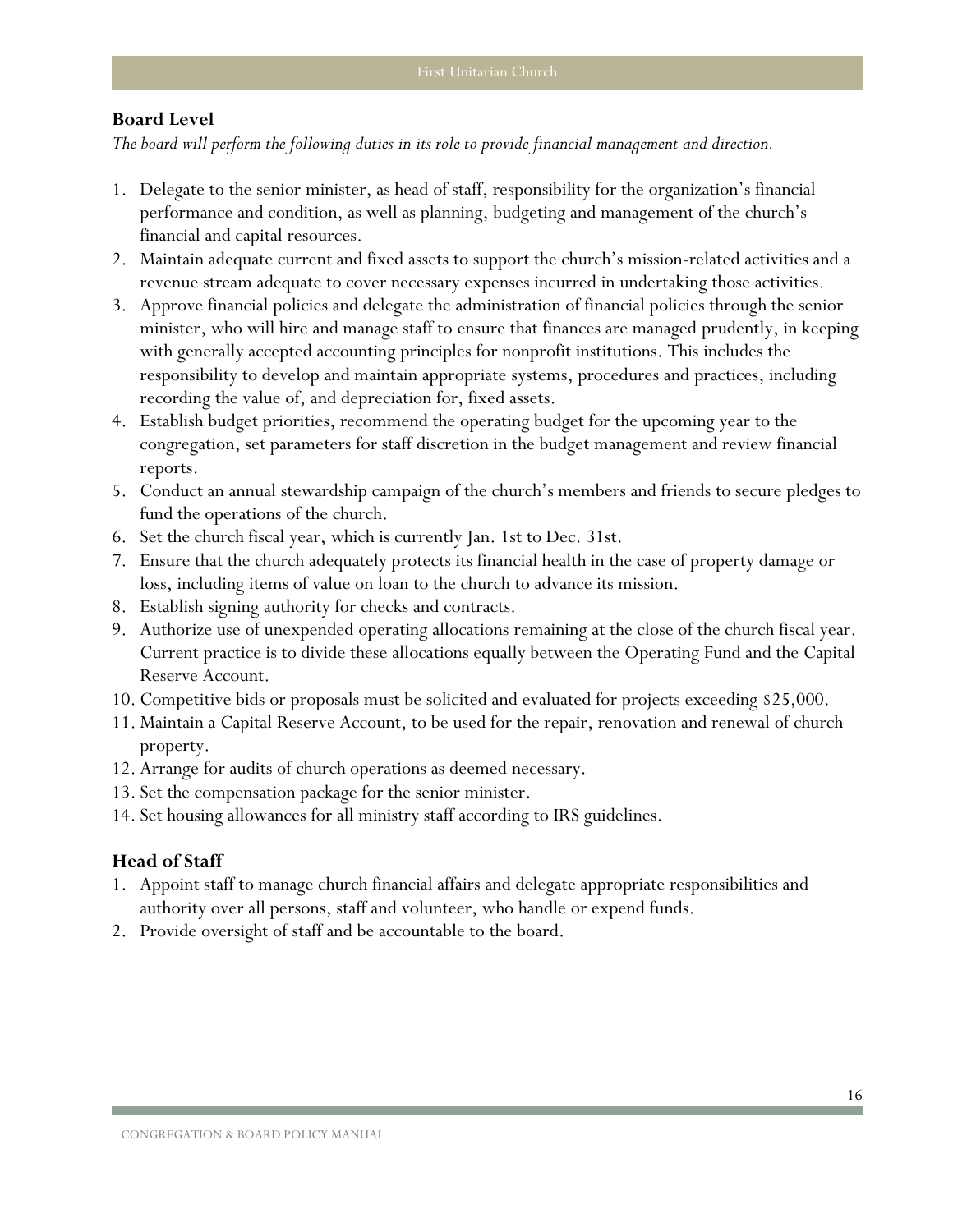## <span id="page-18-0"></span>**3.02 Endowment Committee**

Board approved 12-14-2015; Last revision approved 12/18/2018 *This policy defines the responsibilities of the Endowment Committee.*

#### **Congregation Level**

(Article 1, Section 04(c))

- 1. Committee shall consist of up to five members elected by the congregation.
- 2. Recommends and oversees distributions from the Endowment Fund.
- 3. Ensures appropriate checks and balances for the long-term maintenance of the Endowment Fund.
- 4. Promotes the growth of the Endowment Fund,
- 5. Accepts gifts to the Endowment Fund and ensures that all gifts are acknowledged, honored and properly recorded.
- 6. Provides quarterly reports to the board and submits a written report to the congregation at each Annual Meeting.

#### **Endowment Committee Level**

- 1. The Endowment Fund distribution shall preserve the real value of the Endowment Fund as of September 2005, plus subsequent donor contributions.
- 2. Endowment Fund gifts of \$50,000 or more may be restricted by the donor.

## <span id="page-18-1"></span>**3.03 Endowment Fund**

#### Board approved 12-14-2015

*This policy governs the functioning and oversight of the church's Endowment Fund. The bylaws govern much of the Endowment Committee's work.*

#### **Congregation Level**

- 1. The purpose of the Endowment Fund shall be to help further the principles and purposes of the Church as embodied in the Mission Covenant Statement (Article 1, Section 08 (a)).
- 2. Reasonable annual distributions from unrestricted and broad field-of-interest accounts shall be made, but must retain the historic buying power of the endowment and are limited to a maximum of 4 percent of the average market value balance of the fund for the previous three years (Article 1, Section 08 (b)).
- 3. Any changes to the bylaws regarding the endowment requires a special congregational meeting called for that purpose with a quorum requirement of 25 percent of the membership and a twothirds affirmative vote (Article 1, Section 08 (c)).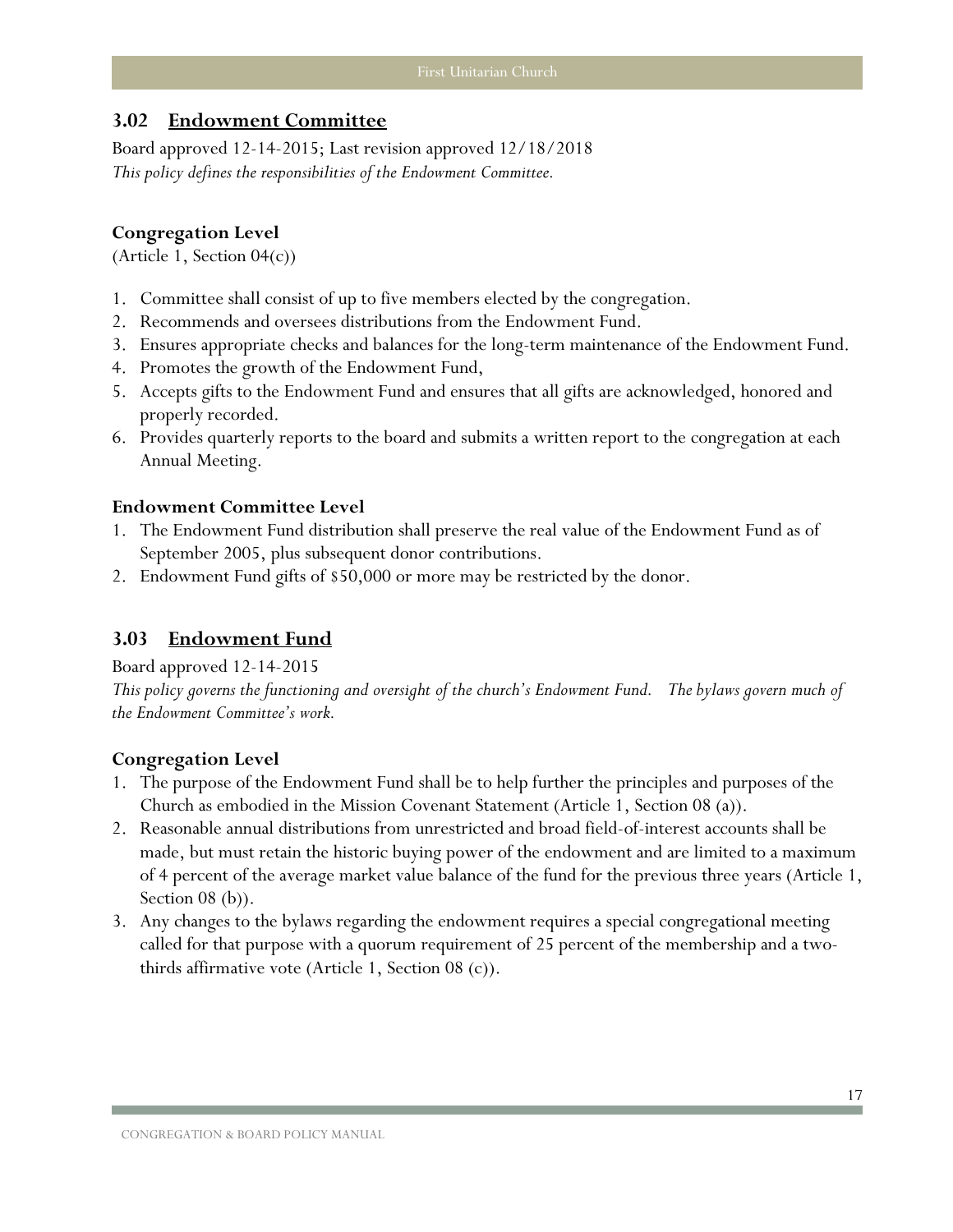#### <span id="page-19-0"></span>**3.04 Financial Review Committee**

Adopted by Congregation January 2013; Last revision approved 12/18/2018 *This policy defines the responsibilities of the Financial Review Committee.*

#### **Congregation Level**

- 1. Committee consists of three persons elected by the congregation who have not been involved in church finances or the board for at least two years (Article 1, Section 04 (b).
- 2. May conduct a full review of the church's financial health and procedures or may select one portion of the financial area to review, in accordance with their policies found in the *Congregation & Board Policy Manual (*Article 1, Section 04 (b).
- 3. Submits a written report to the congregation at every annual meeting. All financial reviews shall be available for church members' inspection (Article 1, Section 04 (b).

#### <span id="page-19-1"></span>**3.05 Finance Committee**

Board approved 12-14-2015; Last revision approved 12/18/2018 *This policy defines the Finance Committee's responsibilities.*

#### **Congregation Level**

- 1. The board is responsible to the congregation for the safety and good stewardship of the congregation's financial resources. It acts primarily by setting priorities and enacting policy (Article 2, Section 04 (c).
- 2. Each year, the board sets budget priorities and creates rules to govern how income and expense lines will be established. The staff drafts a budget consistent with these priorities and rules. The Finance Committee reviews this budget for accuracy and conformity to the board's direction. The board makes changes if necessary and recommends the budget to the congregation at the annual meeting (Article 2, Section 04 (c)).
- 3. The board of directors may modify the approved operating budget, but shall not make or approve expenditures in the aggregate above 5 percent of the approved budget without the vote of the congregation unless current revenue is available to cover such increases (Article 2, Section 04 (c)).
- 4. The board of directors shall not make any capital expenditure in excess of 5 percent of the total approved budget unless specifically included in that budget or approved by the congregation (Article 2, Section  $04$  (c)).

- 1. The board holds the Finance Committee responsible for the following: the periodic review of financial operations, the review of the proposed annual budget, advising the staff on specific financial issues and informing the board on financial matters.
- 2. The board recommends the budget for the ensuing year to the congregation at its annual meeting.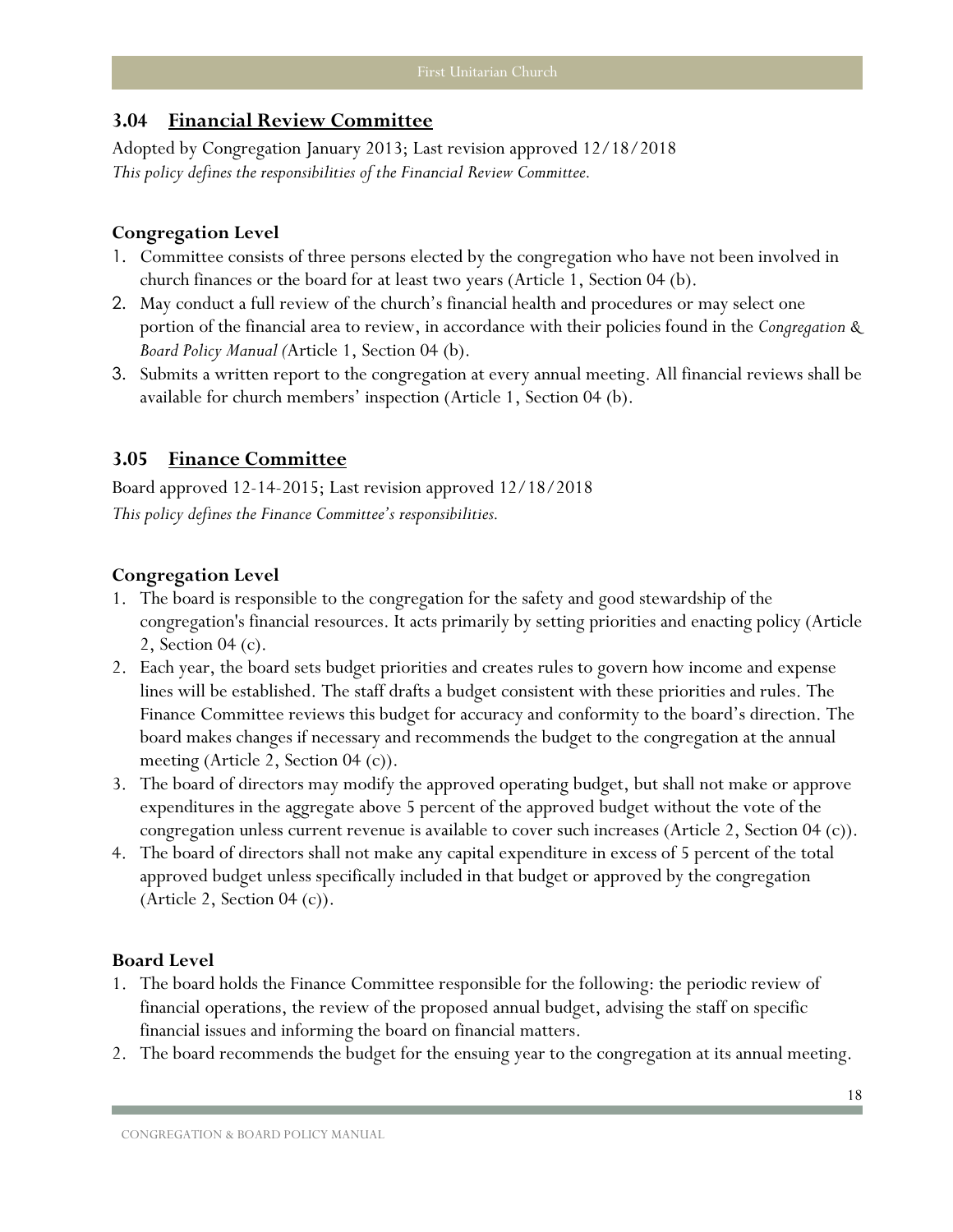#### **Finance Committee Level**

Finance Committee approved 12-8-2015; Last revision approved 12/18/2018

- 1. Assists the board in meeting its fiduciary responsibilities.
- 2. Is comprised of up to five members including the treasurer. The director of finance and operations serves as staff liaison to the committee.
- 3. Reviews the annual budget prepared by the staff and makes recommendations to the board for adoption by the congregation.
- 4. Explains and take comments about the annual budget from the congregation at the annual meeting.
- 5. Reviews monthly financial statements and forwards pertinent information to the board. The director of finance and operations submits quarterly financial reports to the board.
- 6. Performs a periodic review of financial operations. Advise staff on specific financial issues.
- 7. Reviews and recommend board action on contracts more than \$25,000.
- 8. Conducts an annual review of stock and investment account transactions to ensure accuracy of balances reported to the board.
- 9. Will be aware of compliance with [1.01 Church Governance](#page-7-2) polices in the areas of care of resources (financial management, asset protection, procurement and records).

## <span id="page-20-0"></span>**3.06 Stewardship Function**

Charge Approved by Board 6-16-2015; Last revision approved 12/18/2018 *This policy defines the responsibilities of raising necessary funds for the operations and mission of the church.*

#### **Board Level**

- 1. Form committees to address and organize the stewardship (congregational giving, pledge drive) function. These committees will help First Unitarian refine its stewardship practices and develop a culture of generosity. Generosity should be mutually reflected in the way the church relates to the congregation and in the way the congregation in turn relates to the church.
- 2. The committee fulfilling the stewardship function shall consist of at least one board member and other non-board members for a total of six to eight people. Its membership and chair or co-chairs will serve a term of one to two years, renewable as mutually desired, and must be approved by a vote of the board.

## **Committee Level**

- 1. Study alternative and best practices, assess current practices and make recommendations.
- 2. Help implement recommendations as appropriate.
- 3. Design and conduct a campaign to educate the congregation (and other interested people) about the church's funding needs each year, as determined by the board of directors and receive pledges. The year-round Stewardship Committee may recruit additional volunteers to help run the fall campaign, as needed.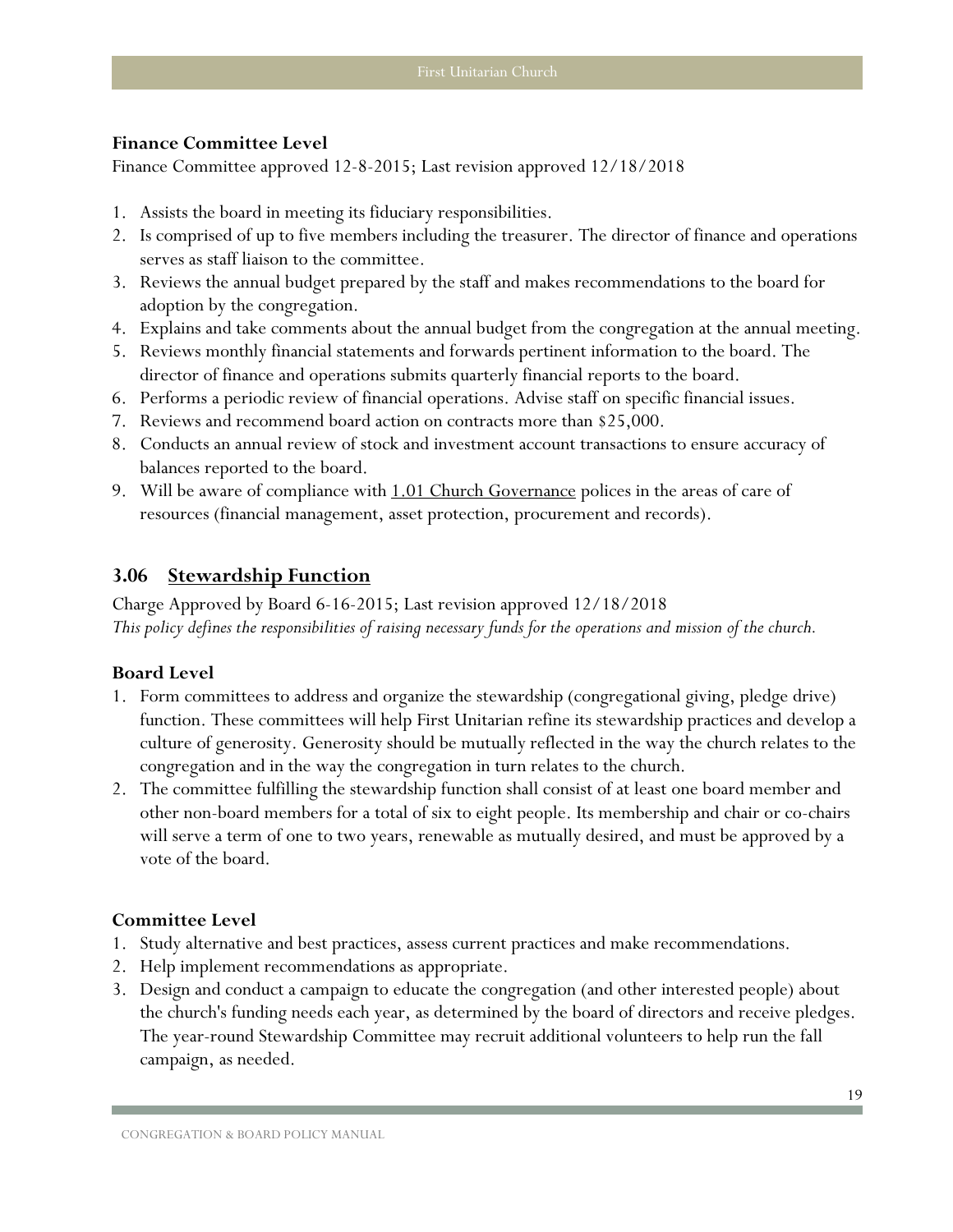- 4. Inspire new and increased giving during the campaign and inspire new pledges and giving throughout the year.
- 5. Work with the Membership Committee to develop a systematic way of reaching out to new members.
- 6. Work with the Endowment Committee to ensure the endowment is included in outreach efforts.

## <span id="page-21-0"></span>**3.07 Confidentiality of Financial Records**

Board approved 12-14-2015; Last revision approved 12/18/2018 *This policy safeguards the church's integrity by adopting confidentiality policies.* 

#### **Board Level**

- 1. The senior minister is responsible for seeing that the confidentiality of financial and contribution records is maintained.
- 2. The names of all individual donors may be listed in the church's annual report or in other appropriate publications. The church will not publish the amount of any donor's gift without the donor's permission
- 3. The church's Confidential Information Form will be distributed and signed by each board and Stewardship Committee member at the start of the member's term of service.

#### <span id="page-21-1"></span>**3.08 Gifts**

Board approved 12-14-2015; Last revision approved 12/18/2018 *This policy establishes guidelines for evaluating and accepting charitable donations to the church.*

- 1. First Unitarian encourages the solicitation and acceptance of gifts to the church for purposes that further the congregation's mission. Staff may accept the following types of gifts without prior review and approval of board so long as the gift is unrestricted or restricted to a purpose or fund that the board has previously approved.
	- a. Pledges (written promises) from donors to pay money or donate other assets.
		- i. Pledges are tracked and reported through a pledge database and pledge statements are generated for the donor at least annually. Pledge revenue is recorded when received in accordance with generally accepted accounting principles.
	- b. Cash gifts including memorial gifts are acceptable in any form, including checks, money orders, credit cards or online donations.
	- c. Marketable securities may be transferred electronically to First Unitarian through a broker or other financial institution. First Unitarian liquidates gifted securities expediently unless the board specifically approves their retention. (See Policy 2.09.)
	- d. The Church may accept bequests including gifts in will or beneficiary designations under trusts, life insurance policies, commercial annuities, retirement plans or other assets for which a beneficiary may be legally named.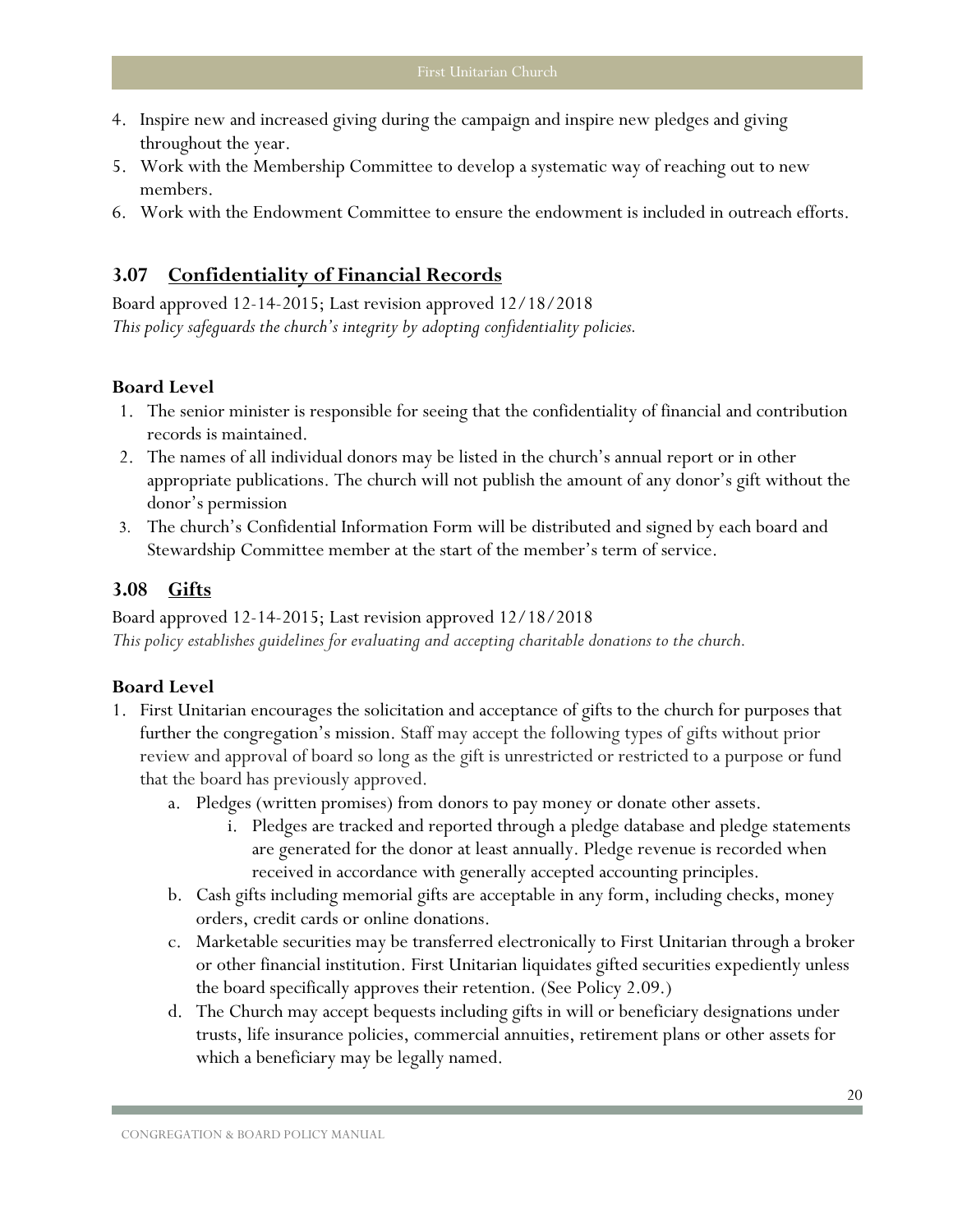- e. First Unitarian may accept gifts of tangible personal property, which are easily put to use for the church's charitable purpose and over which the church has complete control including discretion to retain or liquidate.
- 2. This gift policy applies to all gifts offered to the congregation other than payments on pledges to the annual operating fund.
	- a. "Restricted" gifts (other than endowments) are those designated by the donor for a particular purpose or object. Restricted gifts will be accepted by the staff and deposited in the appropriate designated fund. The bookkeeper will keep proper records of all such gifts. The Finance Committee shall monitor the use of all restricted gift monies to ensure that they are used in accordance with the wishes of the donor. Donors of such gifts must be informed that, should the church's needs change, those gifts may be sold, repurposed, or given away.
	- b. All unrestricted gifts are recorded in the operating fund as non-pledge gifts revenue and, when possible, credited to the donor.
	- c. All non-endowment gifts are acknowledged through quarterly contribution statements or a timely letter that reiterates the purpose for which the monies are granted.
	- d. All gifts will be accounted for according to IRS rules for charitable donations.
- 3. Gift acceptance criteria
	- a. Gifts given for a specific purpose (restricted) are accepted only after the board or staff ascertains that they are useful for church programs.
	- b. Unless otherwise designated or restricted by purpose or time, all gifts to the church will go to the general fund. Any gift accepted by the church must be consistent with church policies and mission statement. When questions arise, final authority to accept or decline gifts rests solely with the board.

## <span id="page-22-0"></span>**3.09 Marketable Securities**

Board approved 12-14-2015; Last revision approved 12/18/2018 *The purpose of this policy is to define the process to be used to liquidate donated marketable securities.*

- 1. The policy of the church is to liquidate marketable securities upon receipt. The value of the donation is recorded as the net amount after commissions, fees and taxes. The possible transaction cost of this sale is considered small compared to the risk of loss that can be experienced with delay in the sale of the stock.
- 2. This policy will be communicated to the potential donor of the stock to ensure that the donor is aware of the immediate liquidation of the gift.
- 3. Proceeds from the sale of the stock are considered unrestricted contributed income unless the donor has imposed a restriction as a condition of the gift in which case procedures for accounting for restricted contribution will be followed.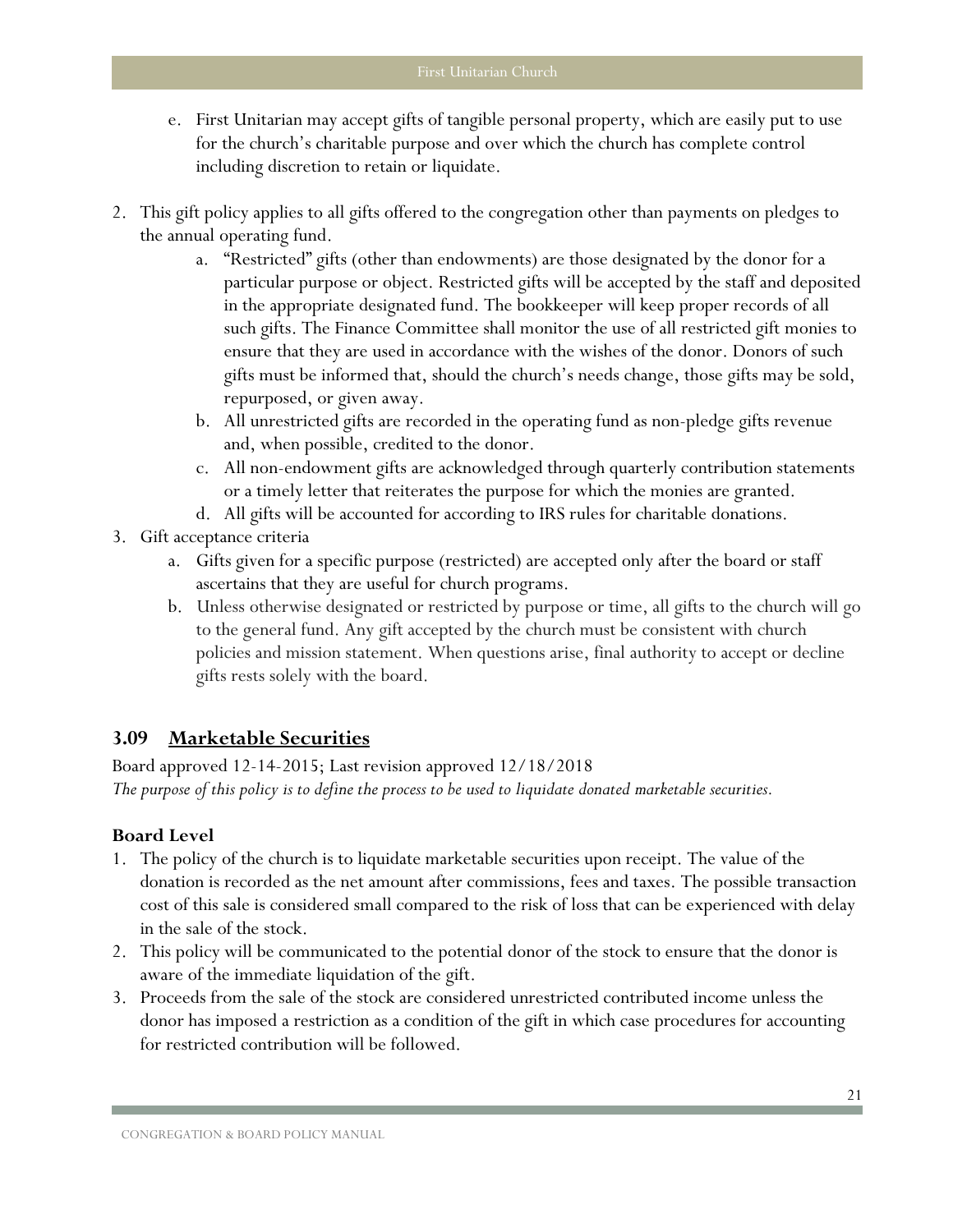#### <span id="page-23-0"></span>**3.10 Church Sales**

Board approved 12-14-2015; Last revision approved 12/18/2018

*This policy clarifies who may sell items or services on church property at church events and under what conditions. The policy attempts to balance the needs of those wishing to sell with the mission of the church and the needs of others at church events.* 

- 1. The only sales allowed at church events are those in which at least 30 percent of the proceeds are donated to the church as a whole or to a church group that has a designated fund.
- 2. All Sunday morning sales (except (a), (b), (c), and (e) below take place at monthly outdoor patio fairs.
- 3. In the case of inclement weather, patio fairs will be re-located as determined by staff.
- 4. There are five exceptions to the 30 percent donation policy:
	- a. UUSCCoffee and Chocolate Sales, which directly benefit the UUSC and the Sustainable Farming project.
	- b. The sale of arts and crafts associated with the art shows.
	- c. The occasional sales at the patio fairs by children and youth of items benefitting their activities (Girl Scout cookies, exchange students, bands, etc.).
	- d. The very occasional permission given to an attractive "good cause" from outside the church to sell items at a special event.
	- e. The sales of CDs or books by musicians or presenters in that week's worship service or forum.
- 5. Groups and individuals wishing to sell things at patio fairs must register with the office and donate 30 percent of sales to the church.
- 6. Sales at events other than Sunday mornings patio fairs are controlled by the organizer of the event, however, 30 percent of those sales are expected to be donated to the church.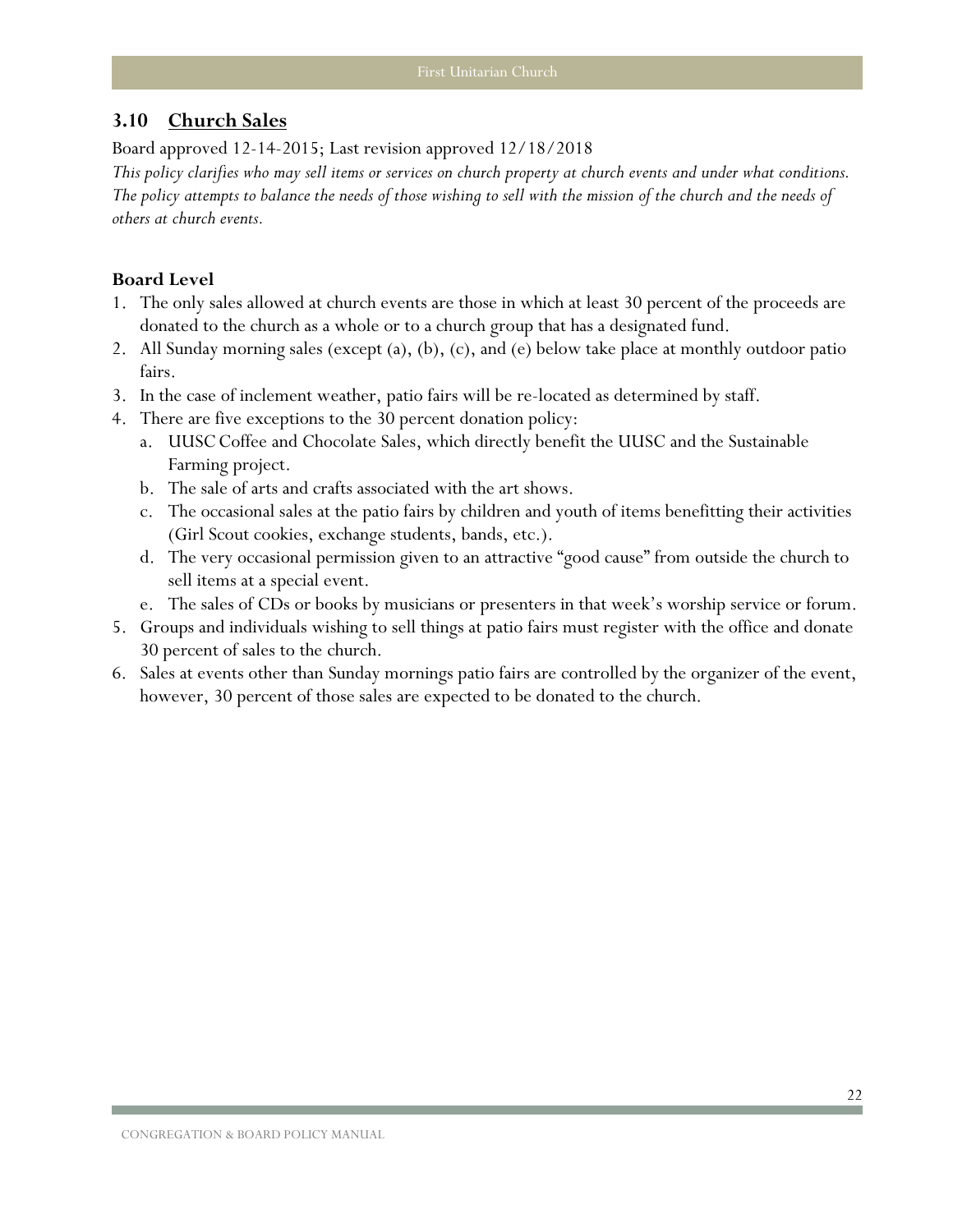#### <span id="page-24-0"></span>**3.11 Donation Solicitation**

Board approved 12-14-2015; Last revision approved 12/18/2018 *This policy (except the stewardship function) clarifies who and by what means persons may solicit donations from others at church events.* 

- 1. The only solicitation of donations from persons at church events will be for charitable causes.
- 2. Church groups may solicit donations for charitable causes from the congregation only by reserving a table at coffee hour, at a patio fair or at an event planned in conjunction with the Social Justice or Religious Education councils (by invitation of the planners).
- 3. Individual members may solicit donations for their chosen causes and projects (walk-a-thons etc.) by requesting a table at the monthly patio fair. It is necessary to register at the office and follow staff policy.
- 4. Church groups soliciting funds for other good causes (Kenya project, etc.) shall report their total collection to the office so the total can be added to the church's record of contributions raised.
- 5. Church groups may turn in the cash raised and have the office write or send a check, or have the total added to a line item in the church budget.
- 6. Members who donate to a church group soliciting funds shall have their donation appear on their contribution statement. These donors' names and the amount donated will be submitted to the church office.
- 7. Soliciting donations from people who have not approached your table is not permitted (no walking around asking folks to donate).
- 8. The only announcements of charitable solicitations will be for moneys funneled into UUA and UUSC emergency collections or emergencies at the discretion of the ministers (for earthquake victims etc.).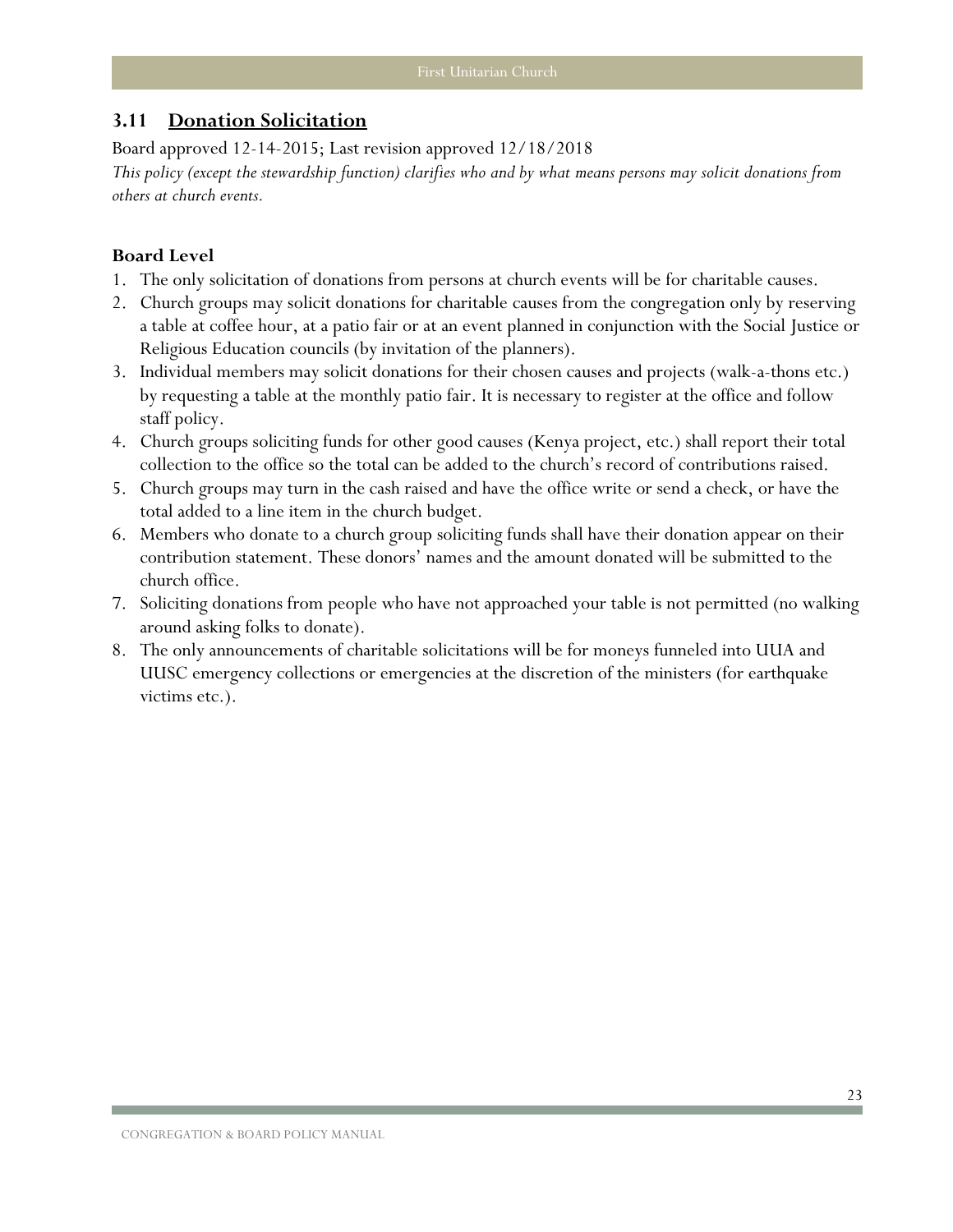## <span id="page-25-0"></span>**4.0 AFFILIATION AND PARTICIPATION**

*This policy creates categories of affiliation, tracking mechanisms and expectations of those who participate in church activities or activities on church property.* 

## <span id="page-25-1"></span>**4.01 Affiliation Policy**

Board approved 3-15-2016; Last revision approved 5/21/2019

## **Congregational Level**

- 1. To become a member in good standing, a person must meet the following criteria
	- a. be 14 years old or completed the church's Coming of Age Program
	- b. be in sympathy with the mission covenant of the church.
	- c. make an identifiable financial contribution to the church
	- d. agree to abide by the church bylaws and the policy manual
	- e. sign the membership book or other authorized declaration of membership (Article 1, Section 02 $(2)(i)$ ).
- 2. Thirty days after meeting the criteria above, the individual becomes a voting member of the church (Article 1, Section  $02$  (a)(i)).
- 3. To continue as a member in good standing a member must make an identifiable financial contribution to the congregation at least once every year. Article 1, Section 02 (a)(ii).
- 4. A member may resign membership from the church by notice to the office.
- 5. A member may be removed from membership after 18 months, if no identifiable financial contributions have been made in that time.
- 6. A member failing to abide by church bylaws or Healthy Community Committee policies, or who is deemed by the board of directors to be a danger to the persons or institution of the church, may have their membership revoked by a board of directors affirmative vote of eight or more board members after consultation with the Healthy Community Committee (Article 1, Section 02 (c)).

- 1. The board directs the staff to keep an up-to-date membership roll including reminding members who have not made a financial contribution in the past 18 months to do so and removing them from membership, if they do not respond.
- 2. The staff is directed to recognize and track the kinds of affiliation of persons with First Unitarian as defined in the Table 3.1 (see next page).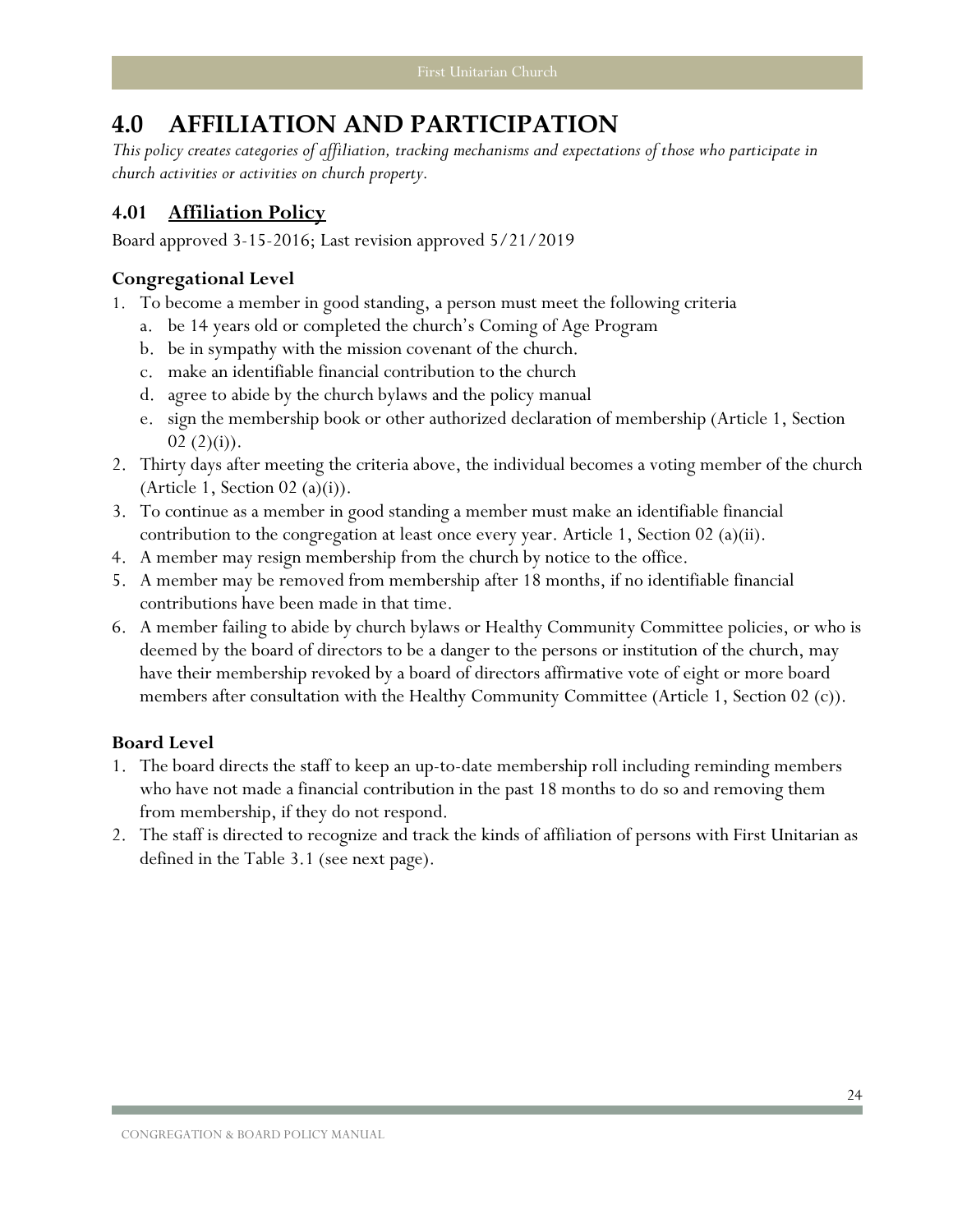| <b>User</b>                            | <b>Definition</b>                                                                                                                                                                                                                                                                                                                                                                                         | <b>Benefits</b>                                                                                                                                                                                                                                                                                                                                                                                                           |  |  |  |
|----------------------------------------|-----------------------------------------------------------------------------------------------------------------------------------------------------------------------------------------------------------------------------------------------------------------------------------------------------------------------------------------------------------------------------------------------------------|---------------------------------------------------------------------------------------------------------------------------------------------------------------------------------------------------------------------------------------------------------------------------------------------------------------------------------------------------------------------------------------------------------------------------|--|--|--|
| <b>Member</b><br>(in good<br>standing) | Per Church bylaws:<br>Fourteen years of age or<br>$\circ$<br>completed the church's Coming<br>of Age Program.<br>Be in sympathy with the mission<br>$\circ$<br>covenant of the church<br>Made an identifiable<br>$\circ$<br>contribution in past 18 months.<br>Signed the membership book or<br>$\circ$<br>other authorized declaration of<br>membership.<br>Abide by church bylaws and<br>policy manual. | Participate in church governing structure.<br>٠<br>Vote on congregational issues and serve in<br>$\bullet$<br>elected office.<br>Use and receive all church services including<br>$\bullet$<br>reserving church facilities for member<br>events subject to availability per Use of<br>Church Facilities Policy (7.01).<br>Receive pastoral care and services.<br>$\bullet$<br>Receive church communications.<br>$\bullet$ |  |  |  |
| <b>Silver</b><br><b>Member</b>         | Long-term member whose<br>$\bullet$<br>income or health does not allow<br>them to fully participate in<br>church membership.<br>Those so designated are included<br>in the directory but not counted<br>as members and are not asked<br>for pledges or contributions.                                                                                                                                     | Receive pastoral care and services.                                                                                                                                                                                                                                                                                                                                                                                       |  |  |  |
| <b>Friend</b>                          | Made an identifiable contribution in<br>past 18 months.                                                                                                                                                                                                                                                                                                                                                   | Use and receive all church services including<br>reserving church facilities subject to<br>availability per Use of Church Facilities Policy<br>$(7.01)$ .<br>Serve as volunteer committee member or in<br>other volunteer capacities unless prohibited<br>by the bylaws.<br>Receive pastoral care and services, benefits<br>$\bullet$<br>of staff services and church communications.                                     |  |  |  |
| Child/Youth                            | A person under the age of 18.<br>$\bullet$                                                                                                                                                                                                                                                                                                                                                                | Participate in children and youth programs<br>$\bullet$                                                                                                                                                                                                                                                                                                                                                                   |  |  |  |
| Guest/<br>Congregant                   | Children and other family<br>$\bullet$<br>members of members, friends<br>and guests who are a part of our<br>caring community.<br>Individuals with informal<br>involvement in the congregation.                                                                                                                                                                                                           | May receive some pastoral services.<br>Receive church communications.<br>Participate in public services.<br>$\bullet$                                                                                                                                                                                                                                                                                                     |  |  |  |
| <b>Users/Renters</b>                   | Business relationship.<br>٠                                                                                                                                                                                                                                                                                                                                                                               | Receive services as defined by contract.<br>$\bullet$                                                                                                                                                                                                                                                                                                                                                                     |  |  |  |

## **Table 3 Participant Definitions and Benefits**

the control of the control of the control of the control of the control of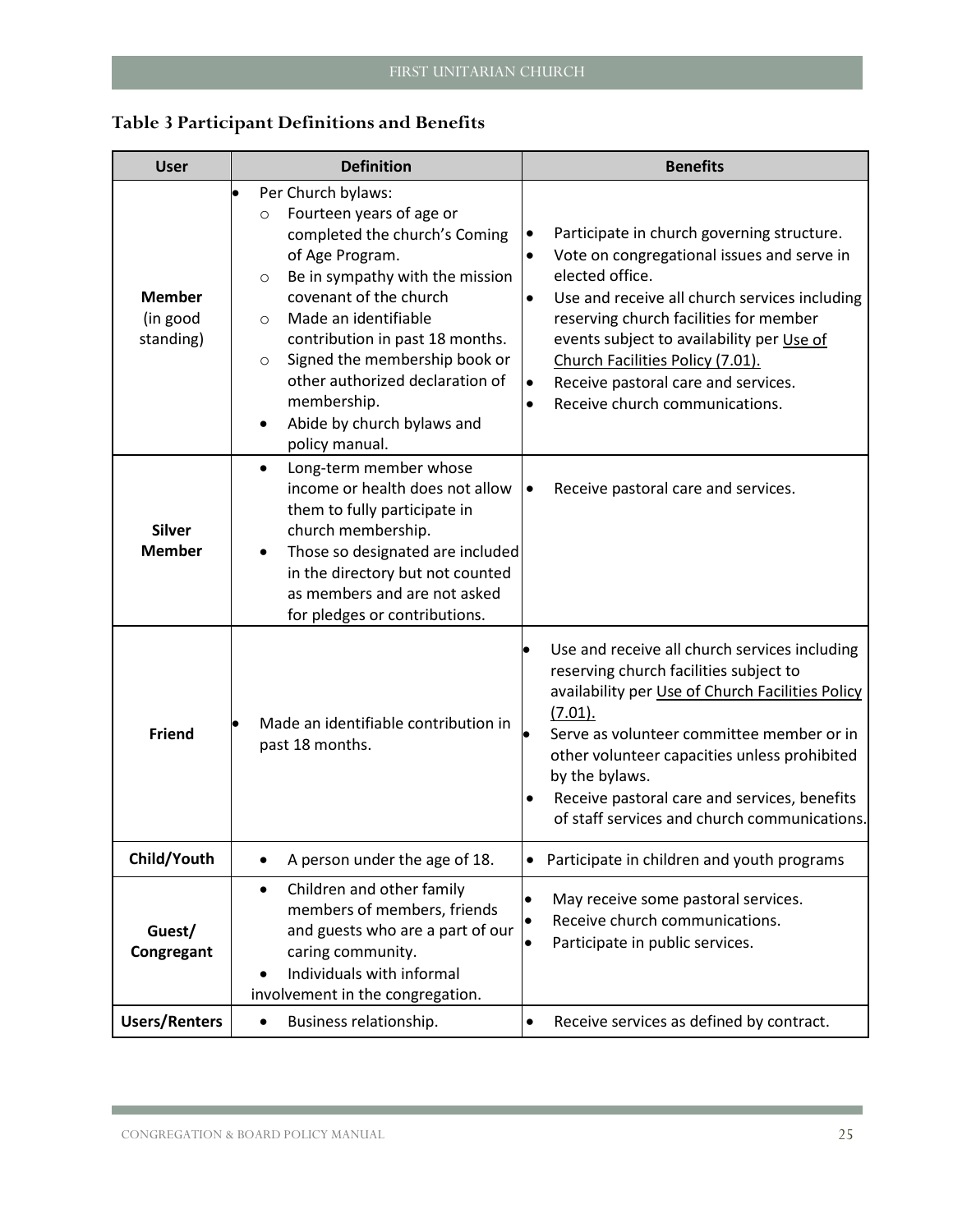## <span id="page-27-0"></span>**4.02 Civil Participation**

Board approved 3-15-2016; Last revision approved 12/18/2018

*This policy defines minimal expectations of all persons who interact with others on church property or during church activities in other locations.* 

- 1. All persons using church property or participating in church activities (on or off church property), regardless of affiliation, are expected to do so in a productive, kind and civil manner. When there are complaints that this is not occurring:
	- a. The person or persons bothered by behavior that does not seem productive, kind or civil should talk to the person whose behavior bothers them.
	- b. For church programs, if the group leader or chair believes that the group's work is being negatively affected, the chair may speak to the person.
	- c. If there is no resolution, the Healthy Community Committee should be notified.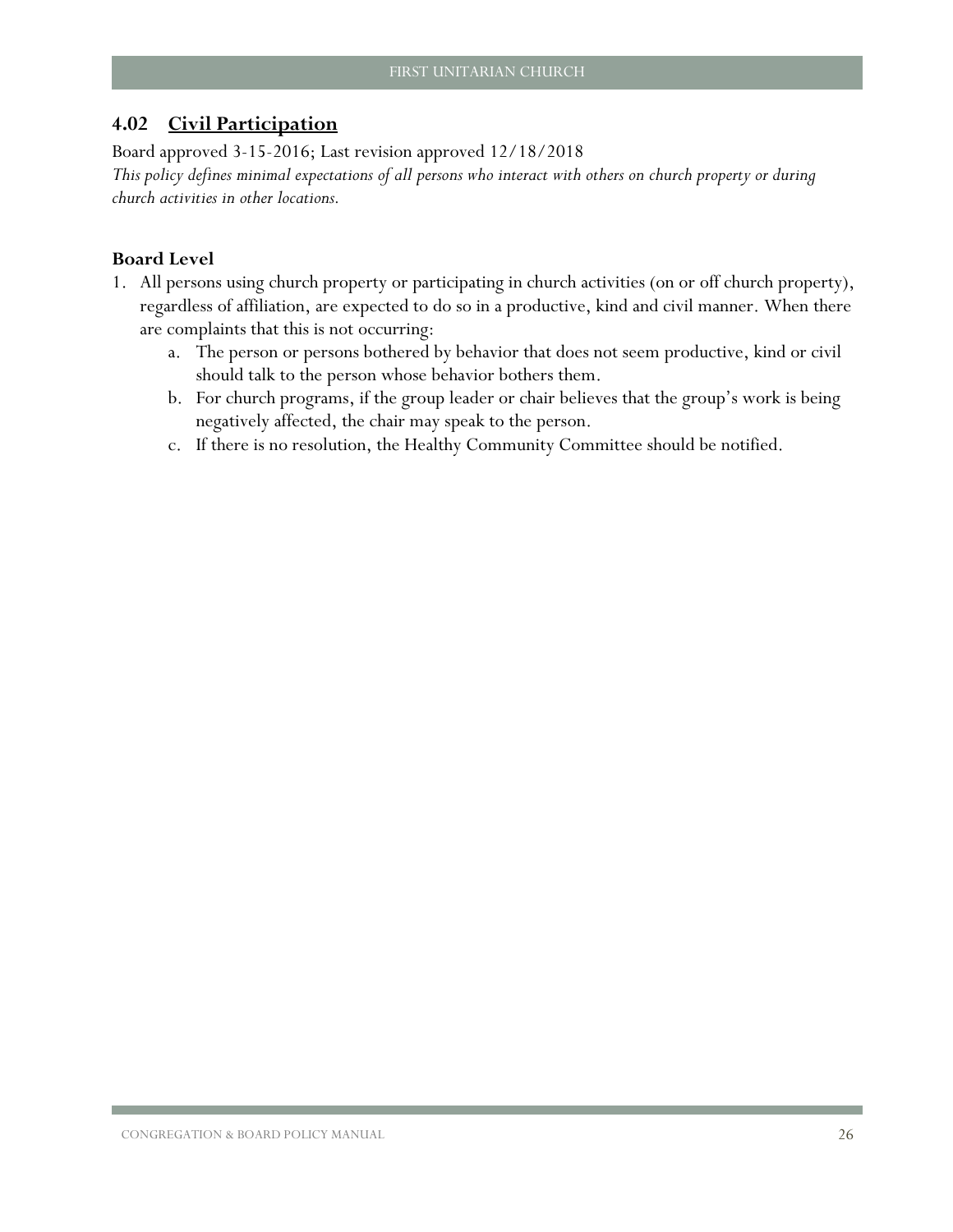## <span id="page-28-0"></span>**5.0 [PROGRAMS](#page-4-0)**

#### <span id="page-28-1"></span>**5.01 Board Committees and Task Forces**

Board approved 6-21-2016; Last revision approved 10/15/2019

#### **Congregation Level**

#### *Standing Committees*

- 1. Standing committees include the Board of Directors, Leadership Succession, Financial Review and Endowment.
- 2. Only members in good standing of the church may serve on any standing committee (including the board of directors), board committee, council or chair a program team. (Article 1, Section 02 (b)).
- 3. The congregation at the annual meeting elects members of standing committees. (Endowment Committee, Leadership Succession Committee, Financial Review Committee and the board).
- 4. All members serve for two-year terms corresponding to the church fiscal year, with a staggered rotation. A committee member completing two terms may not be reappointed or re-elected until after one year off (Article 1, Section 02 (b)).
- 5. Each standing committee submits a written report to the congregation at the annual meeting and may report orally as appropriate. Between annual meetings, standing committees report to the board as requested by the board (Article 1, Section 02 (b)).
- 6. The board may recommend to the congregation the removal of any chair or member of a standing committee (Article 1, Section 04).

#### *Board Committees*

- 1. The board may form and dissolve committees (long-term) or task forces (short-term) to assist it with specialized functions such as personnel, finance, stewardship, strategic planning, healthy community, property, insurance or governance (Article 2, Section 05). These committees and task forces report directly to the board.
- 2. Board committees may be a mix of board and non-board members of the church. Chairs or conveners are named by the board. The board may dissolve committees or remove members as needed.
- 3. Task forces may include anyone from the church community.
- 4. All meetings of board committees or task forces operate in accordance with the open meetings provisions of the bylaws (Article 1 Section 07 (c)).

- 1. The board establishes a charge for each of its committees and task forces, which specifies expectations such as:
	- a. Its purpose and functions.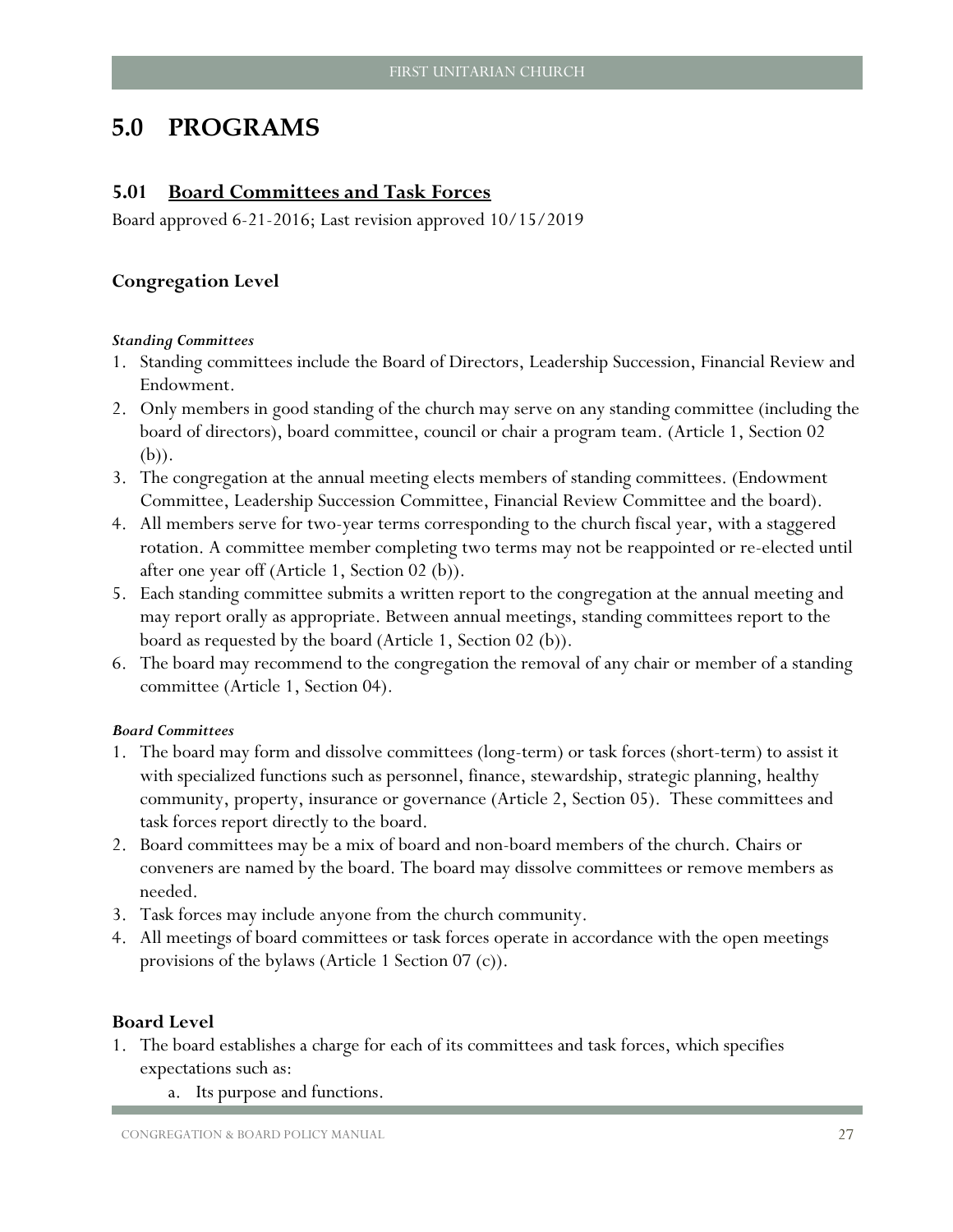- b. Anticipated timeframe for its work.
- c. Reporting and recordkeeping requirements.
- d. Whether work is of a confidential nature.
- e. Budget responsibilities, if any.

## <span id="page-29-0"></span>**5.02 Program Teams and Councils**

Board approved 6-21-2016; Last revision approved 12/18/2018 *This policy defines the structure and responsibilities of program teams and councils.*

## **Congregation Level**

- 1. Program teams and councils are responsible for the church's ministry. The ministry is those activities that enrich the lives of the church's constituents and its community in one of the four major areas of ministry: worship and spiritual, educational, social responsibility and caring community. The church staff is responsible for supporting the effectiveness of program teams and councils (Article 3, Section 02).
- 2. Teams and councils form when multiple entities in crucial areas of the church's ministry need a structure to come together to share information, leadership and administrative tasks. (Article 3, Section 02 (b))
- 3. A member of the staff serves an ex-officio member on each council (Article 3, Section 02 (b)).
- 4. Teams and councils operate in accordance with the open meetings bylaw (Article 3 Section 02 (b).

## <span id="page-29-1"></span>**5.03 Programs**

Board approved 6-21-2016; Last revision approved 12/18/2018 *This policy defines the structure, creation criteria, affiliations and access to facilities and services for church* 

#### **Board Level**

*programs.* 

- 1. Programs and ministries are grouped in six areas:
	- a. Worship and spiritual (memorial services, weddings, music groups, worship team).
	- b. Religious Education (children and youth).
	- c. Social Justice (Earth Web, Food Pantry, English As a Second Language).
	- d. Adult programs (classes, religious practice groups, covenant groups, discussions).
	- e. Caring community (pastoral associates, support groups, care committee).
	- f. Social and Community Building (parties, potlucks).
- 2. All programs and ministries must support the church's mission covenant and be consistent with the Purposes and Principles of the UUA.
- 3. The senior minister has the authority to determine No. 2 above and to determine that each program is currently within the capacity and priorities of the congregation.
- 4. Church programs may:
	- a. Schedule rooms for meeting in accordance with staff policies.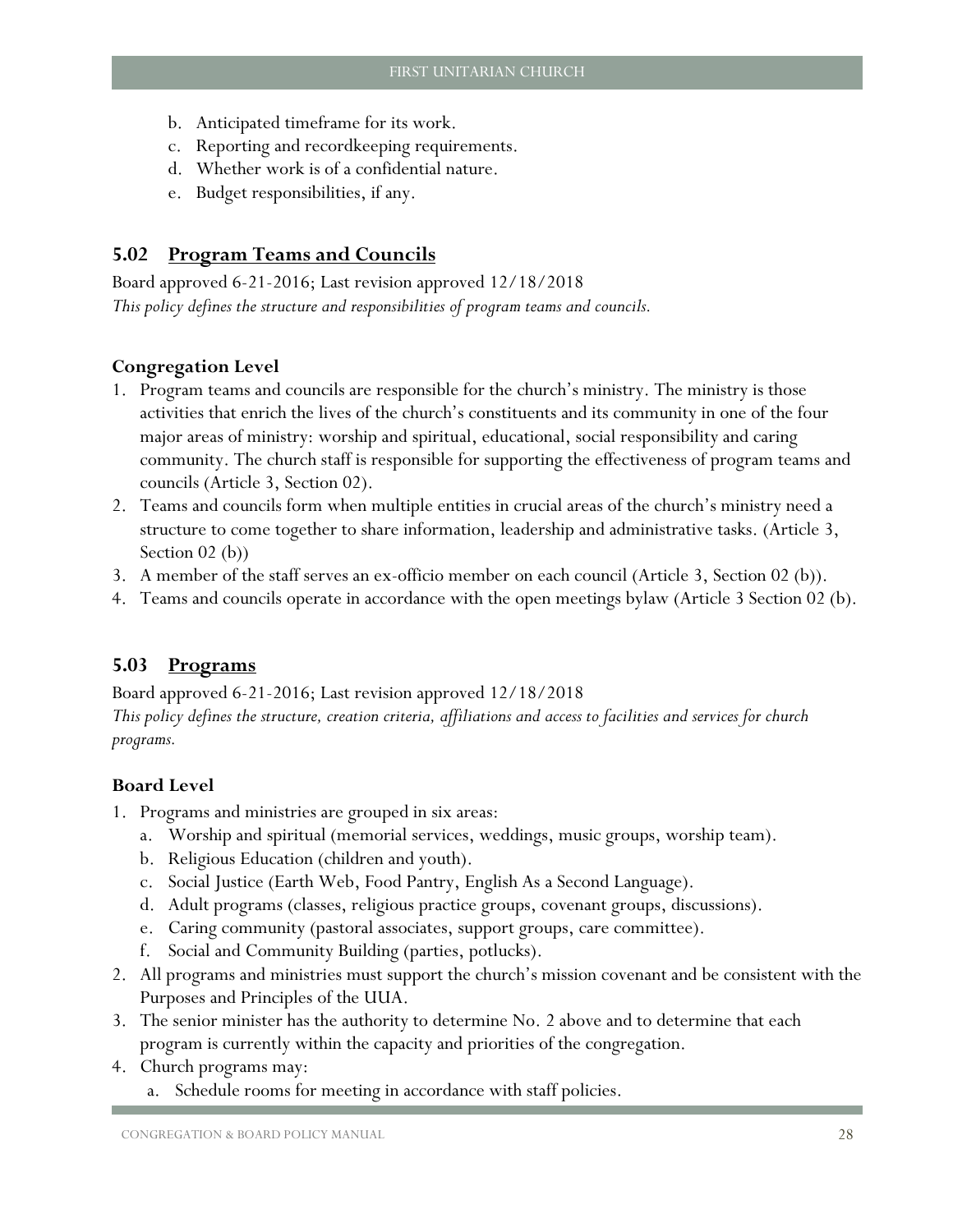- b. Publicize their activities through church channels in accordance with staff policies.
- c. Access some kinds of staff help. (See "How Can We Help")
- 5. Teams and councils are groups of volunteers working together on church programs and ministries.
	- a. Teams and councils may be formed by staff members or by groups of volunteers.
	- b. Teams typically have one area of focus (worship, memorial wall, etc.) Councils are a type of team. They coordinate complex work of several groups, teams and individuals (RE Council, Social Justice Council). Every team or council has a staff person assigned to it in some role.
	- c. Teams and councils will make and keep written policies including a mission statement and operating procedures. They may publicize their policies in the policy area of the church website.
	- d. A church committee or program group may belong to compatible outside or denominational group in their own name ("The Earth Web Program of First Unitarian Church") under the following conditions:
		- i. The outside group being joined must be substantially compatible with the church's mission.
		- ii. The group has sufficient funds in its budget to pay the required costs of joining the outside group.
		- iii. The outside or denominational group is informed that any listing of the support of the committee or subcommittee must specifically state that the X\_\_\_\_\_\_\_\_\_\_\_ committee or group of First Unitarian Church" has joined the outside or denominational group (Not simply First Unitarian Church).
		- iv. The committee or program team informs the board of its affiliation.

## <span id="page-30-0"></span>**5.04 Membership Committee**

Board approved 3-15-2016 ; Last revision approved 12/18/2018 *This policy defines the responsibilities of the Membership Committee.* 

## **Congregation Level**

- 1. Members of this board committee are a mixture of board and non-board members of the church.
- 2. The board names committee members and the chair.
- 3. Members may serve on the committee for no more than four years before stepping down for a year. After being off the committee for a year, they may return for another four-year term.
- 4. The committee must meet in accordance with the open meetings provisions of the bylaws (Article 01 Section 07 (c)).

## **Board Level**

1. The Membership Committee welcomes visitors, initiates or assists with programs to increase membership, develops individual member involvement and responds to needs of new members as they become involved in the congregation. In addition, the committee follows up with inactive members to encourage their participation.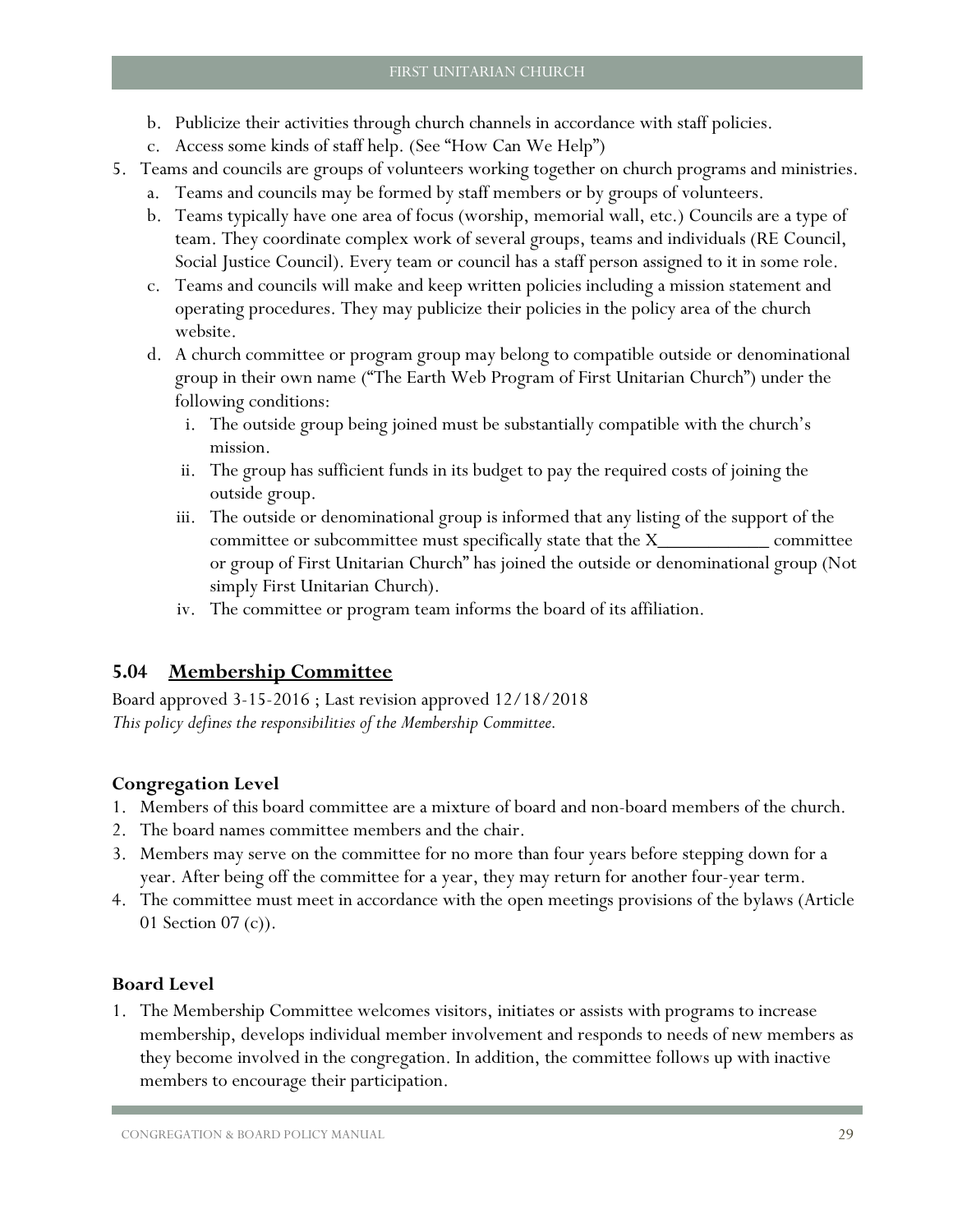#### **Membership Committee Level**

- 1. Primary Tasks
	- a. Staff a membership information table (or its equivalent) where committee members interact with visitors, answer their questions and direct them to other church resources for more information.
	- b. Develop, implement and maintain a path to membership process.
	- c. Host new member recognition events in collaboration with the ministers and church leaders.
	- d. Reach out to members who are candidates for membership termination to verify their intent to leave the church and report their reasons for doing so.
- 2. Prepare and review membership marketing
	- a. Develop and revise materials to be given to visitors interested in joining First Unitarian.
	- b. Periodically review the membership section of the church website and submit proposed corrections and changes to the church administrator.
- 3. Collaborate
	- a. Work with the Stewardship Committee to understand and explain to potential members the required financial contribution membership criterion.
	- b. Work with other church committees and groups to support and implement the church's strategic plan.
- 4. Conduct research
	- a. Review membership statistics to identify trends and establish an annual committee project plan based on the results of that review.
	- b. Research other large congregations and their membership practices to ensure that we are using most effective practices in our approach to attracting, integrating, and retaining members.
- 5. Reporting
	- a. Submit meeting minutes to church administration and an annual report when requested.
	- b. Document procedures associated with committee processes to provide for effective communications between committee members and continuity with new committee members.

## <span id="page-31-0"></span>**5.05 Selection of Delegates and Scholarship Recipients**

Board approved 6-21-2016; Last revision approved 12/18/2018 *This policy establishes how persons attending events on the church's behalf are selected.*

#### **Board Level**

1. The board delegates the selection of participants and recipients of financial grants to the group most closely involved.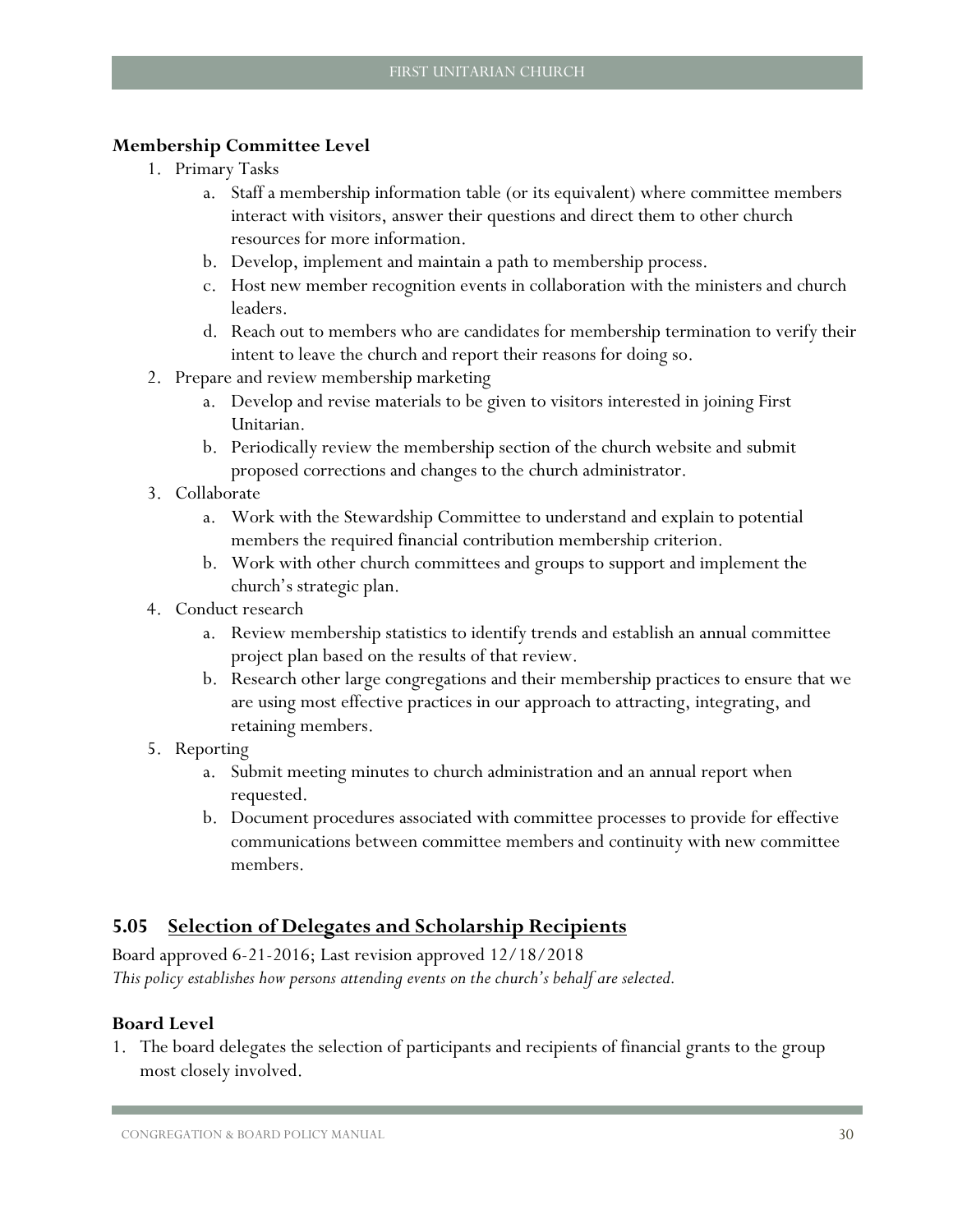- 2. Those group leaders will create a fair and transparent process, including criteria for selection and who does the selection, and publicize it adequately.
- 3. Records will be kept of requests, decisions and disbursements and be made available to the board on request.
- 4. The board approves UUA General Assembly delegates, camperships and Leadership School participants.

### <span id="page-32-0"></span>**5.06 Communications**

Board approved 3-15-2016; Last revision approved 12/18/2018 *This policy defines criteria for establishing communication mechanisms and rules for the management of communication between church entities.*

- 1. The board desires the congregation to operate in a healthy and democratic fashion.
- 2. The staff is instructed to develop a portfolio of communication and publicity instruments and opportunities to effectively communicate church business, news and program information to the members, friends, guests, youth and children of the congregation, and to administer those instruments in a consistent, fair and transparent way.
	- a. 3.In developing policy, the staff balances issues, such as cost, effectiveness, impact on programs and the protection of church values and tax-exempt status.
	- b. 4.All church communications should demonstrate Unitarian Universalist (UU) values and the mission covenant of the church.
	- c. 5.The congregation chooses not to expend resources publicizing events and causes for other organizations, however worthy.
	- d. 6.Any intellectual property posted on church communications (sermons, pictures, etc.) may appear only by written permission of the owner, who retains all rights.
	- e. 7.In general, all information distribution will be on an as-requested basis. With no unsolicited distribution of materials or leafleting of vehicles.
	- f. 8.Membershipwide emails and electronic bulletins may be sent when there is an urgent need for information in advance of regular distribution. This must be approved by the head of staff.
	- g. 9.Sensitive information about individuals is only disseminated with their permission.
	- h. 10. Web-based communications must adhere to the requirements of [Church's Civil Participation](#page-36-0)  $(6.01)$  and Child Protection  $(6.04)$ .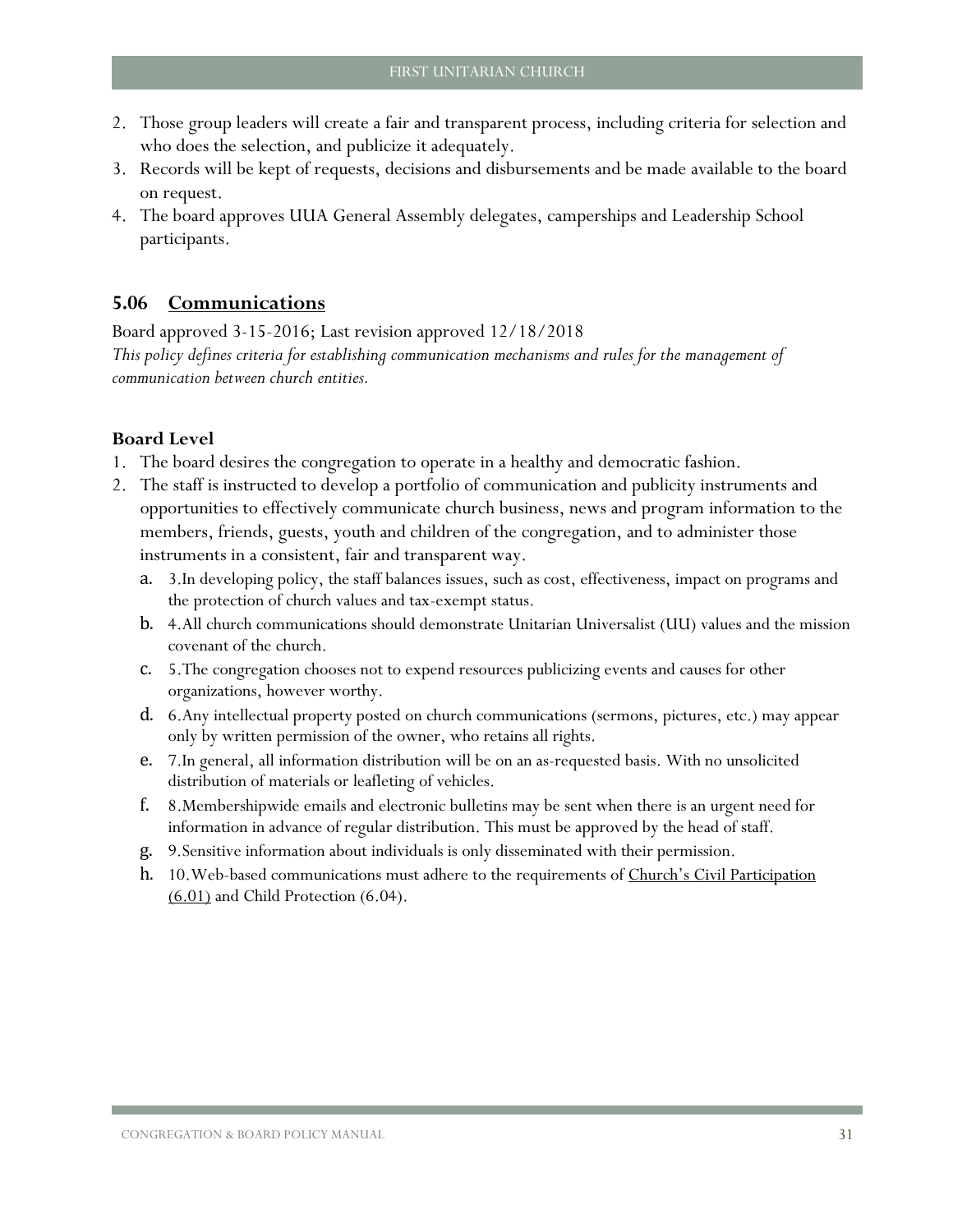## <span id="page-33-0"></span>**6.0 EMPLOYEES**

#### <span id="page-33-1"></span>**6.01 Personnel Manual**

Board Approved October 2012; Last revision approved 12/18/2018 *This policy describes the contents of the church's personnel manual.*

- 1. The *Personnel Manual* includes employee wage and hour administration, benefits, discipline, grievance and discharge policies.
- 2. Personnel policies are proposed by the Personnel Committee and approved by the board.

#### <span id="page-33-2"></span>**6.02 The Church as an Employer**

Board approved December 2013; Last revision approved 12/18/2018 *This policy articulates the values and principles the congregation wants to express and follow in its role as an employer. This serves as the board's instruction to the Personnel Committee and head of staff about its expectations. All specifics are articulated in the Personnel Manual.* 

#### **Board Level**

The board expects those persons who manage employees of the church to:

- 1. Adhere to all applicable employment laws and IRS rules.
- 2. Maintain a reliable and effective staff of individuals who know their jobs and are "customer friendly" when interacting with members and the public.
- 3. Follow nondiscriminatory practices in hiring and managing staff, with the exception of situations where it is important that the employee be a UU.
- 4. Hire church members to be on the staff on equal footing with nonmembers, informing them of the ways their rights and experience as church members can change. (See staff policy for details of this.)
- 5. Maintain fairness throughout the staff in compensation levels and working conditions.
- 6. Provide a physically and emotionally safe working environment that supports the welfare of our employees.
- 7. Give employees timely, periodic feedback on their performance and opportunities to correct weaknesses and to improve their job-related skills.
- 8. Take corrective action with employees when necessary.
- 9. Keep a Personnel Manual and adhere to its procedures and policies.
- 10. When practical, maintain a family-friendly workplace.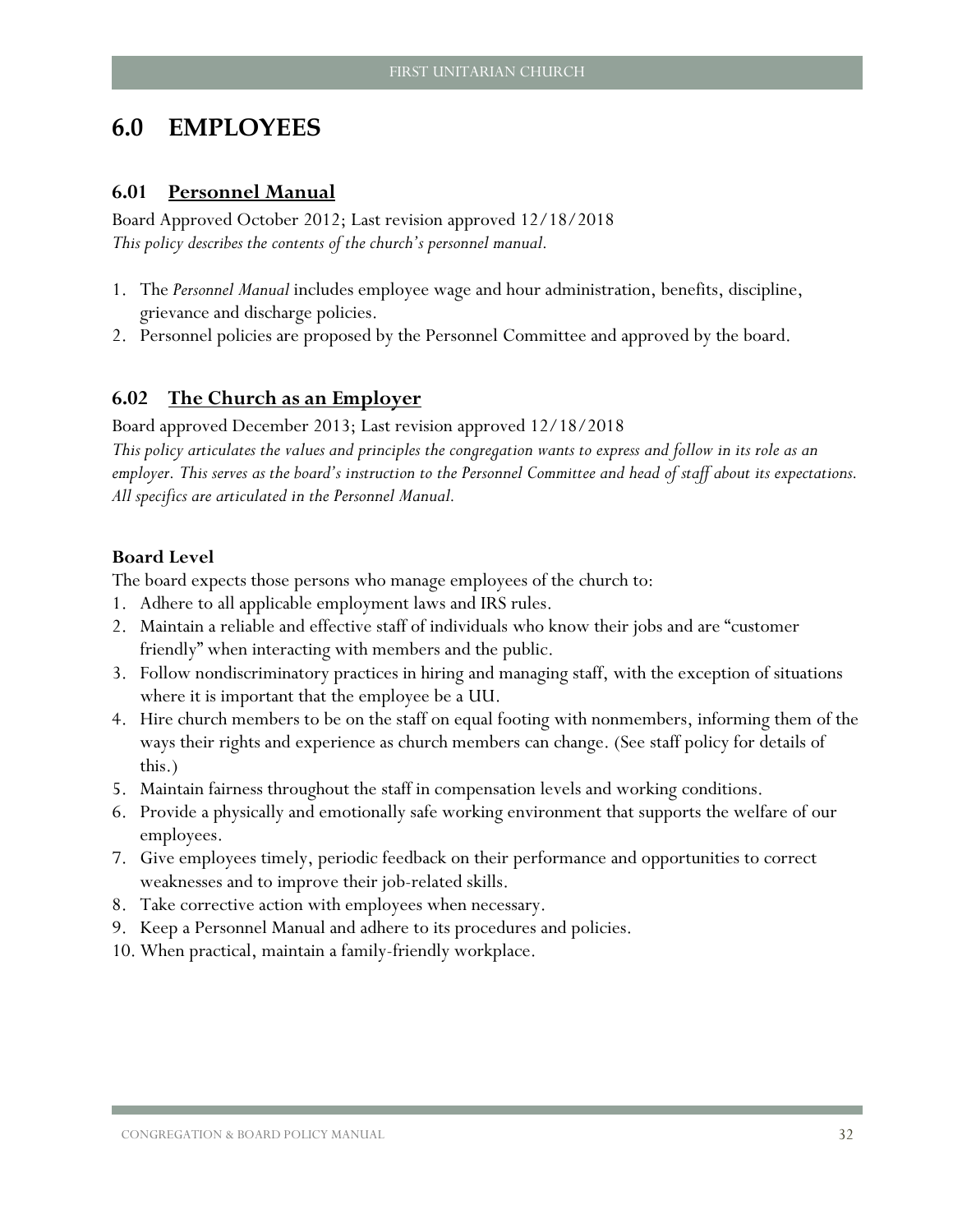## <span id="page-34-0"></span>**6.03 Personnel Committee**

Board approved 1-18-2017; Last revision approved 12/18/2018 *This policy establishes the Personnel Committee.* 

## **Board Level**

- 1. The Personnel Committee shall consist of at least one board member, at least two church members and at least one member of the executive team (senior minister, minister, associate minister, director of operations).
- 2. The committee membership is determined each year in February. Members serve two-year terms and may serve only two consecutive terms (total of four years). Members may re-join after taking at least one year off.
- 3. At least one committee member should have a professional background in human resources functions, e.g., recruiting, hiring, benefits, compensation, etc. All members shall sign the confidential information acknowledgement form.
- 4. The committee shall meet at least quarterly.

## **Personnel Committee Level**

- 1. The Personnel Committee involves itself in the human resources area of the church in ways that allow it to assure the board that church policies are being followed and that this part of church life is healthy. When the committee finds or suspects that church policies are not being followed or that this part of church life is not healthy, the committee shall notify the board and recommend appropriate changes to address the issues of concern.
- 2. The Personnel Committee considers and advises the board on issues of staffing, salary structures and benefits.

The Committee assists the staff in the following ways:

- a. Discussing and taking to the board issues of staffing, salary and benefits.
- b. Updating the personnel manual.
- c. Serving on interview committees.
- d. Conducting exit interviews with staff who leave
- e. Serving as a source of exploratory conversation, ideas and counsel with staff management for discussions involving changes in the support needs of the ministry staff, needs of m embers, organization changes, changes in reporting relationships and staff functional requirements.

## <span id="page-34-1"></span>**6.04 Sabbatical Leave for Program Directors**

Board approved 3-19-2019

To invest in the professional development of religious professionals, support high quality programming and attract and retain qualified staff in sustainable positions, the church provides sabbatical leave for full-time director of religious education and full-time director of music positions.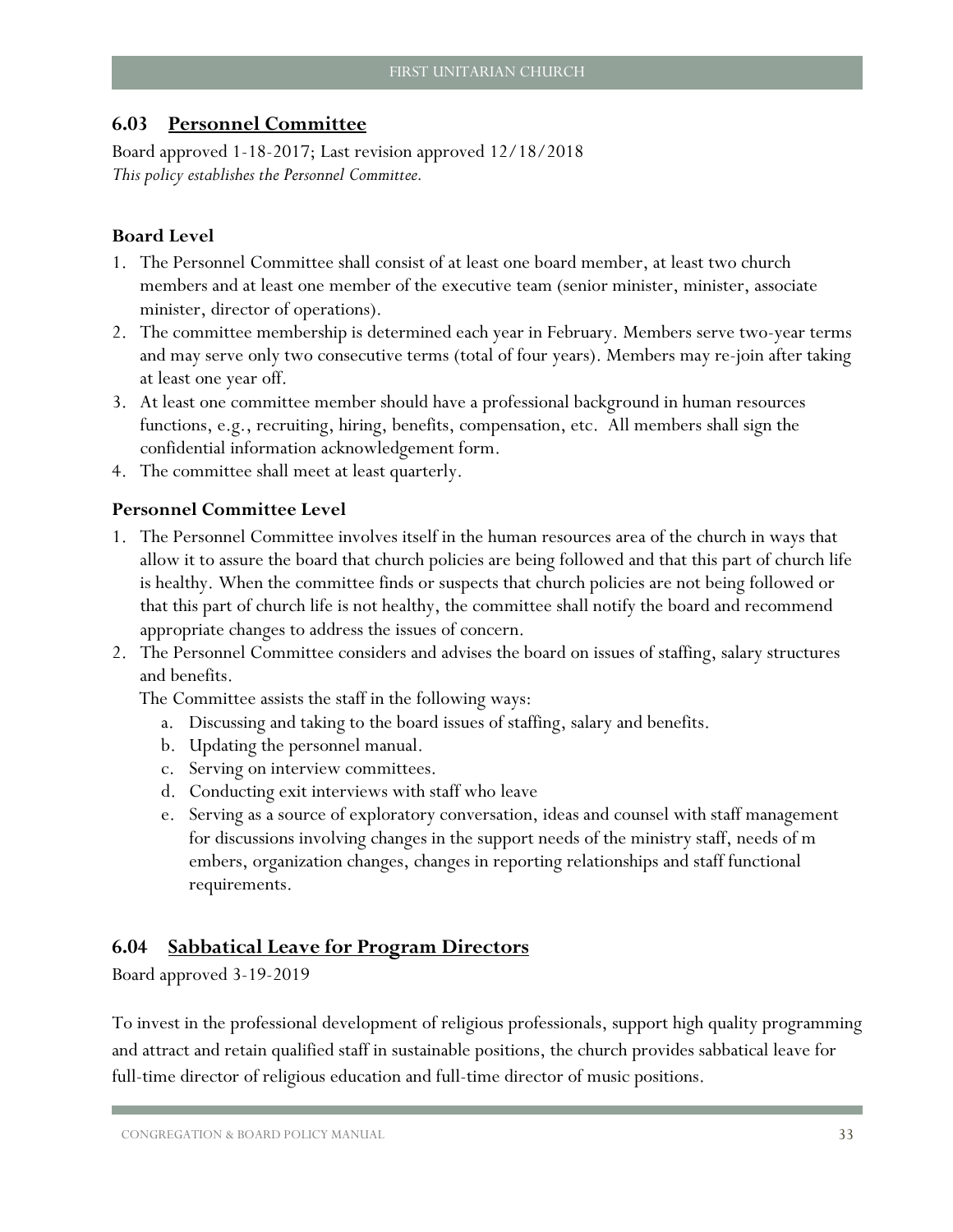#### **Congregation Level**

The senior minister will serve as head of staff and, in that role, is responsible to the board for church administration and implementation of those goals, policies and procedures established by the board and delegated to the senior minister. (Article 3 Section 01c)

The board is responsible to the congregation for the safety and good stewardship of the congregation's financial resources. It acts primarily by setting priorities and enacting policy. (Article 2 Section 03 c)

- 1. Implement a sabbatical leave policy for the full-time director of Religious Education (DRE) and full-time music director to provide extended study, program development, renewal and/or projects requiring more depth of focus than is possible during the regular pace of congregational leadership.
- 2. Program directors may propose sabbatical leave, to be calculated at a rate of up to two weeks per year of service, after five years of employment and up to every 5-7 years thereafter. Sabbatical leave must be approved by the senior minister and the board of directors
- 3. Sabbatical leave will be given when it works with the general needs of the church, staff and calendar and can be justified and the employee's duties can be covered.
- 4. During the sabbatical leave, the employee will be paid their usual salary and will receive full benefits.
- 5. Following a sabbatical leave, the employee will be expected to serve the congregation for at least one year.
- 6. Accrued but unused sabbatical leave is not compensable at termination.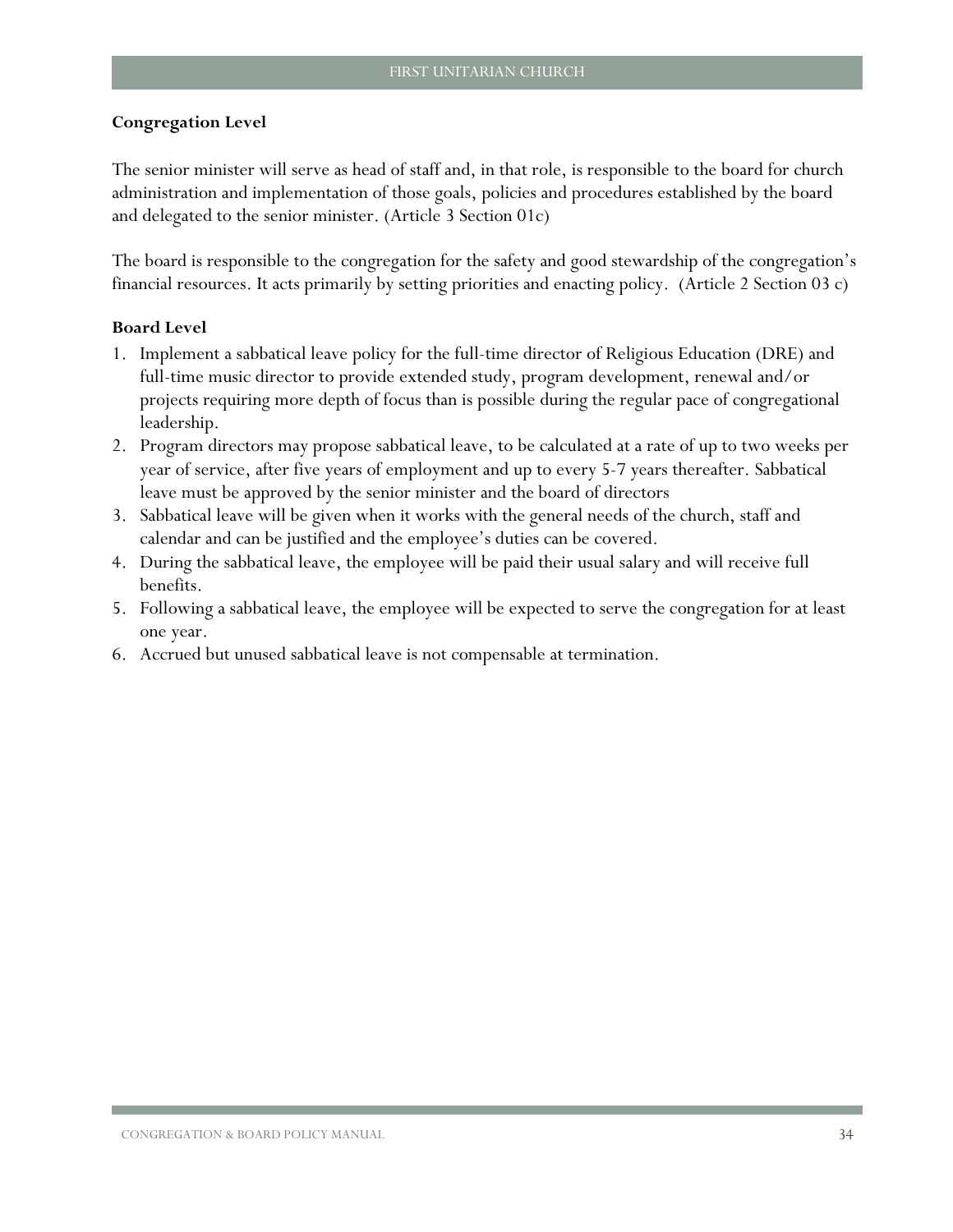## <span id="page-36-0"></span>**7.0 SAFETY**

## <span id="page-36-1"></span>**7.01 Disruptive Behavior**

#### Board approved 9-20-2016; Last revision approved 10/15/2019

*This policy guides church leaders when someone is engaging in disruptive behavior on church grounds or at church activities. The goal of this policy is to balance our desire to promote physical safety and an atmosphere conducive to spiritual growth, with individual rights of expression and participation.* 

## **Board Level**

When anyone observes or experiences an individual or group engaging in activities which seem to endanger persons or property, disrupt programs, endanger the church's reputation or diminish its appeal to potential and existing membership, or such activities are reported to the staff or leaders, the following responses should be made.

- 1. If there is active danger to persons or property, illegal activity or other imminent threat, any person may ask the threatening person to leave, close down the activity or call the proper authorities. The open display or use of weapons, except by uniformed personnel on duty, is always deemed an active danger and the person carrying the weapon should be asked to leave.
	- a. All such incidents should be documented in the church incident log in the church office.
	- b. One of the ministers should make a pastoral response to the persons involved in the incident.
	- c. The executive team should review all incidents promptly and follow up if necessary, including conducting needed training or outreach, writing new staff or safe congregation policies or suggesting new board policy if it seems warranted.
	- d. Verbal threats of violence against persons are not tolerated and the person doing the threatening should be told to leave the campus.
- 2. If the incident does not rise to the level of danger, illegal activity or threat, it should be reported to the ministers promptly.
	- a. One of the ministers, in consultation with the other, may make a response to the individual or group. A response made by a minister may be appealed to the Healthy Community Committee, which will meet with the ministers about the issues involved but deliberate and communicate their response to appropriate individuals without them.
	- b. The matter may be directly referred to the Healthy Community Committee, which will meet with one or both ministers and create a response to the disruption. Decisions of the Healthy Community Committee may not be appealed.
- 3. The church's ministers, staff and leaders will not retaliate against anyone who brings forward a complaint about disruptive behavior.
- 4. The church leadership and staff will make every reasonable effort to maintain confidentiality by disclosing the identity of the individuals involved in a complaint only on a "need-to-know" basis and as necessary to investigate and resolve the complaint. Anonymous complaints are discouraged, and it is often not possible to resolve them. It will usually be necessary for all parties in a complaint to be named to resolve the situation.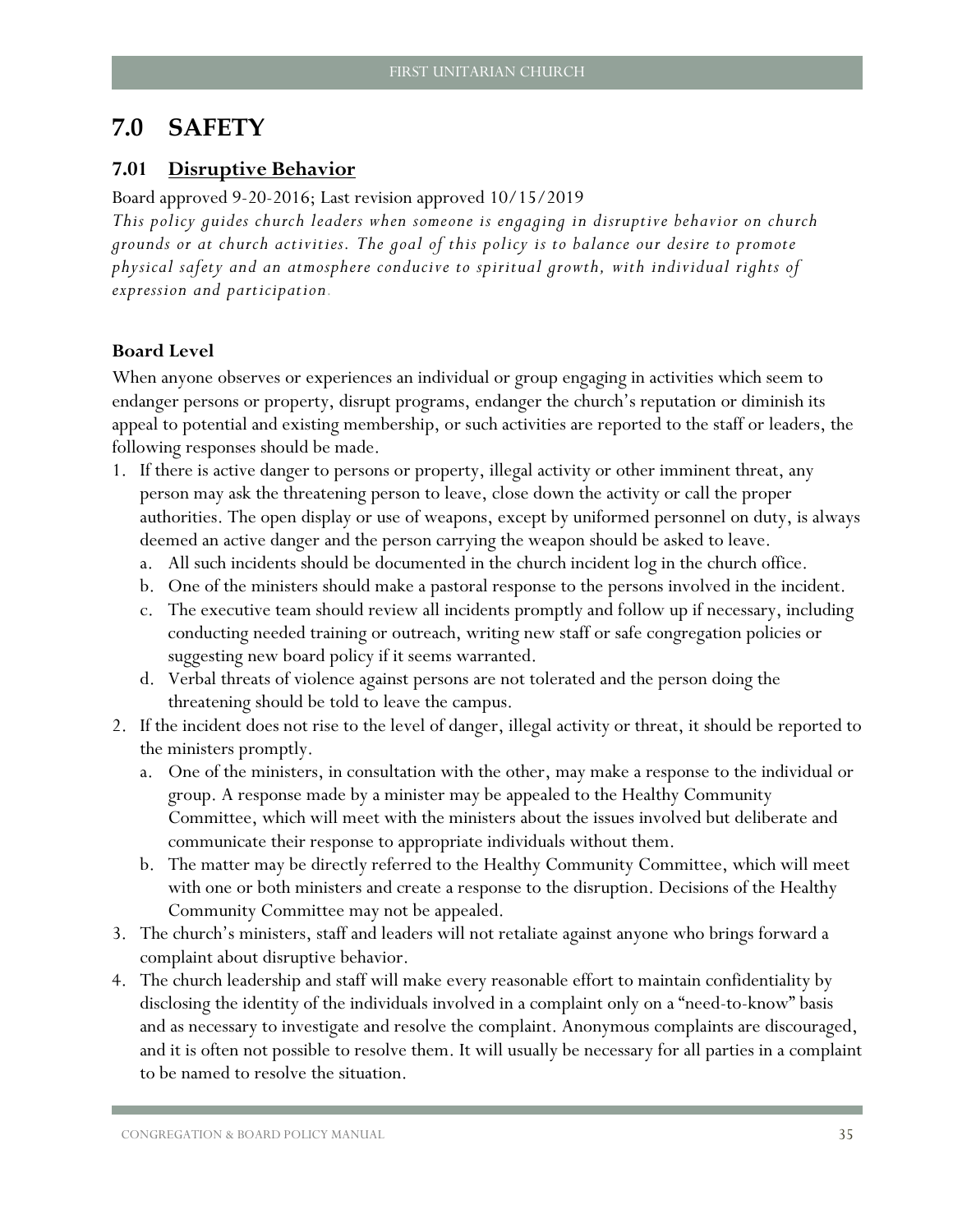5. Professional misconduct (disruptive behavior by ministers or staff) is handled in the Professional Misconduct Policy (policy 6.05). Any conduct of this nature should be immediately brought to the attention of the senior minister (regarding all staff) or the president of the congregation (regarding the senior minister).

#### **Healthy Community Committee**

- 1. In determining a response to a dangerous or disruptive behavior, the following will be taken into account:
	- a. Dangerousness and the likelihood of harm to persons or property.
	- b. Disruptiveness or how much interference with church programs is going on.
	- c. How much understanding or control the person seems to have over their behavior, whether the behavior and reasons for concern have been discussed with the person or group and whether it is possible for them to modify their behavior.
	- d. The ministers or Healthy Congregation Committee may consult with a therapist, the authorities or other professionals, if it seems necessary.
- 2. Possible responses to disruptive behavior include:
	- a. Discussing the problem with the offending individual(s).
	- b. Making a participation agreement with the individual(s).
	- c. Banning the individual(s) from the kinds of activities they don't manage well.
	- d. Banning the individual(s) from all activities at which no staff is present.
	- e. Banning the individual(s) from the property.
	- f. Recommending to the board that they be removed from membership.
- 3. All responses made by the Healthy Community Committee to disruptive individuals or groups should be generalizable to similar situations.
- 4. All responses to disruptive persons should be logged in the notes of the Healthy Community Committee with names and in the church's incident log without names.
- 5. The committee chair should read through past years' responses and issues so that if similar issues or the same individual come to the attention of the committee, the past record will be known.

## <span id="page-37-0"></span>**7.02 Threats, Violence and Harassment**

Board approved 9-20-2016; Last revision approved 12/18/2018 *This policy defines the congregation's intent, the types of actions that are not allowed and the methods for responding to incidents.*

## **Board Level**

#### *Threats and Violence*

1. Maintaining a respectful and caring congregation is a priority for First Unitarian. The programs at First Unitarian Church are run in such a way as to minimize the possibility that persons will experience violence, threats or physical, sexual, verbal or emotional abuse by anyone on the property.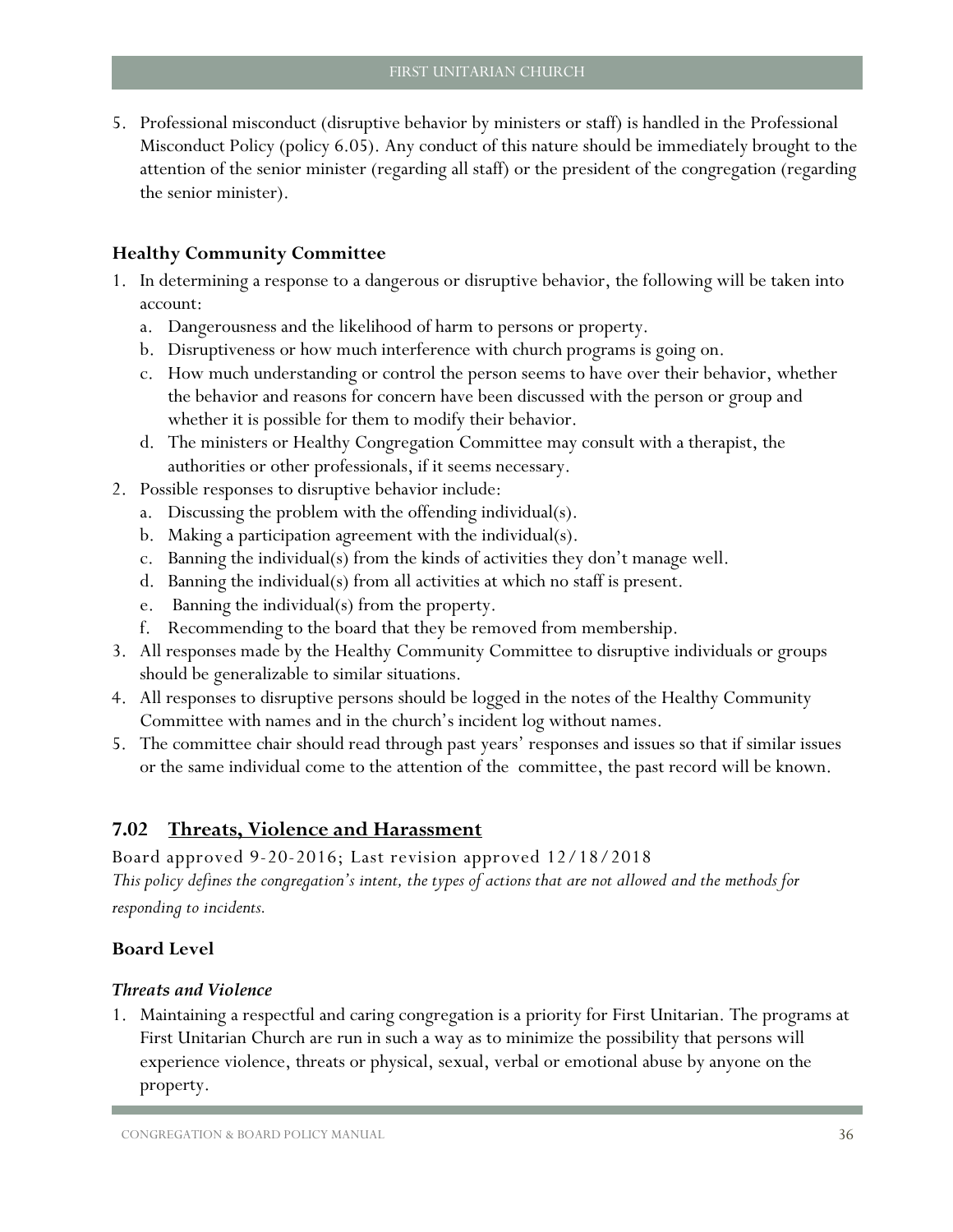- 2. The church's Personnel Policy governs all incidents that involve church staff and they should be reported to the senior minister, or the president of the congregation, if the incident involved the senior minister.)
- 3. Threats, threatening behavior or acts of violence on church property are not tolerated. Anyone who verbally or physically threatens another, exhibits threatening behavior or engages in violent acts on church property may be removed from and will remain off church property pending the outcome of an investigation by the appropriate body:
	- a. By the staff (in the case of renters, guests and vendors).
	- b. By the ministers with the help of the Healthy Community Committee (in the case of persons in the church community).
- 2. Follow-up action may include removal from membership, banning from the property, reporting the offense to the vendor or renting organization and any legal action, as appropriate.
- 3. Any person who witnesses or experiences threats or physical or verbal violence from any person while on church property should intervene if it seems safe to do so, call on staff if staff if available or call 911 if there is danger of harm to persons or property. They should report the situation to a member of the staff or board, who will document it in the church's incident log and refer the matter to appropriate staff, supervisors or the Healthy Community Committee.
- 4. The display of a weapon, except by a law officer on duty is considered threatening behavior and not permitted. The carrier of a visible weapon should be informed of this policy and asked to leave the property, no matter their stated intentions, and 911 should be called if they do not leave.

#### *Harassment and Abuse*

Any situation that anyone believes constitutes physical, sexual, verbal or emotional abuse or harassment should be reported to a minister, member of the Healthy Community Committee or board member.

- a. Any of these persons is authorized by the congregation to put an immediate stop to the situation.
- b. If illegal activity is occurring, these persons are further authorized (required, in the case of danger to a minor) to notify the proper authorities.
- c. These events should be documented in the church incident log and their resolution in the minutes of the appropriate body.
- d. Upon investigation by the appropriate body, follow-up actions may include discussion with the offender about appropriate behavior, limits placed on their participation, contacting vendor organizations or renting bodies, banning from the property and removal from membership.

#### *Ambiguous Issues of Harassment or Abuse*

These are situations in which the issue is not abuse but discomfort, fear, dislike, inappropriate behavior, problems with a person not competent to control themselves or damage to group processes and relationships.

The ministers and Healthy Community Committee have procedures (conflict management procedures and guidelines) to assist individuals to resolve difficulties or negotiate participation agreements (to stay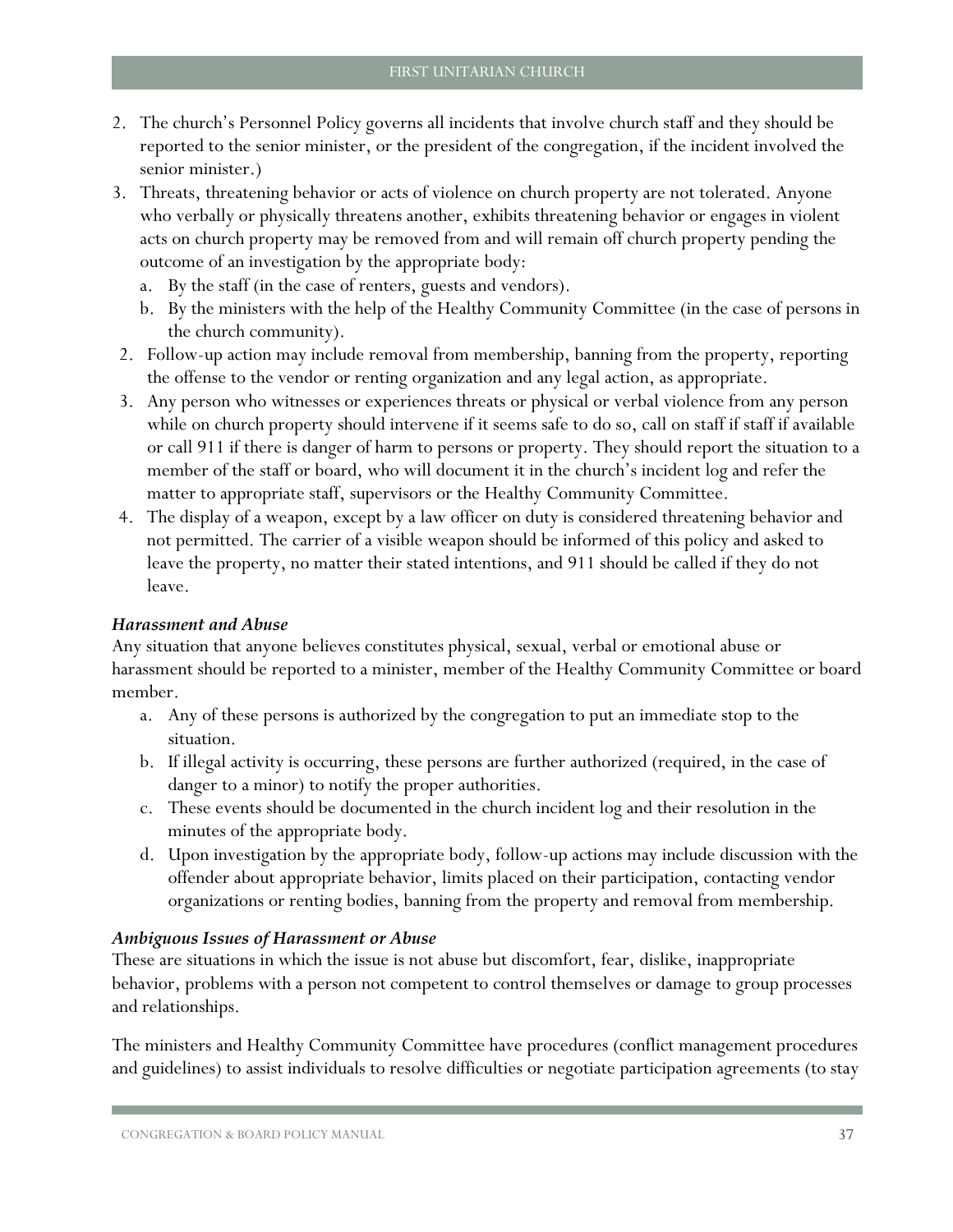out of each other's way). Anyone participating in congregational activities is welcome to contact one of these entities to discuss the situation and possible ways to resolve it.

#### *Threats, Harassment and Abuse in Electronic Communications*

Persons participating in church programs and leadership are expected to conduct themselves civilly and in accordance with UU values and the mission covenant of this church online as well as in person. Violations should be reported to the Healthy Community Committee.

## <span id="page-39-0"></span>**7.03 Persons Required to Register as Sex Offenders**

Board approved 9-20-2016; Last revision approved 12/18/2018

*Our congregational values direct us to respect all individuals. This means working to provide a safe environment for everyone at church functions, and especially to protect children against sexual predators. It also includes persons*  who must register as sexual offenders. We understand that not everyone required to register as a sex offender *constitutes a particular danger to the congregation, but because our society requires some former offenders to so register, this policy governs our response.*

- 1. If it becomes known that a registered sexual offender is a member of the congregation or if one approaches the congregation's leaders desiring to participate in church activities, the ministers will determine if the person was convicted of a sexual crime against a minor or an adult. The ministers will inform the Healthy Community Committee about this individual and about any participation agreements that may be developed with them. Other church leaders may be informed on a needto-know basis.
- 2. If the crime was committed against an adult, the ministers will be watchful for signs that the individual's presence at church activities constitutes a threat, and if so, follow the Disruptive Behavior Policy (Policy 6.01).
- 3. If the crime was committed against a minor, the ministers will initiate a mandatory conversation with the individual about the appropriateness of their participation in congregational activities and determine whether it will be possible for the person to be allowed to participate in the activities of the congregation. If the ministers believe that this would work, they will craft a participation agreement with the individual. If the decision is that we cannot safely go forward the individual will not be able to participate in the congregation. An individual who disagrees with the decision or terms of the participation agreement may appeal to the Healthy Community Committee, whose decision will be final.
	- a. No person convicted of sexual crimes against a minor may volunteer in church activities with children or teens either on or off of the church campus. These activities include but are not limited to teaching in a class or chaperoning at an event.
	- b. A person who is on the sexual offender register because of crimes against a minor will be informed of our Non-volunteer Adult and Child Relationship Policy and asked to comply with this policy (found in the Child Protection Policies 6.04). They will be helped to find activities in the congregation in which they can relate to other adults and not be exposed to possibly problematic interactions with children and teens, i.e., covenant groups only involving adults rather than extended families, Sip n Sup rather than intergenerational parties.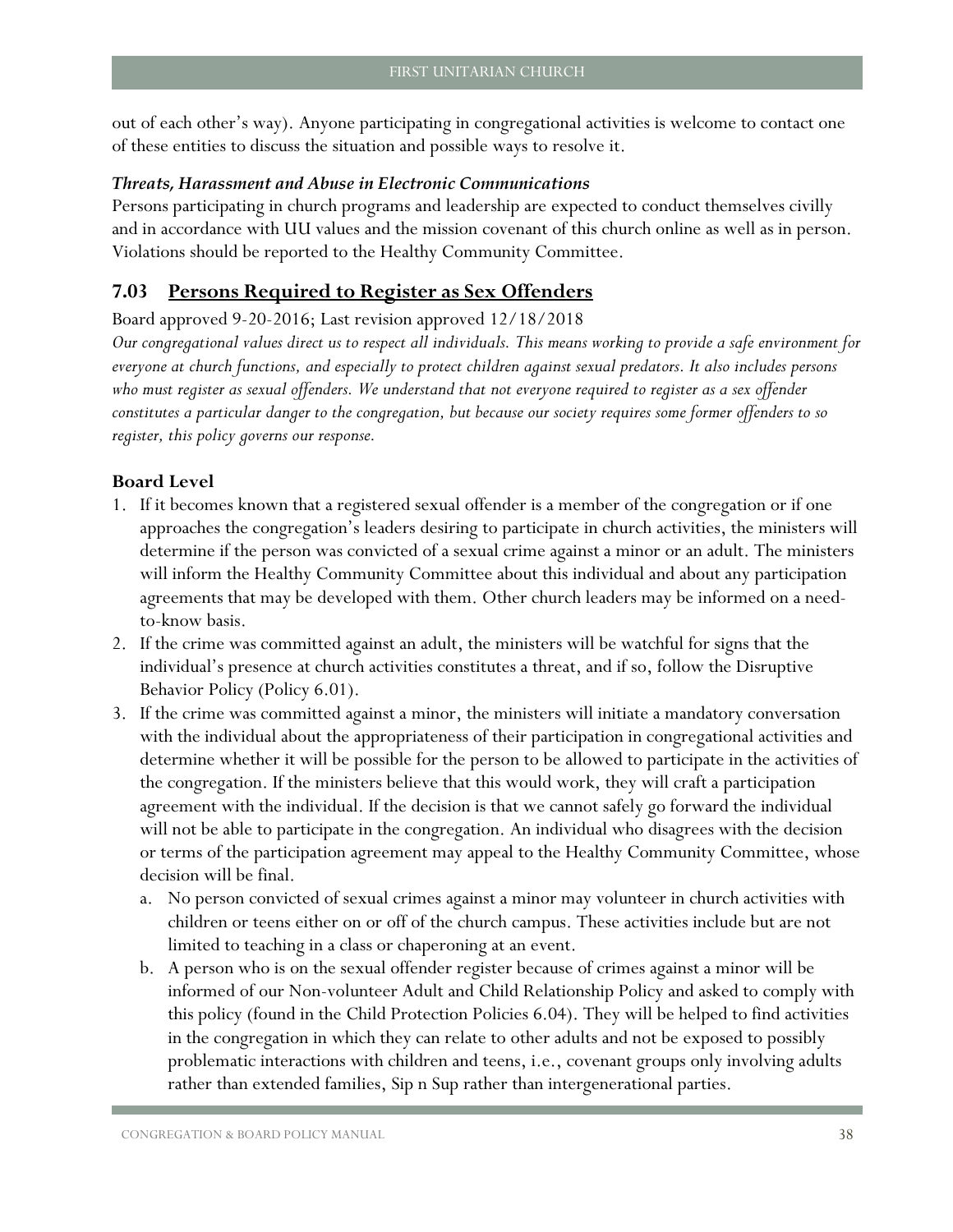- c. The ministers have the authority to terminate an agreement if in their judgment the individual appears to be violating its terms. Following termination, the individual must leave the church property and immediately cease their participation in church activities. The individual may appeal the decision to terminate an agreement to the Healthy Community Committee, whose decision will be final.
- d. Because the consequences of a violation of this agreement are potentially so serious, no warnings, second chances or excuses are permitted. It is the responsibility of the registered person to give no cause for complaint or misunderstanding. The reasons for termination of an agreement may include those that are not the fault of the registered person. For example, insufficient staffing or the absence of a church member serving as the person's sponsor may be cause for termination of an agreement.
- e. The RE staff will be made aware of all persons who participate in congregational activities and are known to have committed offenses against minors.

## <span id="page-40-0"></span>**7.04 Child Protection Policies**

Board approved 1-18-2017; Last revision approved 12/18/2018

*These policies address the special level of care and protection of children participating in our Religious Education programs, especially from sexual abuse from adults staffing and volunteering in our programs. With the exception of policies 1 and 2, these policies* apply only to Religious Education programs. (See definitions in section 3.)

Children and youth participating in general programs, such as worship or adult classes, are protected by the judgment and goodwill of the congregation and the caution of their parents.

1. General Child and Youth Safety Policy (applies churchwide)

No adult shall engage in sexual, sexualized, seductive or erotic behavior with children or youth under age 18. No adult shall harass or engage in behavior with children or youth which constitutes verbal, emotional or physical abuse. Anyone witnessing or hearing about such behavior should report it to one of the following leaders:

- a. Inappropriate activity by the senior minister should be reported to the board president.
- b. Inappropriate activity by other ministers or church staff employees should be reported to the senior minister.
- c. Inappropriate activity on the part of RE employees or volunteers should be reported to the DRE.
- d. Any other inappropriate activity should be reported to any minister.
- 2. Relationships between children and adults who are not staff or RE volunteers It is our expectation that all adult-child interactions (e.g., at coffee hour) will take place in the full view of other adults and with the knowledge and implied consent of the child's parents.
	- a. Anyone witnessing or hearing about an uncomfortable interaction between an adult and a child (an adult focusing on a child, luring them away from the group or otherwise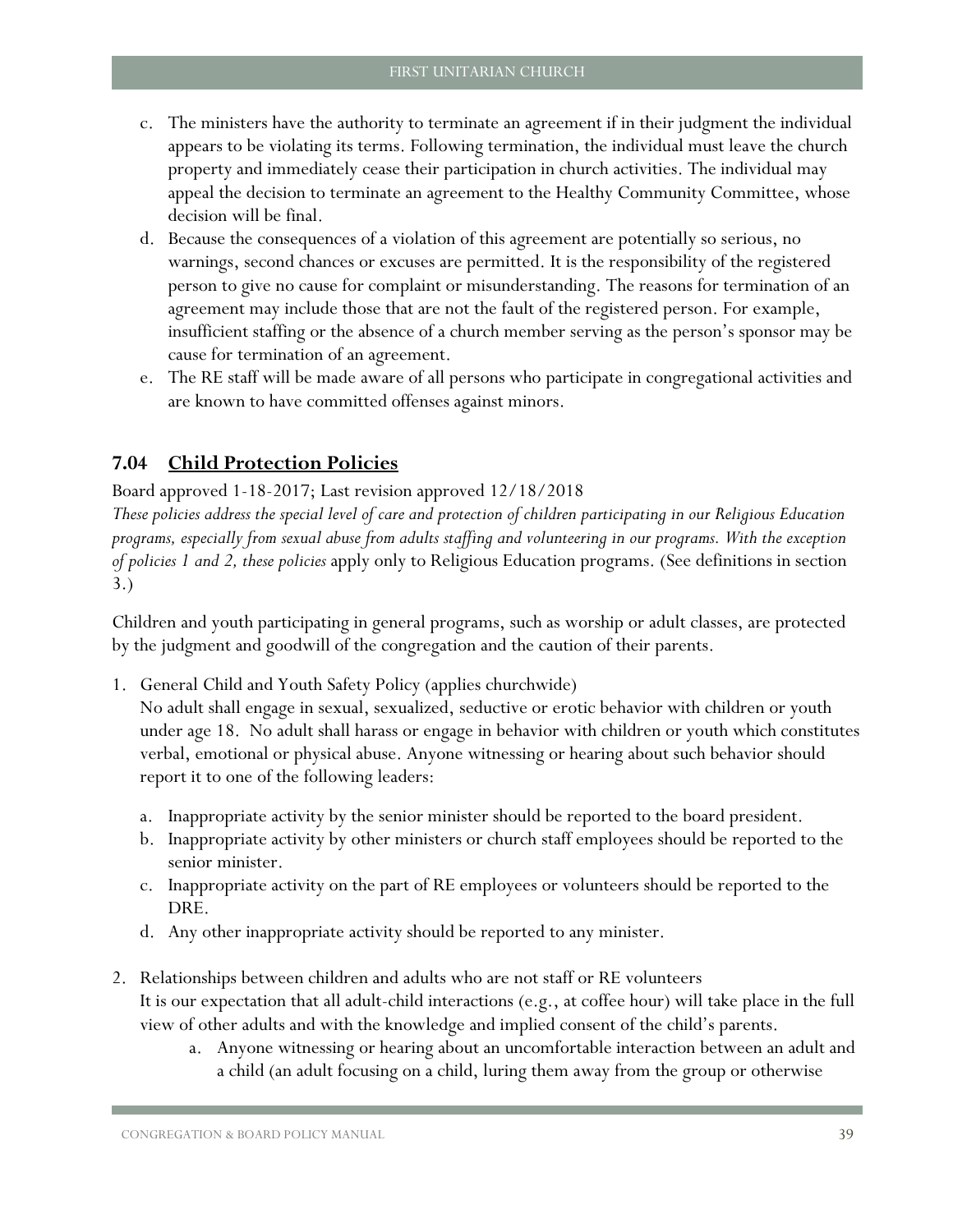making the child uncomfortable), should take whatever steps they think necessary to keep the child safe and inform one of the ministers of the problem.

- b. The ministers, in consultation with each other, have the authority to warn the offending adult that they are making the child uncomfortable, inform them that child safety is a cherished value here and ask them to leave the property if they believe it necessary to protect our children. This request must be honored but the offender may appeal the decision to the congregation's Healthy Community Committee.
- 3. Child and Youth Safety in the RE Program
	- a. The RE program consists of all programs offered for children and families with children which are the responsibility of the RE director. Examples of these include but are not limited to Sunday school, camp, children and youth choirs, Our Whole Lives and Coming of Age classes, youth groups, and travel to district and UUA activities for youth which have been arranged for by the church, social activities arranged by the RE staff and the child-care component of church events. RE programs do not include primarily social groups of families or friendships, even if they begin at First Unitarian, however the general child safety policy section 1 above does apply to those kinds of events.
	- b. The board directs the staff to manage the RE program in a way that minimizes the possibility of any child experiencing abuse at the hands of their teachers, leaders and advisers, or which exposes children or youth to unsafe conditions. In particular:
		- 1) All volunteers working regularly with children will be ongoing participants in the life of the congregation and known to the DRE. The DRE, in conjunction with one of the ministers, may ask any volunteer to withdraw from volunteering if they deem it advisable for the safety of children or the good of the program. There is no appeal for this decision.
		- 2) Anyone who has volunteered more than twice over a period of 12 months in our program is a regular volunteer. Regular volunteers and all child care staff will undergo a criminal background check at the congregation's expense. Child care staff will undergo a criminal background check completed prior to being assigned child care duties without accompaniment of another child care or qualified volunteer. A regular volunteer will undergo a criminal background check as soon after their second volunteer duty as possible. Issues arising from this background check will be discussed between the DRE and one of the ministers and a decision about their volunteering conveyed to the volunteer.
		- 3) All persons asked to drive children or youth as a part of our program must go through a motor vehicle record check. Issues arising from this background check will be discussed between DRE and one of the ministers and a decision about their volunteering conveyed to the volunteer.
		- 4) With the three exceptions noted below, there will always be at least two persons who are likely and able to report on each other's behavior working together with children at all times, staying within each other's sight or hearing whenever they are interacting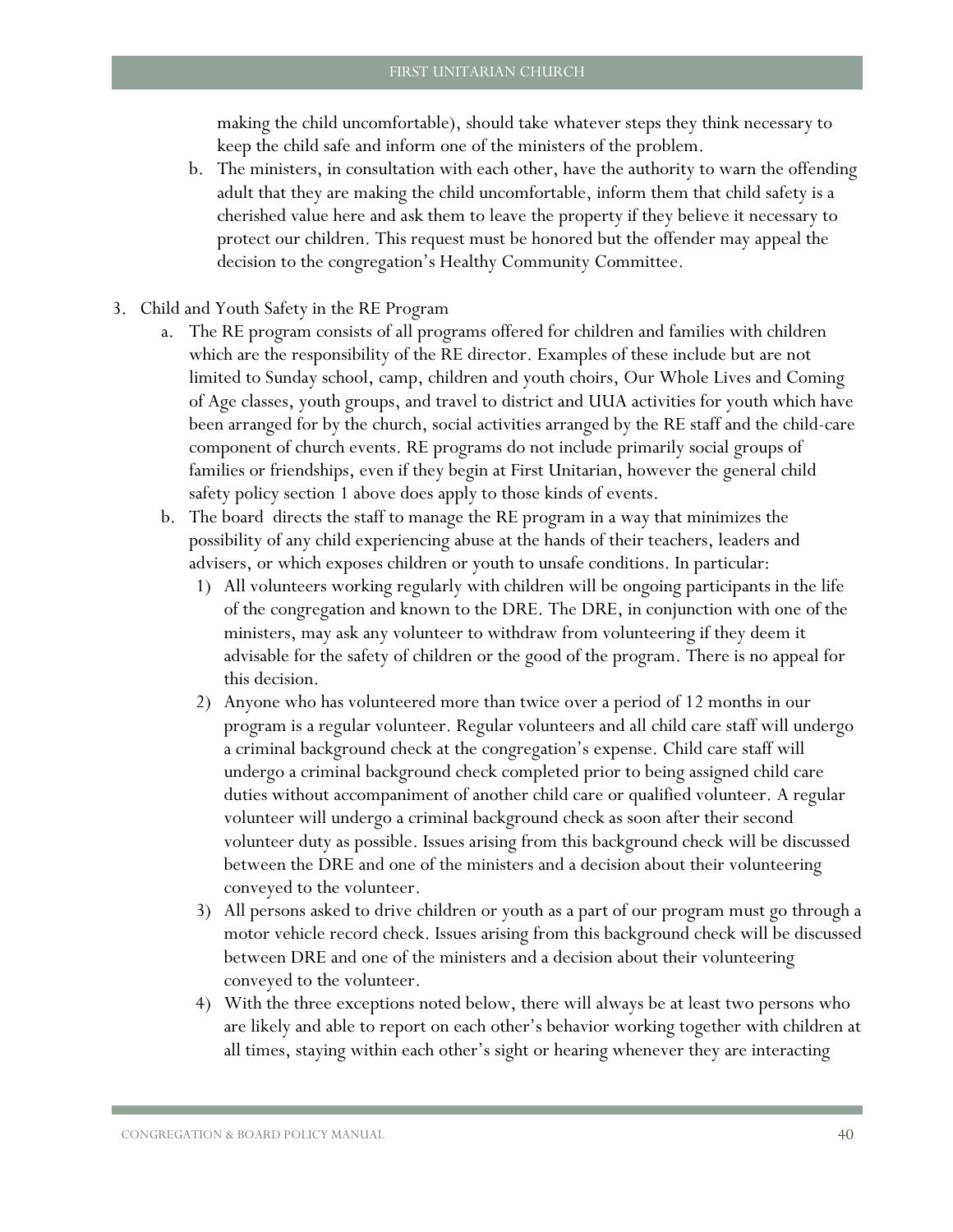with children. The RE staff will create a detailed set of enforceable policies on this matter.

- i. The ministers may meet with children or youth alone when absolutely necessary to care for them. Preferably this meeting will take place in a public place or during office hours. The other minister will be informed of such meetings.
- ii. One adult may drive teens to events, but there must be more than one teen in the vehicle. In any case, such teens and adult shall have signed a covenant, which states that sex or sexualized behavior between adults and youth is prohibited.
- iii. In an emergency situation, one adult may have to leave another adult alone to procure help for a child who cannot be moved. These situations should be considered as an emergency, handled as quickly as possible, and reported in full to the DRE immediately.
- 4. Adult to Children Ratios
	- a. The RE program will make every attempt to maintain safe conditions and staff and volunteer ratios according to best practices for children's programs.
	- b. At least one parent or guardian must remain on campus while their child is being cared for except in the case of special programs, such as overnights for which parents have left specific contact information and agree to remain contactable during the time their child is in our care.
- 5. Child Care (outside of Sunday morning)
	- a. All persons offering child care to children on church property must be on the church's child care staff, with the exception of a child's designated caregiver who is under the direction of the child's parent.
	- b. All children not in supervised programs are the responsibility of their parents and may be asked by staff to remain in their parent's vicinity.
- 6. Reporting Requirement
	- a. State law requires some professionals, including church staff, to immediately report to NM Child Protective Services any suspicions of or knowledge that a child has been the victim of sexual abuse, physical abuse or neglect (at church or elsewhere).
	- b. In addition to making this official report, church staff is required, and church volunteers are requested to inform one of the ministers of their report. (If the suspected perpetrator is one of the ministers, the president of the congregation should be informed of the report.)
	- c. If there is cause to believe that a staff person or volunteer in the RE program is a perpetrator of abuse, the DRE or DRE's supervisor shall be notified.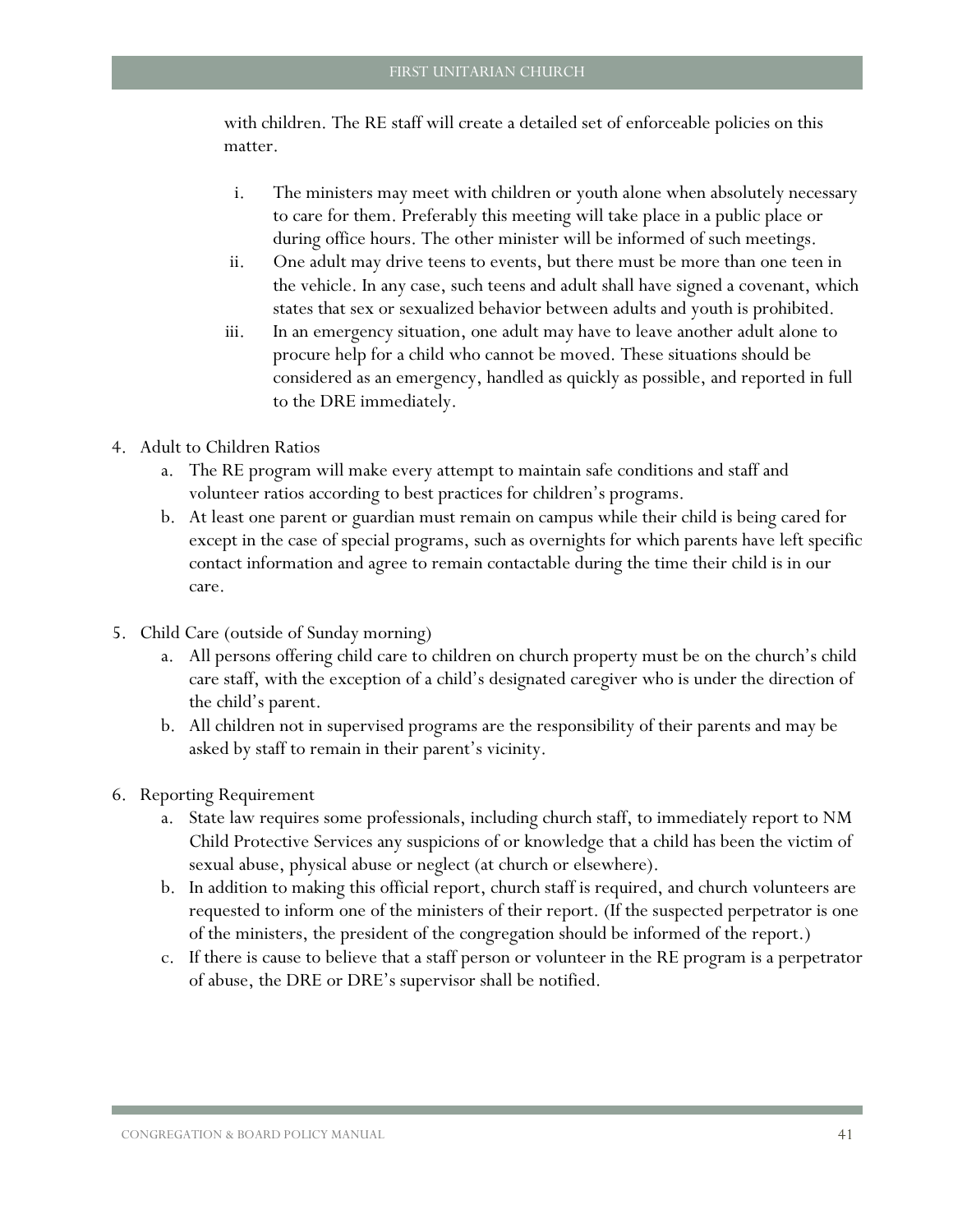## <span id="page-43-0"></span>**7.05 Professional Misconduct**

Board Approved 9-20-2016; Last revision approved 5/21/2019

*This policy guides church leaders in the situation where professional misconduct is alleged (relating to ministers, interns, religious educators, professional musicians and administrative professionals).*

## **Board Level**

#### *Ministers and Interns*

- 1. All ministers, interns and ministerial residents at First Unitarian have agreed to abide by the Code of Conduct of the Unitarian Universalist Ministers Association. This code may be found at [www.uuma.org.](http://www.uuma.org/) This code of conduct prohibits most sexual, sexualized or romantic relationships between the minister or intern and persons they serve in ministry and forbids sexual harassment of all kinds.
- 2. Ministers are also prohibited from using their position of authority for their personal gain.
- 3. If anyone believes that a minister working at First Unitarian has violated the code of conduct, they should contact the senior minister or, if the issue is with the senior minister, the president of the congregation, who should be immediately in contact with the UUA, through the process outlined on the UUA's website. The complainant may also contact the UUA directly.

#### *Other Professionals*

- 1. All professional staff is held to high standards of conduct and often to their own professional codes of practice. All complaints relating to staff, be they complaints about ethics or complaints about performance, should be brought to the attention of their supervisor or the senior minister. If the complaint is a matter of ethics, the senior minister's actions or decisions may be appealed to the board.
- 2. All complaints about ministerial or lay staff will be heard in confidence, however, it is likely that action can only be taken if the complainant is willing to be named. Whether or not complaints can be immediately acted upon, it is very helpful for the church to know about all complaints. For example, please tell the person's supervisor if you feel that they have violated ethical standards, even if you are not willing to come forward publicly.

## <span id="page-43-1"></span>**7.06 Privacy Policy**

Board approved 9-20-2016; Last revision approved 12/18/2018 *This policy outlines the privacy policies which apply to church publications and member information.* 

#### **Board Level**

1. Because maintaining privacy of personal information of all those who come in contact with the church is an important aspect of a healthy congregation, the board instructs the staff to create and administer privacy policies about member information and financial information.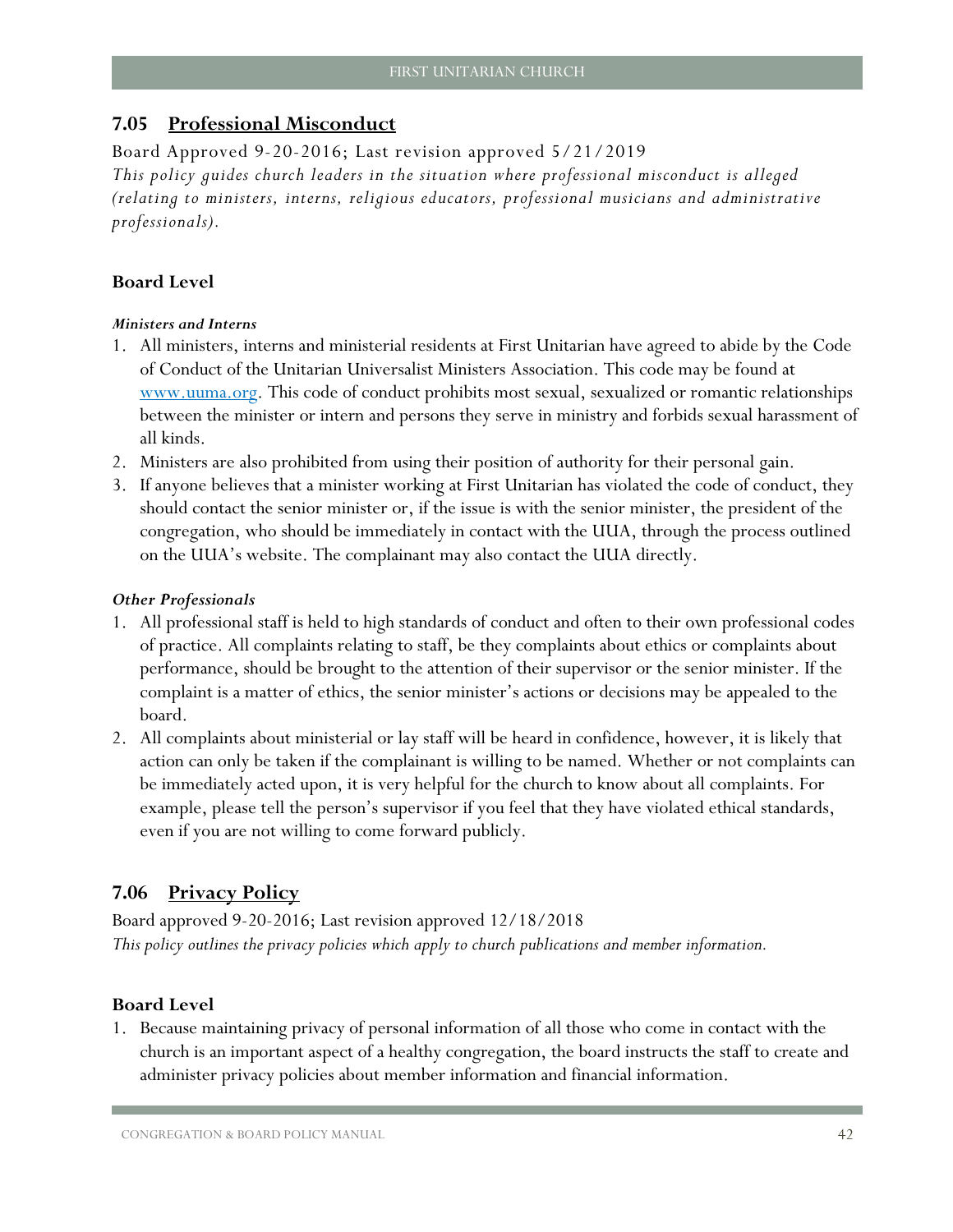2. We do not sell or rent this personal information to other organizations, including other UU organizations.

### **Staff Level** (publications)

- 1. All areas of the website which contain personal information of leadership members will be password protected, except that email addresses may be published with permission. (The church can also assign a uuabq.org address to those who want to be contactable without publishing their personal email address.)
- 2. Anyone whose picture appears on the website who does not want it there may request that it be removed or blurred.
- 3. Parents who do not want their children photographed will notify the church.
- 4. The official membership directory is located on a password protected part of the church's website.
- 5. The staff updates the membership directory regularly.
- 6. Members who do not wish their personal information published may opt out by communication with the office.
- 7. The membership directory is password protected and carries a notice proclaiming that it may not be used for commercial purposes or for mass mailings of any kind.
- 8. Members and friends who call the office asking for information about other members are given whatever appears in the directory. When persons not from the congregation want to make contact with members, their information is taken and sent to the member who will decide him- or herself about making the contact.
- 9. The church calendar contains items which may cause security concerns for some individuals. Therefore, it is also password protected.
- 10. The password is available to members, friends and staff only.

#### **Staff Policy (financial information)**

*See [Financial Policies](#page-16-0)* 2.07.

## <span id="page-44-0"></span>**7.07 Healthy Community Committee**

Board approved 9-21-2016; Last revision approved 12/18/2018

*This policy guides the work of the Healthy Community Committee. The board establishes this committee to assist it in establishing and maintaining a congregation that is safe, communicates well and deals competently with conflict.*

## **Board Level**

#### *General*

1. The Healthy Community Committee consists of at least one board member, two to four other church members and at least one minister.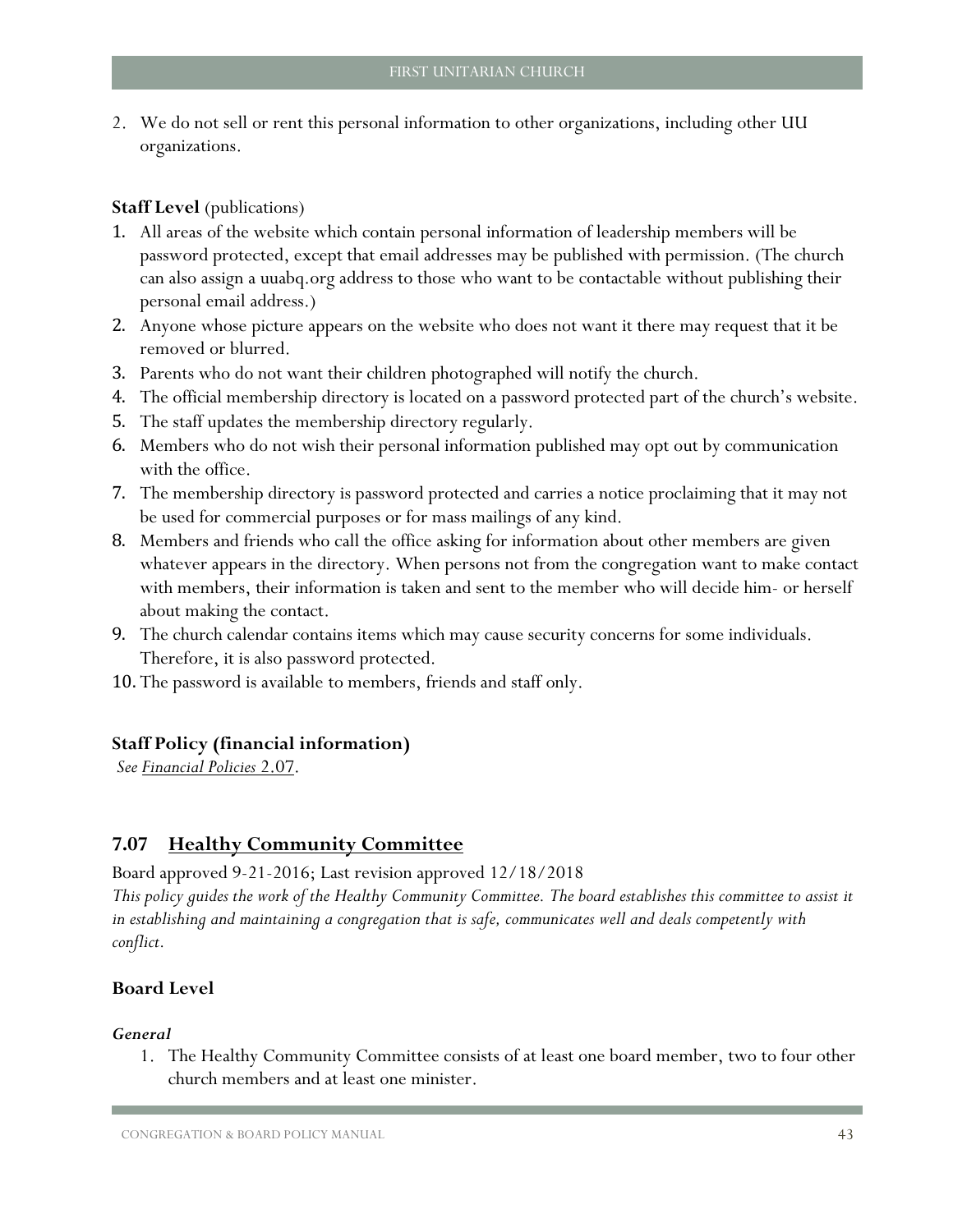- 2. The board appoints all members and the chair.
- 3. The committee membership is determined each year in February. Members serve two-year terms and may only serve two terms (total of four years) before taking at least one year off.
- 4. All members will agree to keep appropriate confidences.
- 5. The committee meets at least four times a year, using the church's open meeting rules (Article 1 Section 07).

#### *Responsibilities*

- 1. The HCC is responsible for creating and overseeing the implementation of the "Safe Congregation" policies, which protect vulnerable persons in our community from abuse.
- 2. The HCC is responsible for monitoring the congregation as a whole for healthy communication and conflict resolution practices and for providing educational resources and experiences on these topics.
- 3. The HCC is responsible for maintaining and publicizing a conflict resolution process for the following kinds of conflicts:
	- a. Two or more individual members in conflict with each other.
	- b. Conflict within a congregational team, council, committee, activity or social group.
	- c. Conflict between teams, councils, committees, activities or social groups.
	- d. Conflict of a member or group within the congregation with the senior minister.
- 4. The HCC is not responsible for the following kinds of conflict:
	- a. Conflict between a member or group and any staff member other than the Senior Minister. These conflicts should be referred to the employee's supervisor.
	- b. Conflict which involves persons not a part of the church's community of members and participants. The staff handles conflict with renters, suppliers, neighbors and contractors.
- <span id="page-45-0"></span>5. The HCC is instructed to maintain and publicize a conflict resolution process, which utilizes volunteer professionals from outside the committee. This committee is not expected to involve itself in conflict resolution.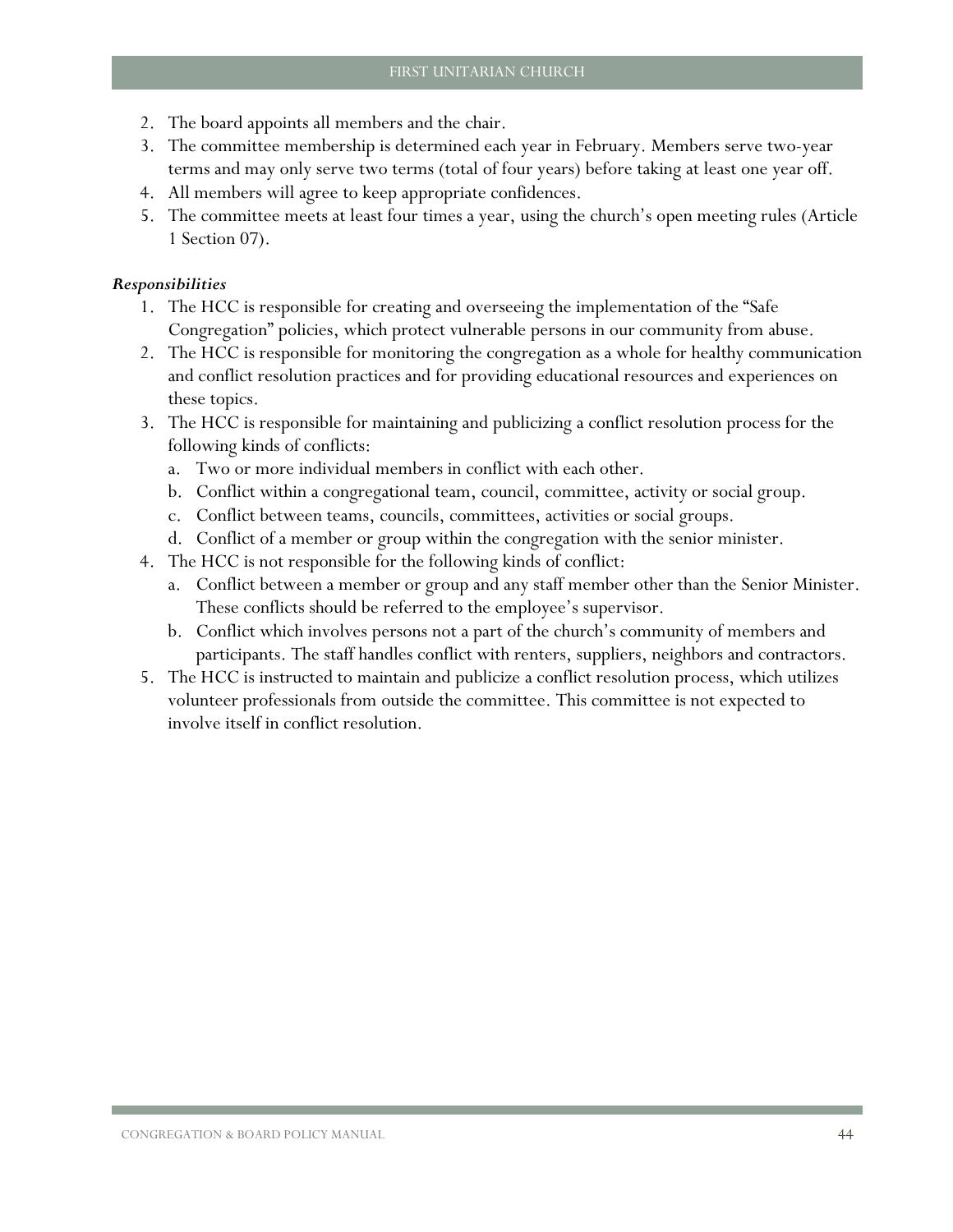## <span id="page-46-0"></span>**8.0 FACILITIES**

*This policy defines how Church buildings and grounds are used and cared for.*

## <span id="page-46-1"></span>**8.01 Use of Church Facilities**

Board approved 3-15-2016; Revised 12/18/2018; Revised 07/21/2020; Revised 09/10/2021; Last revision approved 09/21/2021

*This policy defines the types of activities conducted on church campus facilities by members, users and renters. This policy was amended July 21, 2020 to respond to the public health emergency declared by the State of New Mexico because of COVID-19 and updated September 10, 2021 to establish procedures for large-group meetings on campus prior to the church's re-opening for in-person worship.*

#### **Board Level**

#### *General*

- 1. The board directs the staff to give priority to and schedule the use of church facilities primarily for church activities.
- 2. The board delegates to the staff the authority and responsibility to manage the buildings and grounds of the church to further the mission of the church, in collaboration with the Buildings and Grounds Committee and the Landscape Committee regarding maintenance. (See Policies [8.08,](#page-49-1) [8.09](#page-51-0) and [8.10.](#page-51-1))
- 3. The staff is directed to manage these resources in a fair, consistent and transparent way. All users of church property are expected to abide by the policies in the Safety [\(7.0\)](#page-36-0) category of this manual.
- 4. Any activities using church facilities when child care is provided shall adhere to the Child Protection Policy [\(7.04\)](#page-40-0).
- 5. Users of church property including renters must adhere to the Alcohol Policy [\(8.03\)](#page-47-1)
- 6. Facilities may be rented to other organizations that are not in conflict with the church's values, mission and principles.
- 7. In the case of inclement weather, patio fairs will be relocated as determined by staff.

#### <span id="page-46-2"></span>*Procedures for Small and Large Groups During COVID-19 Public Health Emergency*

*Note: These policies were developed by an interdisciplinary COVID-19 Task Force to guide First Unitarian's board and ministers in determining how much to re-open, when to re-open, and how to do so as safely as possible during the COVID-19 pandemic. Due to the need to respond to ongoing changes in circumstances, the full policies and procedures, including those for Sunday Services, Religious Education Program, Music Program, the Church Office, Facility and Administration, Small Groups and the After-school Tutoring Program, and the core principles and facts that underlie these policies and procedures, are available on the church website.*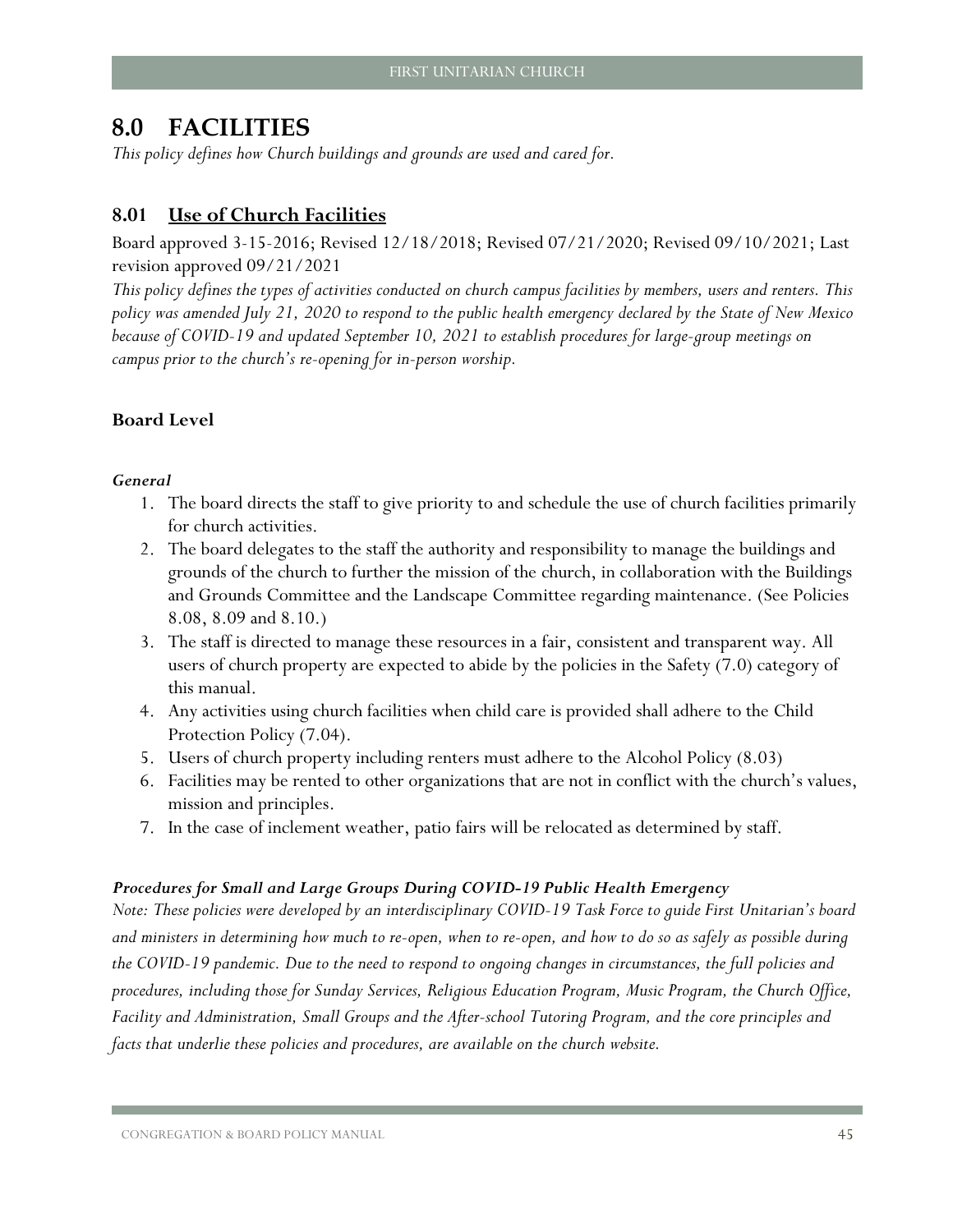## <span id="page-47-0"></span>**8.02 Green Sanctuary**

Adopted by Congregation April 2002; Revised 12/18/2018 by the board; Last revision approved 9/21/2021 by the board to move the section from Part 4 Programs to Part 7 Facilities. *This policy establishes our congregation as a green sanctuary.*

#### **Congregational Level**

The board will take ecological impact into account when making decisions.

#### **Board Level**

The board directs the staff to take ecological impact into account when making decisions.

## <span id="page-47-1"></span>**8.03 Alcohol Policy**

Board approved 3-15-2016; Last revision approved 12/18/2018

- 1. The serving and consumption of alcoholic beverages on church property is allowed under strict limitations in order to safeguard the wellbeing of church members, staff and guests, to ensure compliance with state and local laws and regulations and to minimize risks for and limit the liability of all parties.
- 2. The board delegates to the staff the authority to permit or not permit alcohol at its discretion.
- 3. When such permission is granted, the organization or individual hosting the event assumes responsibility for keeping the event safe and ensuring that participants and guests adhere to the church alcohol use policy and to state and local laws, ordinances and regulations.
- 4. Events held by church groups on church property, including property rented for church use:
	- a. Advance notice must be given to the office when alcohol is going to be served at an event, and organizers must agree to read and follow the policy they are given.
	- b. Groups serving alcohol regularly must read and agree to follow the policy once yearly.
	- c. Attractive alternative beverages must also be served whenever alcohol is served.
	- d. A donation may be collected, but no alcohol may be sold.
	- e. If minors are present, special care must be taken to see that they do not consume alcohol.
	- f. Inebriated persons may not be served alcohol and must be discouraged from driving.
- 5. Events held by church groups off church property, excluding property rented for church use:
	- a. The church explicitly excludes from the purview of its alcohol policy events hosted off campus even if the events support the programs and purposes of the church.
	- b. If the host of such an event chooses to serve alcoholic beverages at such an event, the host assumes all liability therefrom.
- 6. Alcohol use by renters and other non-church groups is not permitted unless: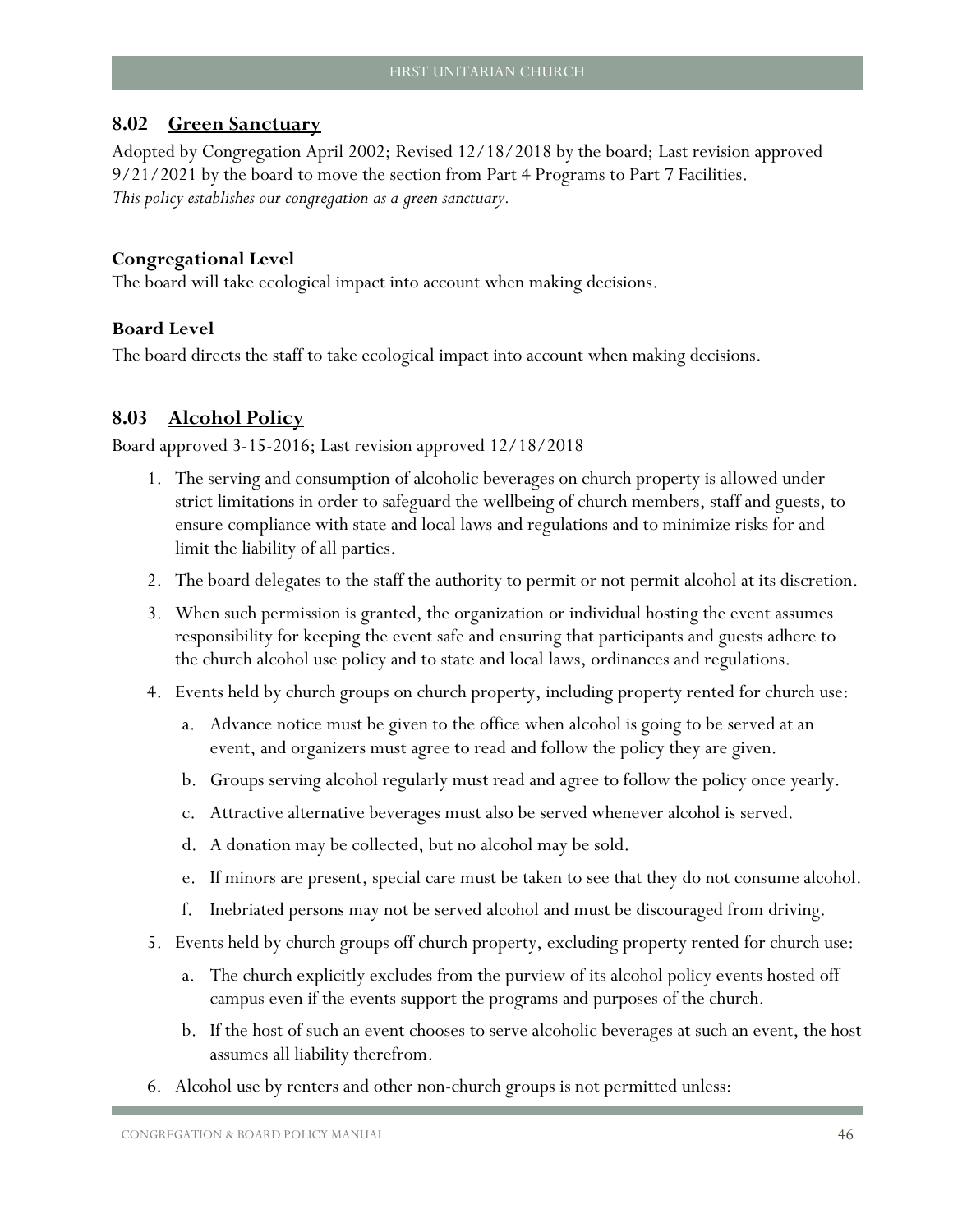- a. Permission has been granted to serve alcohol for ritual purposes, e.g. communion.
- b. Permission has been granted for a catered event and the caterer takes responsibility for the serving of alcohol.
- c. The caterer must be a licensed server of alcoholic beverages and must serve in compliance with applicable rules and regulations. The caterer must provide evidence of liquor liability insurance.

## <span id="page-48-0"></span>**8.04 General Display Policy**

Board approved 3-16-2016; Last revision approved 12/18/2018 *This policy protects church property while allowing appropriate signage to be displayed for the benefit of property users.*

## **Board Level**

- 1. Staff is directed to maintain bulletin boards and other places where signage is posted.
- 2. No postings are to be placed on glass surfaces.
- 3. All signage in RE buildings and rooms is at the discretion of the RE director.

## <span id="page-48-1"></span>**8.05 Social Hall Display Policy**

Board approved 3-16-2016; Last revision approved 12/18/2018

*The purpose of this policy is to balance the needs of church users of the social hall with its community and rental users, as well as create balance among church users of the social hall so that the room is always attractive and welcoming.*

- 1. Only church groups may set up displays in the social hall for coffee hour.
- 2. All displays used for coffee hour must be dismantled after coffee hour, leaving only tables for staff to put away with these exceptions:
	- a. There is usually an art show displayed on the north and south walls.
	- b. Two movable partition walls are used by major programs for visual displays showcasing the church's activities, programs and outreach, or for church leaders to get information out to the congregation. One movable wall is permanently assigned to the Social Justice Council. The second may be reserved for one to four weeks by major church programs by contacting the office. These partition walls may stay up during the week unless renters or church programs using the social hall ask to have them put away, which the staff will do.
- 3. All proposals for other semi-permanent displays to be set up in the social hall must come to the board.
- 4. The board retains the right to have any display removed if, in its judgment, its presence counters the church's overall mission.
- 5. It is the board's expectation that the partition walls will be effectively used and kept up to date.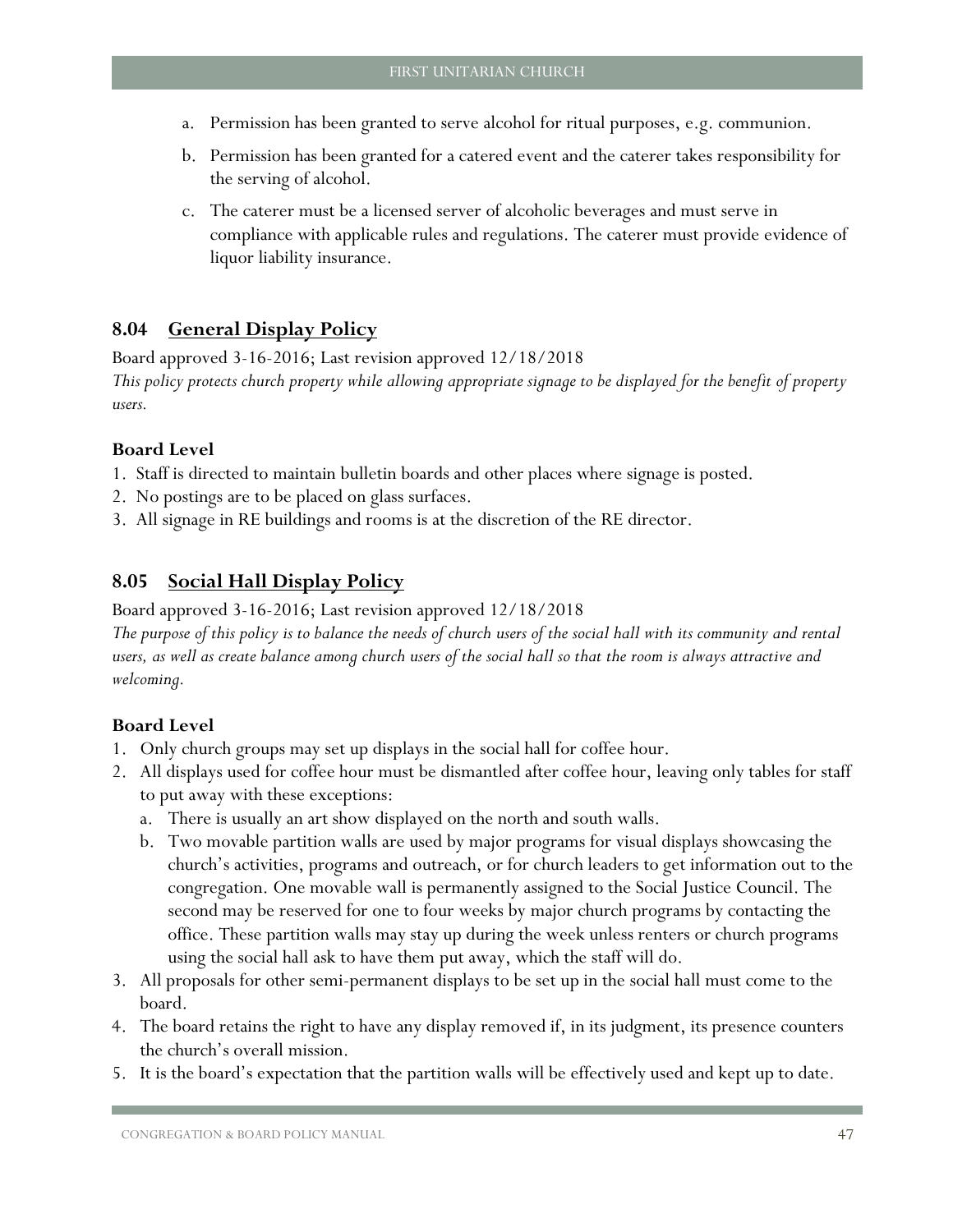#### <span id="page-49-0"></span>**8.06 Animals on Campus**

Board approved 10/15/19

#### **Board Level**

- 1. Service and emotional support animals assisting persons with disabilities are welcome, except for birds, amphibians and reptiles. People are limited to one service or support animal per visit. The staff is directed to work with their owners, if necessary, to minimize disruption of programs. Owners must ensure their pets are housebroken and do not mark indoors before being allowed inside church facilities. They must ensure the pets only relieve themselves or mark in appropriate outdoor spaces on church grounds. If the pet relieves itself indoors or outdoors, the pet owner is required to remove the waste.
- 2. Pets other than service and emotional support animals must remain outside, leashed and in control of their owners, except when specifically invited for particular programs, e.g. pet blessings.
- 3. All pets are expected to have current vaccinations and be in good health. They must be under the control of their owner, be appropriately groomed (no strong odor or fleas) and be well behaved enough to not disrupt the service or bother other church members. If the pet becomes disruptive, its owner may be asked to remove the animal.

#### <span id="page-49-1"></span>**8.07 Campus Maintenance**

Board approved 5-16-2016; Revised 12/18/2018; Last revision approved 9/16/2021 to move this language from what was then Policy 4.06 Landscape Committee to this new subsection.

- 1. The church's landscaped grounds are an important part of congregational life, providing not only beauty and shade, but places for conversation, play, ritual and rest, and serving as an expression of our congregation's values and mission, as well as a pleasant haven for the general public passing through.
- 2. All areas of campus shall reflect the congregation's environmentalist values (as represented in the UUA's seventh principle and the congregation's decision to be a "green sanctuary") as much as possible and must comply with city ordinances.
- 3. The Landscape Committee, director of operations, and the Buildings and Grounds Committee are directed to respect the established landscape areas with their separate missions as listed below:
	- a. **Courtyard -** The courtyard is the central space that links all buildings of the campus. The primary purpose of the courtyard is to provide a shady, beautiful space for congregants and the visiting public to enjoy as a place for conversation or rest.
	- b. **The Jim Lewis Certified Wildlife Habitat -** The wildlife habitat east of the social hall is distinct from other campus areas in that its first goal is not primarily people-oriented, but nature-oriented. The habitat should follow the guidelines for certified habitats of its kind, including such guidelines for pruning, watering and future plantings. As a valued part of the larger campus, the habitat is highly visible from the social hall and sanctuary windows, so the guidelines for a naturalistic landscape should be applied with an eye for aesthetics as well.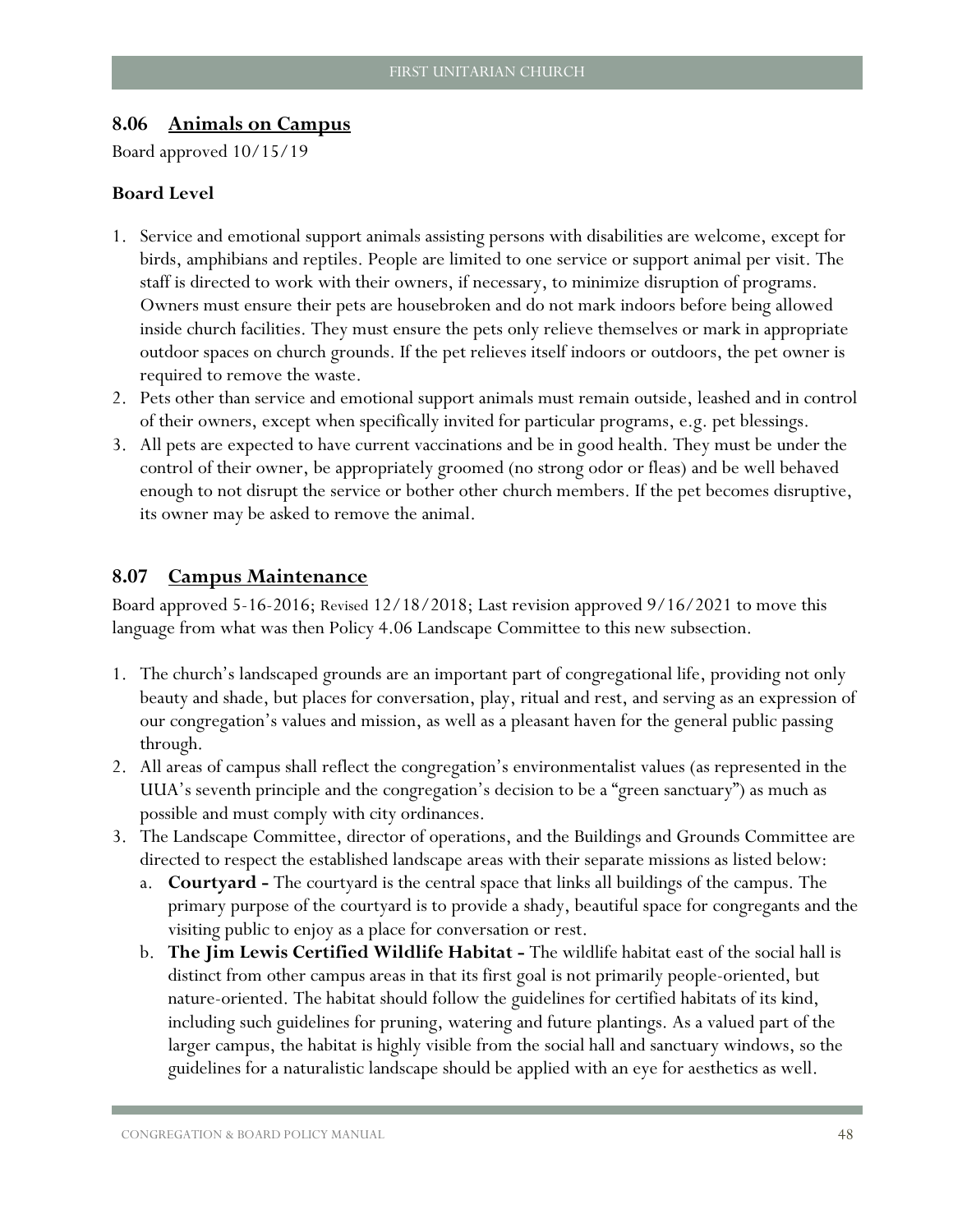- c. **Memorial Garden -** The memorial garden is the space west of memorial hall that includes the memorial wall and patio. Its purpose is to provide a peaceful space for friends and loved ones to honor and remember those who have passed away, for small outdoor ceremonies, such as individual child blessings or very small weddings, and for receptions for small memorial services that take place in memorial hall.
- d. **Sanctuary Landscape -** The purpose of these areas is to beautify the campus and provide pedestrian pathways linking areas and leading to doors or the bus stop, as needed. The northwest corner of the sanctuary building landscape also includes a sizable drainage basin, important for water flow during heavy rains as required by city ordinance.
- e. **The playground and Wesson lawn -** The purpose of these areas is to provide outdoor activities and programmatic needs of the RE.
- f. **Other Areas -** Unprogrammed areas on the south side of the campus (often referred to as the "South 40"), south sidewalk, parking lot perimeters and planting areas and the utility area behind the office are maintained according to zoning regulations and to increase the beauty and utility of the campus.
- 4. "Landscape" is defined as planting areas. Landscape in the following areas is the responsibility of the Landscaping Committee, which is further described in Policy [8.09, below.](#page-51-1)
	- a. Courtyard.
	- b. The Jim Lewis Certified Wildlife Habitat.
	- c. Memorial Garden.
	- d. Sanctuary Landscape.
	- e. North Parking Lot.

The Landscape Committee must be aware of programmatic needs of these areas and is required to consult with and gain the approval of individuals who have programmatic responsibilities for these areas, whose purpose is described in No. 3 above.

- 5. Landscape in other areas is under the authority and responsibility of the director of operations, in collaboration with the Buildings and Grounds Committee. The Landscape Committee is directed to provide guidance and assistance as requested and as capacity allows on landscape and maintenance in these areas.
	- a. The playground and Wesson lawn, which require the approval of the director of Religious Education.
	- b. Other Areas, as specified in No. 3, above.
- 6. Hardscape is defined as sidewalks, patios, parking lots, and irrigation systems.
	- a. Planning for the long-term maintenance of parking lots and irrigation systems is the responsibility of the Buildings and Grounds Committee, with the assistance of the director of operations, as requested.
	- b. Other hardscape planning and maintenance is the responsibility of the director of operations, with assistance provided by the Buildings and Grounds Committee, as requested.
- 7. Planning and maintenance of campus buildings is the responsibility of the director of operations, in collaboration with the Buildings and Grounds Committee. The Buildings and Grounds Committee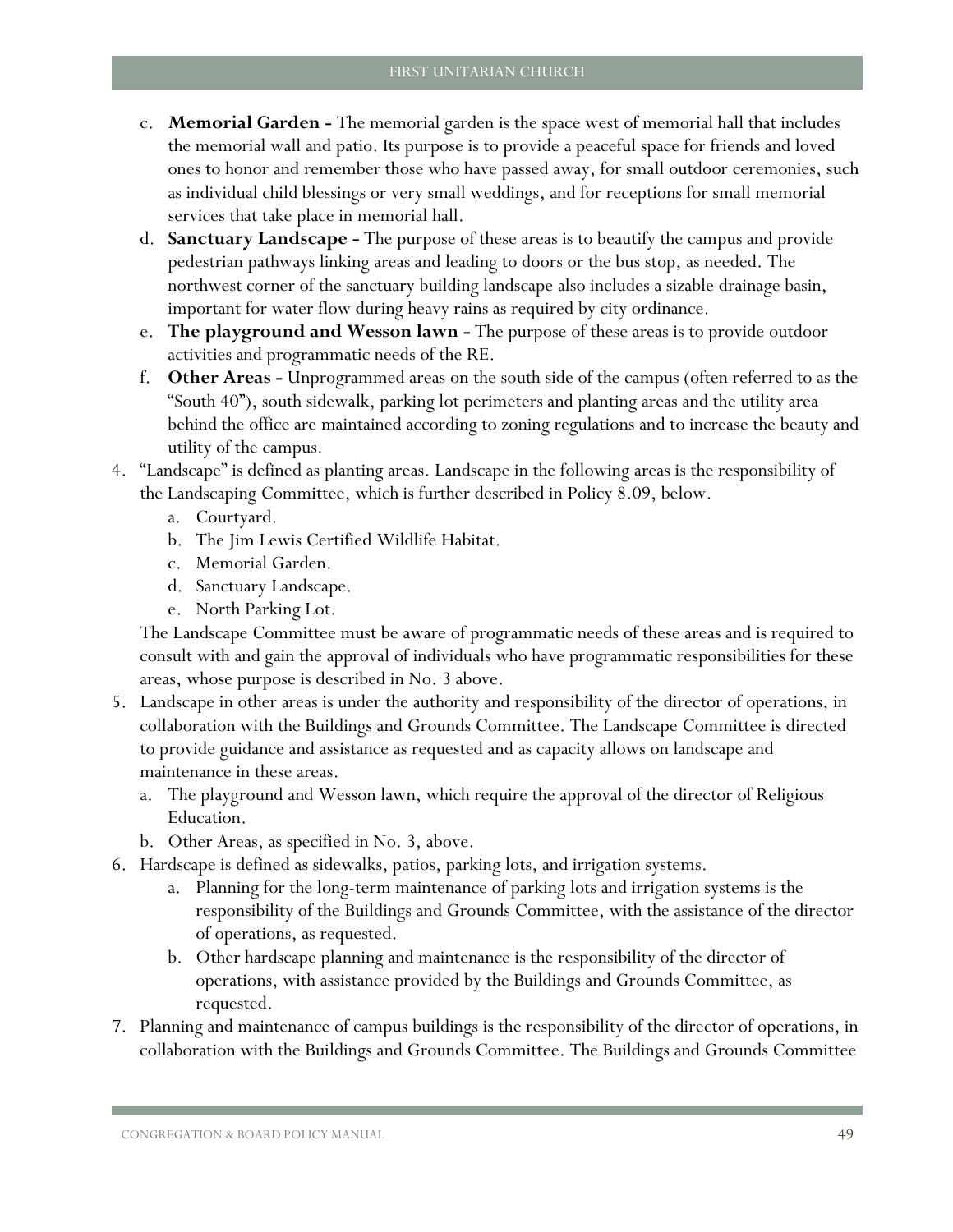is responsible for helping to plan and manage high-priority repairs and upgrades, as specified in Policy [8.08, below.](#page-51-0)

## <span id="page-51-0"></span>**8.08 Buildings and Grounds Committee**

Board approved 3-15-2016; Revised 12/18/2018; Last revision approved 9/16/2021

*This policy guides the work of the Buildings and Grounds Committee.* 

#### **Board Level**

- 1. The board established this committee to assist it in its responsibility of managing the upkeep, utility and attractiveness of the church's indoor and outdoor spaces.
- 2. The Buildings and Grounds Committee consists of at least one board member or liaison, and at least two other members of the church community. The director of operations assists this committee with its work when requested.

## **Buildings and Grounds Committee Level**

The Buildings and Grounds Committee has the following responsibilities.

- 1. To advise the board on the ramifications of all proposals to remodel or make structural changes in any of the church's buildings or hardscape, or to dramatically change the landscape.
- 2. To suggest priorities for major building and grounds upgrades and maintenance (anticipated cost over \$5,000) to the director of operations and to assist the board in prioritizing the list during budget creation.
- 3. To assist the board in making decisions about unbudgeted maintenance and upgrade projects whose anticipated cost is more than \$5,000.
- 4. To assist the director of operations, other staff and the Landscape Committee in managing volunteers and work days for the building and grounds.
- 5. To provide advice to the board and staff regarding expenditures from the capital reserve account used for repair, renovation and renewal of church property.
- 6. To solicit input from the Landscape Committee about priority maintenance items with financial implications at least once a year before meeting with the director of operations about the list of priorities for major building and grounds upgrades and maintenance, as specified in No. 2 above.
- 7. To coordinate and collaborate with the director of operations and the Landscape Committee as necessary to take care of the campus as a whole. (See Policies [8.07](#page-49-1) and [8.09.](#page-51-1))

## <span id="page-51-1"></span>**8.09 Landscape Committee**

Board approved 5-16-2016; Revised 12/18/2018; Last revision approved 9/16/2021 to move this language from what was then 4.06 Landscape Committee to this new subsection *This policy establishes the Landscape Committee as a committee of the board.*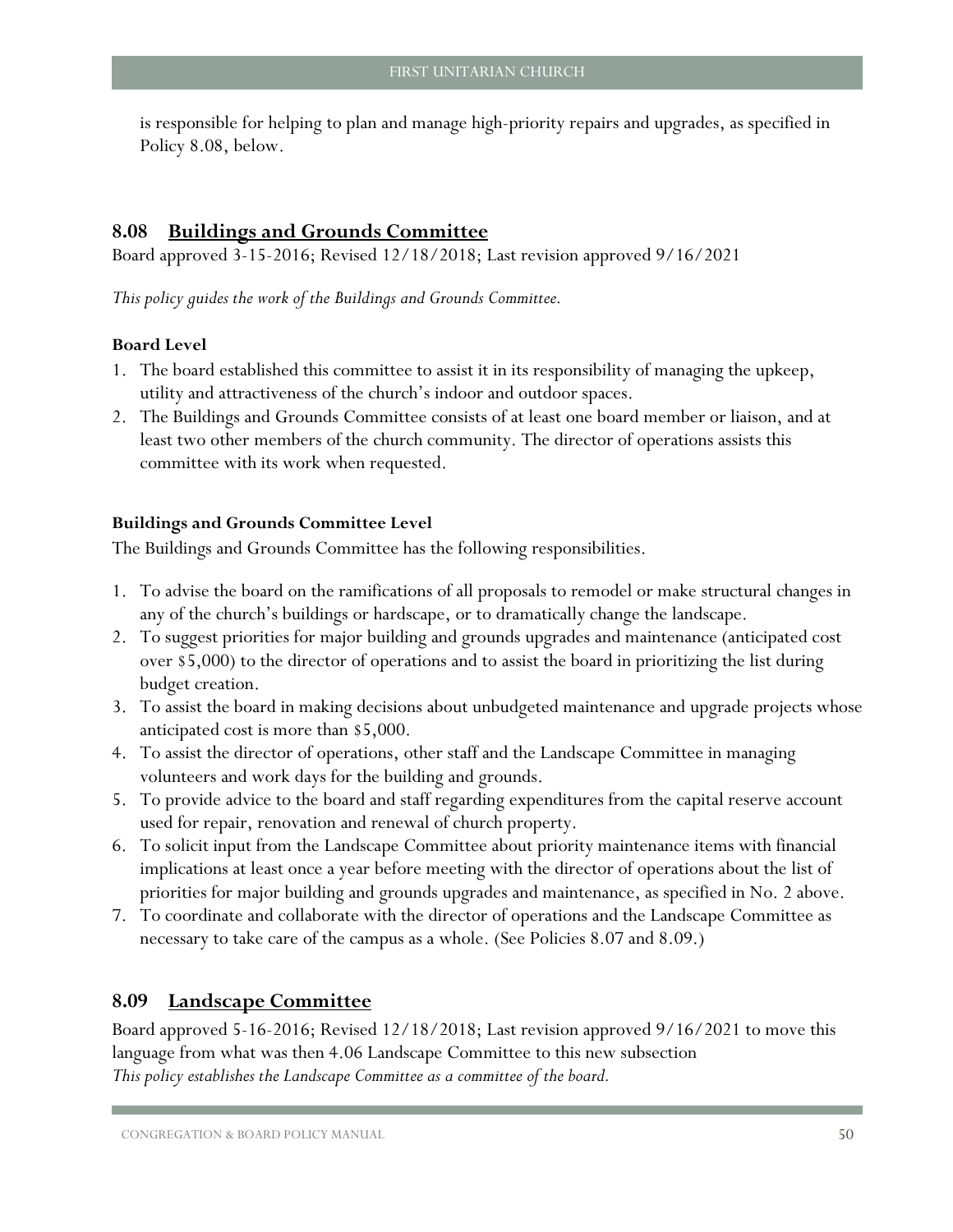- 1. The Landscape Committee consists of its chair, who is appointed by the board, and as many people as can be productively put to work.
- <span id="page-52-0"></span>2. The Landscape Committee is charged to work as a team, considering the campus as one whole, with the understanding that the campus is made up of distinct areas that serve different functions. (See Policy 7.07 above.)
- <span id="page-52-1"></span>3. The Landscape Committee is empowered to make decisions on what shall be planted in the areas specified in Policy [8.07](#page-49-1) [above,](#page-49-1) either in new spots or to replace existing plantings according to their understanding of No. [2,](#page-52-0) and in compliance with Policy [8.07](#page-49-1) [above.](#page-49-1) The Landscape Committee is responsible for routine maintenance in these areas, including, but not limited to, weeding, pruning, and planting.
- 4. The Landscape Committee may help with, but is not responsible for, landscaping and campus maintenance tasks beyond the areas specified in Policy [8.07](#page-49-1) [above](#page-49-1) and tasks specified in No. [3](#page-52-1) above, in collaboration with, and with the approval of, the director of operations. Such tasks include, but are not limited to, the following:
	- a. Mowing.
	- b. Weed and trash removal from the south parking lot.
	- c. Nonroutine maintenance on the irrigation systems.
- 5. The Landscape Committee chair is responsible for communicating with the director of operations and the Buildings and Grounds Committee chair about maintenance and/or operation needs beyond the responsibilities and capacities of the Landscape Committee, as needed.
- 6. The Landscape Committee is responsible for reviewing and contributing to the list of Buildings and Grounds needs at least once a year prior to its submittal to the board for consideration during the preparation of the next year's annual operating budget.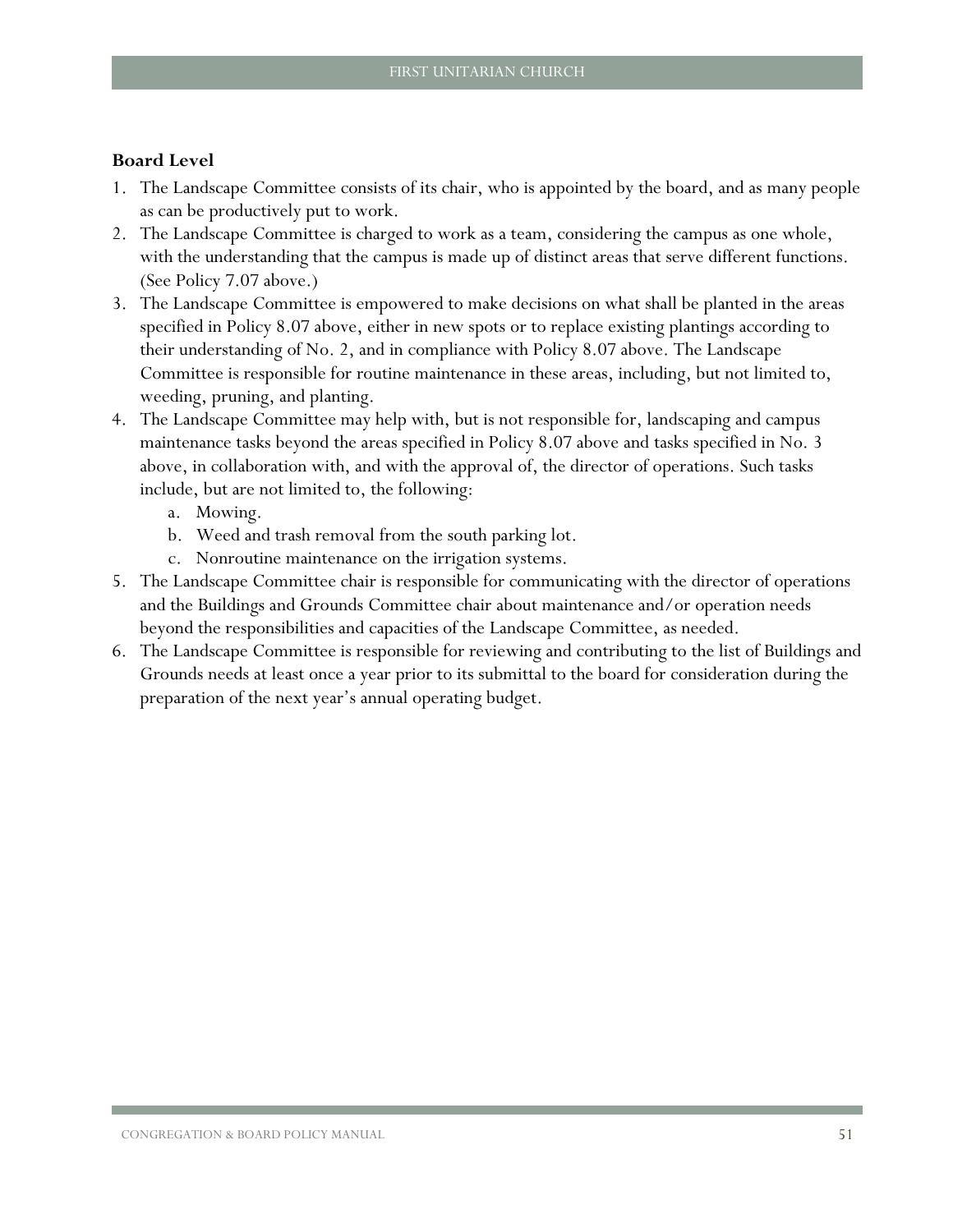## <span id="page-53-0"></span>**9.0 Appendix**

#### I. Policy Manual Style

This is a style guide to provide a professional, consistent writing style throughout this document. When sections are updated or added, editors should ensure that the writing matches the style indicated here. The editors should also add style notes as issues arise. Should future boards change the style, please note the changes below, so that future editors can maintain this policy manual using a consistent writing style.

- 1. acronyms should be limited as much as possible. There are some exceptions.
- 2. board lowercase when it stands alone
- 3. bylaw one word, no hyphen
- 4. child care two words, lowercase
- 5. church lowercase when it stands alone
- 6. commas no serial commas. (This is in compliance with our pledge to be a green church, as it uses less ink.)
- 7. committee lowercase, unless the full proper name of the committee is used.
- 8. congregation lowercase
- 9. Congregation & Board Policy Manual manual or policy manual on second reference
- 10. director of Religious Education -- DRE on second reference. An exception to the acronym style.
- 11. First Unitarian Church church lowercase on second reference
- 12. headlines and subheads capitalize words for emphasis
- 13. job titles lowercase
- 14. mission covenant lowercase
- 15. membership directory lowercase
- 16. numerals spell out one through nine, numerals after 10
- 17. open meetings lowercase
- 18. outline maintain consistent outline style throughout this document.
- 19. policy dates revision dates will be mm/dd/yyyy. Write approval date for initial approval and inclusion in the policy manual. Then include a revision date after the initial approval date. For multiple revisions, only retain the latest date of the last revision and delete previous revision dates. Retain the initial approval and inclusion date.
- 20. policy manual or manual lowercase
- 21. policy names capitalize for emphasis
- 22. Religious Education RE on second reference. An exception to the acronym rule.
- 23. room names lowercase, social hall, memorial hall
- 24. slashes do not use to maintain clarity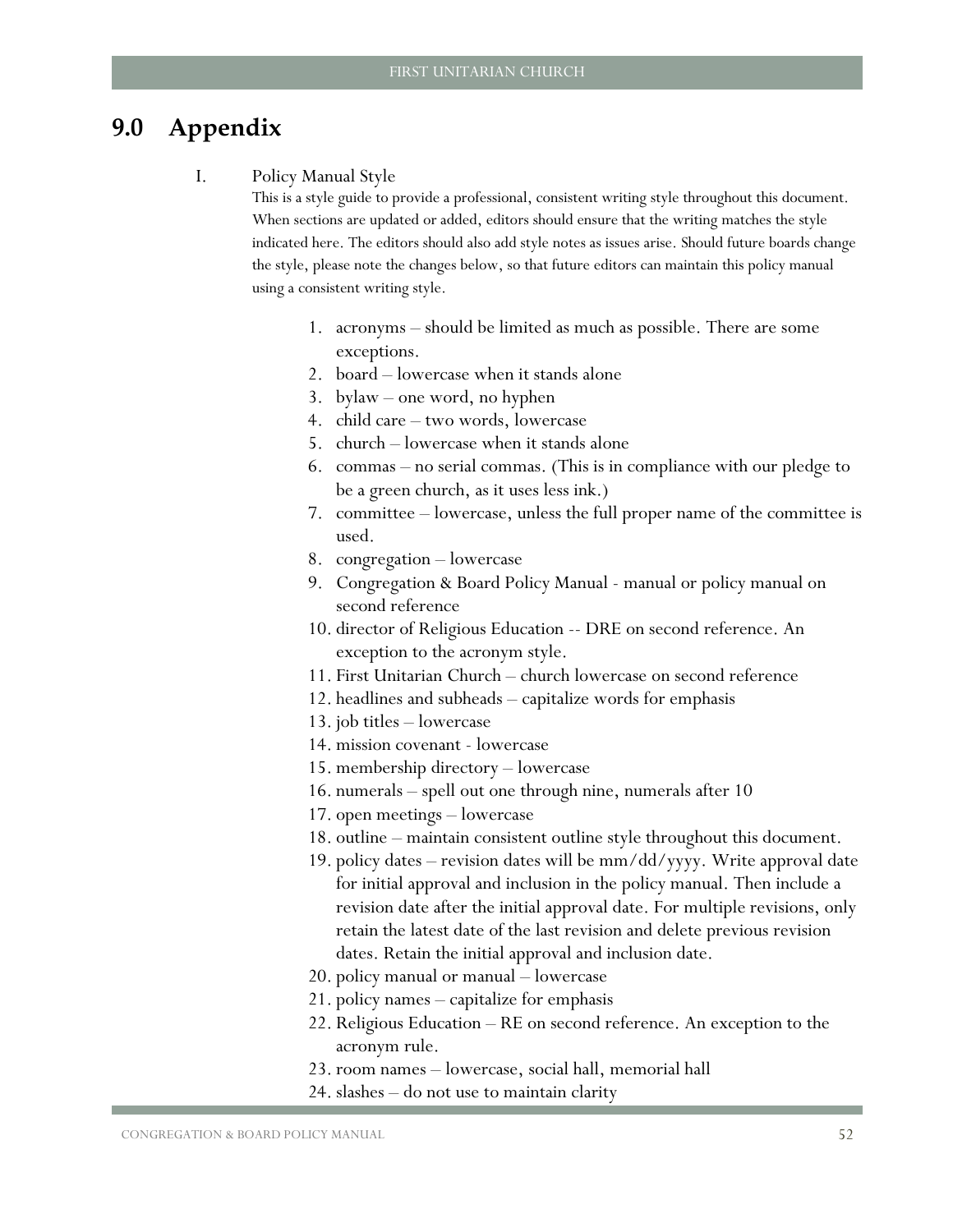- 25. spaces no double or triple spaces (This is in line with our church's green policies, as it uses less paper.)
- 26. staff lowercase
- 27. volunteers lowercase
- II. Revisions of the manual
	- 1. 2014-2017: The congregation adopted a new governance model "Policy Governance". A task force was established by the board, "Policy Governance Task Force" who revised every policy to fit the new model. The task force members were: Geri Knoebel (chair), Pat Diem, Gwen Sawyer and Christine Robinson.
	- 2. 2018: The board created a task force to review the policy manual for consistency, correctness, and cohesiveness. The members of the task force were Heather Clark and Linda Skye. At the December board meeting, extensive administrative edits were approved.
	- 3. 2019: The board approved multiple changes to [2.01](#page-7-1) [Church Governance,](#page-7-1) [4.01](#page-25-1) [Affiliation](#page-25-1) Policy, [5.01](#page-28-1) Board Committees [and Task Forces,](#page-28-1) [6.04](#page-34-1) [Sabbatical](#page-34-1)  [Leave for Program Directors,](#page-34-1) [7.01](#page-36-1) [Disruptive Behavior](#page-36-1) and [7.05](#page-43-0) [Professional](#page-43-0)  [Misconduct.](#page-43-0)
	- 4. 2020: The board approved an addition to [8.01](#page-46-1) Use [of Church Facilities](#page-46-1) to add COVID safety procedures for small groups.
	- 5. 2021: The board approved an addition to [8.01](#page-46-1) Use [of Church Facilities](#page-46-1) to add COVID safety procedures for large groups, to move Green Sanctuary and Landscape Committee to [8.0](#page-46-0) [FACILITIES,](#page-46-0) and to provide clarity among the responsibilities of the director of operations, Buildings & Grounds Committee, and Landscape Committee.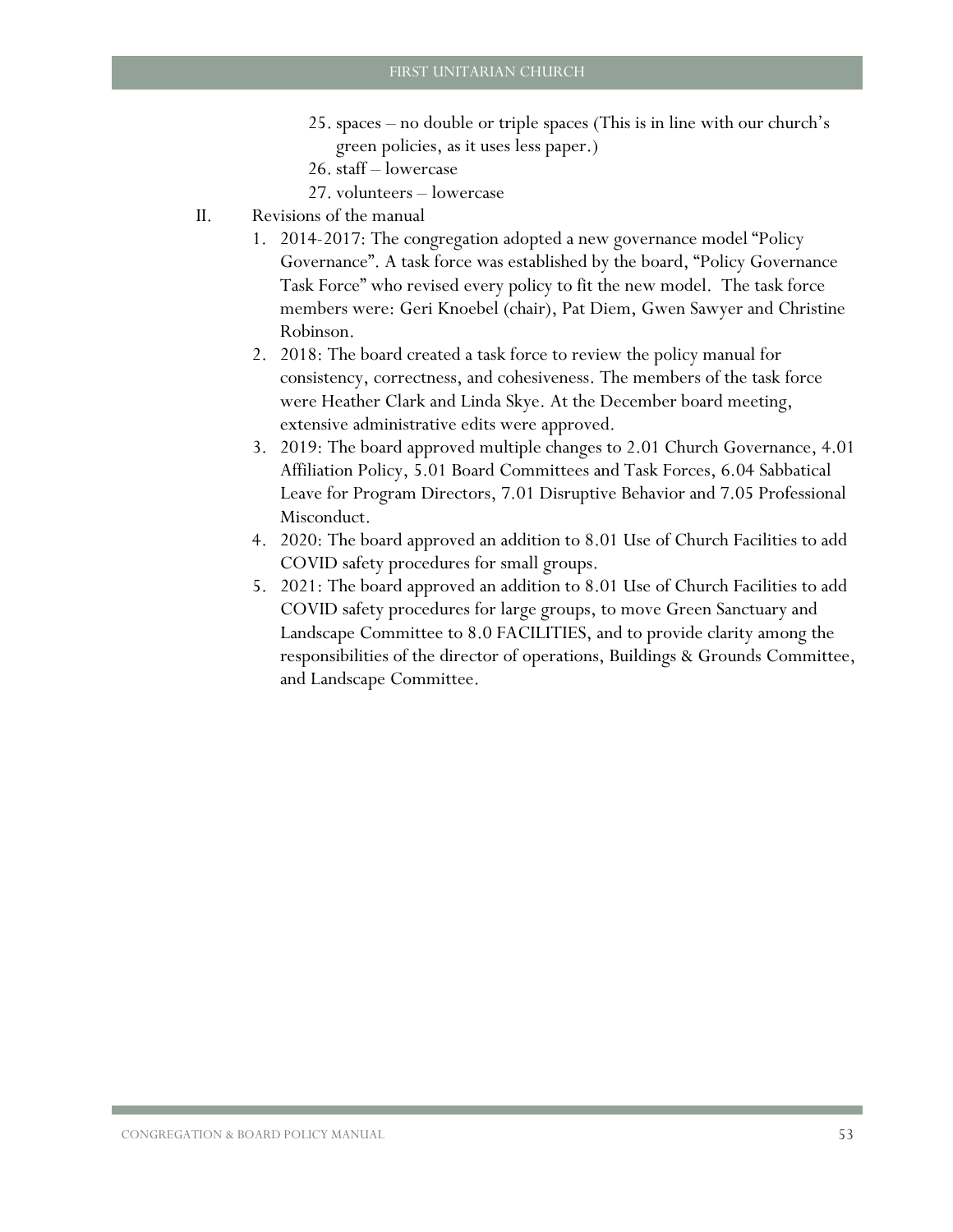## <span id="page-55-0"></span>**10.0 Index**

**Adult Programs, 28 AFFILIATION AND PARTICIPATION, 24 Affiliation Policy, 24 Alcohol Policy, 45, 46 Annual Meeting, 12, 17, 18, 27 Asset Protection,** 9 **audits, 16 behavior, 26, 35, 36, 37, 39, 40, 41 Board, 4, 6, 7, 8, 9, 10, 11, 12, 13, 15, 16, 17, 18, 19, 20, 21, 22, 23, 24, 26, 27, 28, 29, 30, 31, 32, 33, 35, 36, 37, 38, 39, 40, 42, 43, 44, 45, 46, 47, 50, 51, 53 Board Committees,** 4**,** 27**,** 53 **budget, 10, 11, 15, 16, 18, 19, 23, 28, 29 Buildings and Grounds Committee, 49 by-laws, 6, 9, 10, 17, 25 Bylaws, 8, 9, 11, 24, 27, 29 capital expenditure, 18 Capital Reserve Account, 16 Care for people, 8 Care for resources, 9 Care for Staff, 9 Caring Community, 28 Certified Service Animals, 48 Child and Youth Safety in the RE Program, 40 Child and Youth Safety Policy, 39 Child protection, 8 Child Protection Policies, 38, 39 Child Protection Policy, 4, 45 Childcare (outside of Sunday morning), 41 Church as an Employer, 32 Church Governance, 6, 19 Church Incident Log, 35, 37 Church Sales, 4, 22 Civil Participation, 4, 26, 31 Communications, 4, 11, 31, 38 Confidential Information Form, 20 Confidentiality, 13 Confidentiality of Financial Records, 4, 20 conflict resolution process, 44 Congregation,** 4**,** 6**,** 7**,** 8**,** 9**,** 10**,** 11**,** 12**,** 15**,** 16**,** 17**,**  18**,** 19**,** 20**,** 21**,** 23**,** 24**,** 25**,** 27**,** 28**,** 29**,** 31**,** 32**,** 35**,**  36**,** 37**,** 38**,** 42**,** 43**,** 44**,** 46**,** 47 **Councils, 6, 7, 28, 29 Courtyard, 48** *COVID***, 45**

**criminal background check, 40 Delegation of Authority, 11 Director of Finance and Operations serves, 19 Display Policy, 47 Disruptive Behavior, 35 Donation Solicitation, 23 EMPLOYEES, 32 Endowment, 15 Endowment Committee, 12, 15, 17, 20, 27 Endowment Fund, 7, 15, 17 Facilities, 5, 7, 25, 45 FACILITIES, 45 FINANCE, 15 Finance Committee, 15, 18, 19, 21 Finance Review Committee, 15, 27 Financial Management,** 9 **Financial Overview, 15 Financial Review Committee, 12, 18 Financial Review Committees, 4, 15 fiscal year, 16 Friend, 25 Gifts, 20, 21 Go, 4 GOVERNANCE, 6 Green Sanctuary, 4, 46, 48 Guest/ Congregant, 25 Harassment and Abuse, 37, 38 Harassment or Abuse, 37 Head of Staff, 7, 11 Health and safety, 8 Healthy Community, 4, 7, 24, 27, 35, 36, 37, 38, 39, 40, 43 Healthy Community Committee, 26, 35, 36, 37, 38, 39, 40, 43 Housing Allowances, 16 Jim Lewis Certified Wildlife Habitat, 48 Landscape Committee, 4, 50, 51 Leadership Succession Committee, 4, 12, 27 marketable securities, 21** *Marketable Securities***, 21 member, 8, 11, 12, 13, 19, 20, 24, 25, 27, 28, 29, 30, 33, 37, 38, 39, 42, 43, 44 Member, 25, 37 Members, 10, 15, 23, 25, 29, 33, 43, 44, 53 membership, 5, 6, 8, 17, 19, 24, 25, 29, 30, 35, 36, 37, 44**